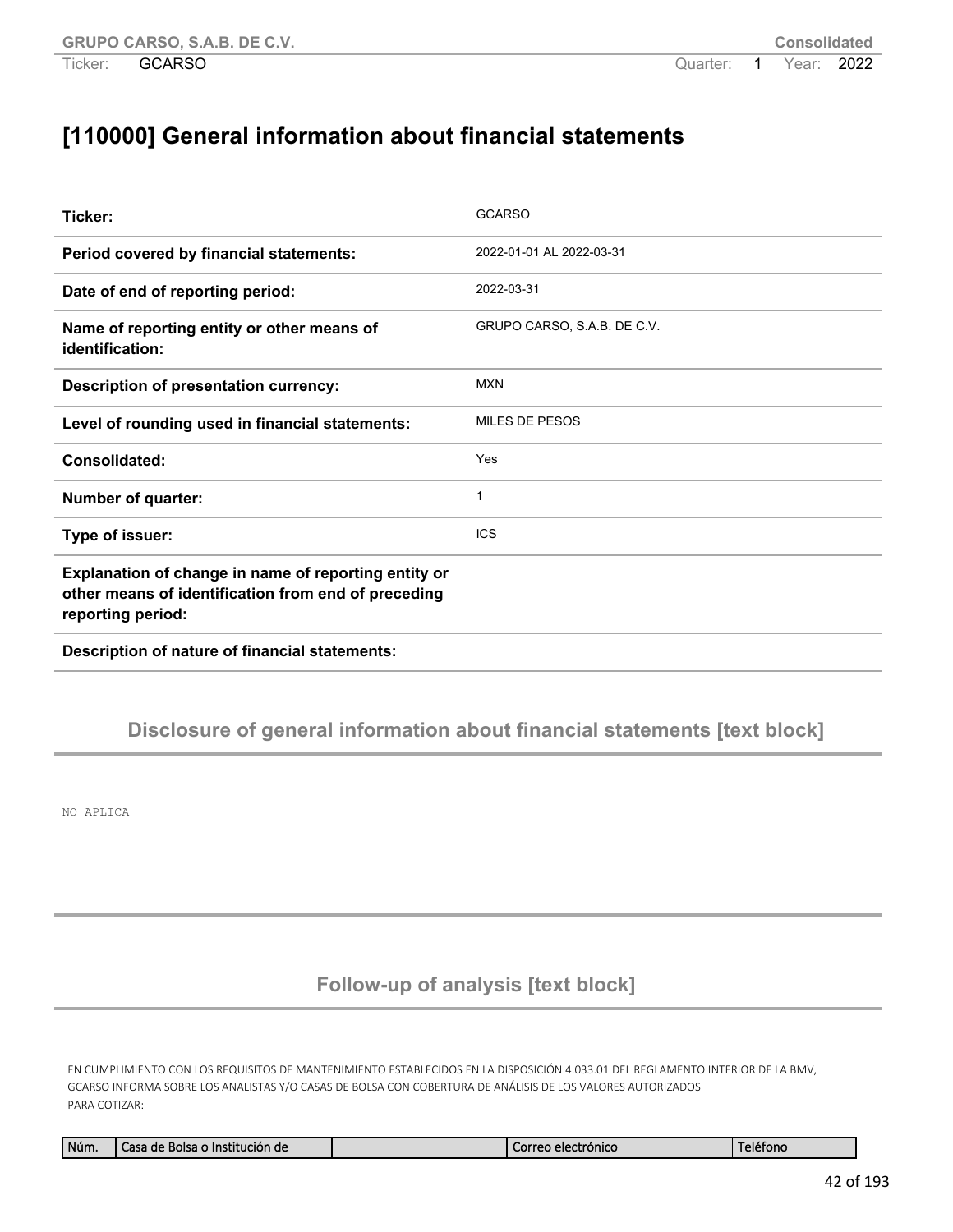|   | Crédito con cobertura de la acción |                         |                                |                  |
|---|------------------------------------|-------------------------|--------------------------------|------------------|
|   | Grupo Bursátil Mexicano            | l Aleiandro Azar Wabi   | aazar@gbm.com,mx               | 55 5480-5800     |
|   | <b>BBVA</b>                        | Miguel Ulloa            | miguel.ulloa@bbva.bancomer.com | 55-5621-9706     |
| 4 | Invex Grupo Financiero             | Marcos Barreto Guerrero | $mbar{e}$ mbarreto@invex.com   | $(55)$ 5350-3333 |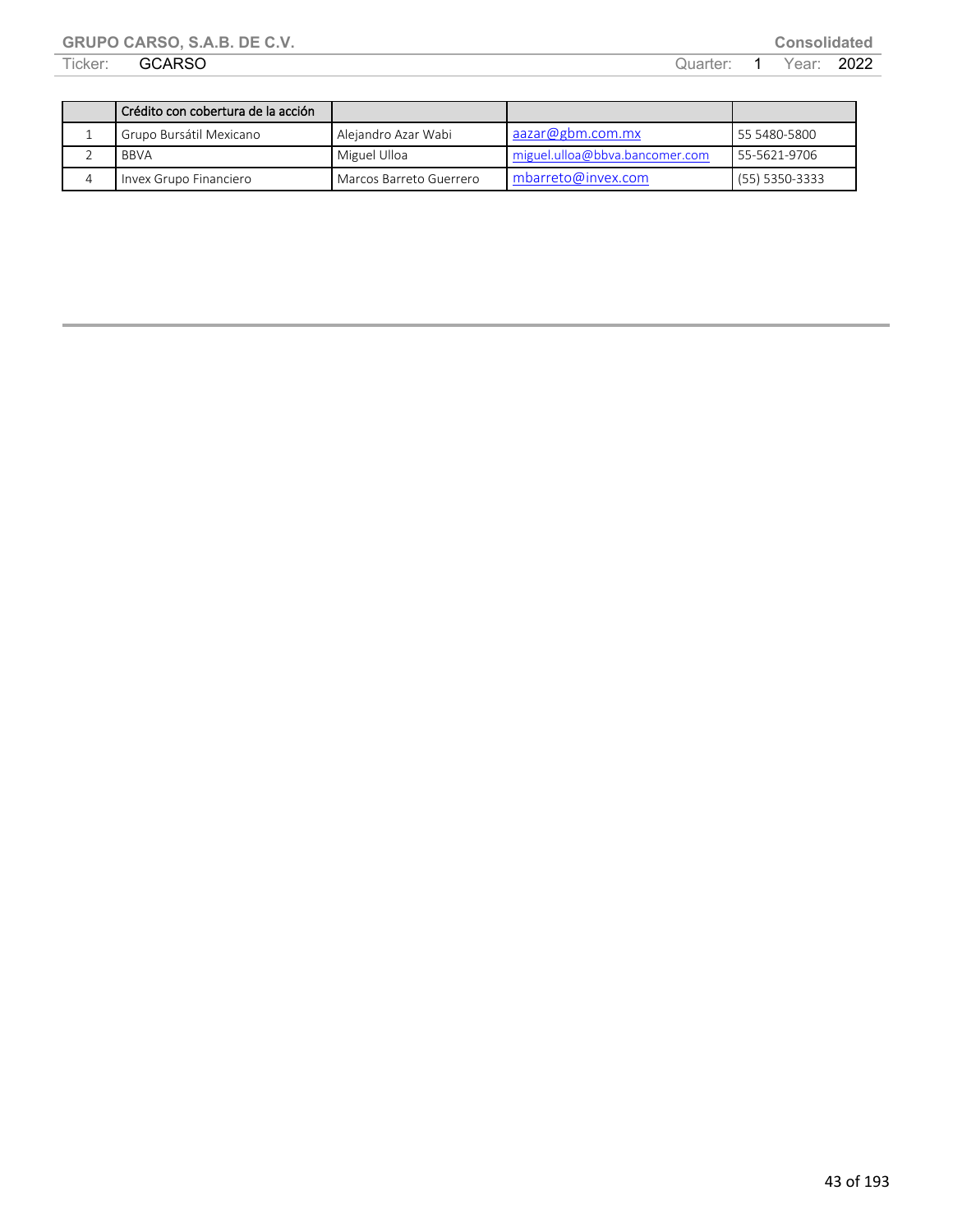# **[210000] Statement of financial position, current/non-current**

| Concept                                                                                                                                    | <b>Close Current</b><br>Quarter | <b>Close Previous</b><br><b>Exercise</b> |
|--------------------------------------------------------------------------------------------------------------------------------------------|---------------------------------|------------------------------------------|
|                                                                                                                                            | 2022-03-31                      | 2021-12-31                               |
| <b>Statement of financial position [abstract]</b>                                                                                          |                                 |                                          |
| <b>Assets [abstract]</b>                                                                                                                   |                                 |                                          |
| <b>Current assets [abstract]</b>                                                                                                           |                                 |                                          |
| Cash and cash equivalents                                                                                                                  | 9,717,000,000                   | 11,197,642,000                           |
| Trade and other current receivables                                                                                                        | 44,947,890,000                  | 40,287,904,000                           |
| Current tax assets, current                                                                                                                | 1,676,612,000                   | 1,498,784,000                            |
| Other current financial assets                                                                                                             | $\Omega$                        | 0                                        |
| <b>Current inventories</b>                                                                                                                 | 22,124,202,000                  | 20,141,355,000                           |
| Current biological assets                                                                                                                  | $\Omega$                        | 0                                        |
| Other current non-financial assets                                                                                                         | $\Omega$                        | $\Omega$                                 |
| Total current assets other than non-current assets or disposal groups classified as held for sale or as held for<br>distribution to owners | 78,465,704,000                  | 73,125,685,000                           |
| Non-current assets or disposal groups classified as held for sale or as held for distribution to owners                                    | $\Omega$                        | $\Omega$                                 |
| Total current assets                                                                                                                       | 78,465,704,000                  | 73,125,685,000                           |
| Non-current assets [abstract]                                                                                                              |                                 |                                          |
| Trade and other non-current receivables                                                                                                    | 16,837,498,000                  | 17,195,650,000                           |
| Current tax assets, non-current                                                                                                            | $\Omega$                        | <sup>0</sup>                             |
| Non-current inventories                                                                                                                    | 987,265,000                     | 987,265,000                              |
| Non-current biological assets                                                                                                              | 0                               | 0                                        |
| Other non-current financial assets                                                                                                         | 0                               | 0                                        |
| Investments accounted for using equity method                                                                                              | $\Omega$                        | $\Omega$                                 |
| Investments in subsidiaries, joint ventures and associates                                                                                 | 44,533,912,000                  | 42,794,747,000                           |
| Property, plant and equipment                                                                                                              | 32,161,206,000                  | 32,505,782,000                           |
| Investment property                                                                                                                        | 4,601,655,000                   | 4,601,226,000                            |
| Right-of-use assets that do not meet definition of investment property                                                                     | 5,623,224,000                   | 5,631,826,000                            |
| Goodwill                                                                                                                                   | $\Omega$                        | $\Omega$                                 |
| Intangible assets other than goodwill                                                                                                      | 2,392,020,000                   | 2,374,620,000                            |
| Deferred tax assets                                                                                                                        | 6,341,785,000                   | 5,216,710,000                            |
| Other non-current non-financial assets                                                                                                     | 1,342,012,000                   | 1,339,742,000                            |
| Total non-current assets                                                                                                                   | 114,820,577,000                 | 112,647,568,000                          |
| <b>Total assets</b>                                                                                                                        | 193,286,281,000                 | 185,773,253,000                          |
| <b>Equity and liabilities [abstract]</b>                                                                                                   |                                 |                                          |
| <b>Liabilities [abstract]</b>                                                                                                              |                                 |                                          |
| <b>Current liabilities [abstract]</b>                                                                                                      |                                 |                                          |
| Trade and other current payables                                                                                                           | 18,222,193,000                  | 18,973,128,000                           |
| Current tax liabilities, current                                                                                                           | 740,499,000                     | 626,792,000                              |
| Other current financial liabilities                                                                                                        | 10,275,455,000                  | 5,522,873,000                            |
| <b>Current lease liabilities</b>                                                                                                           | 2,022,470,000                   | 1,671,517,000                            |
| Other current non-financial liabilities                                                                                                    | 5,755,165,000                   | 3,628,795,000                            |
| <b>Current provisions [abstract]</b>                                                                                                       |                                 |                                          |
| Current provisions for employee benefits                                                                                                   | 1,277,197,000                   | 1,102,513,000                            |
| Other current provisions                                                                                                                   | 8,088,078,000                   | 8,017,045,000                            |
| Total current provisions                                                                                                                   | 9,365,275,000                   | 9,119,558,000                            |
| Total current liabilities other than liabilities included in disposal groups classified as held for sale                                   | 46,381,057,000                  | 39,542,663,000                           |
| Liabilities included in disposal groups classified as held for sale                                                                        | 0                               |                                          |
| <b>Total current liabilities</b>                                                                                                           | 46,381,057,000                  | 39,542,663,000                           |
| Non-current liabilities [abstract]                                                                                                         |                                 |                                          |
| Trade and other non-current payables                                                                                                       | 0                               | 0                                        |
| Current tax liabilities, non-current                                                                                                       | 1,913,954,000                   | 861,325,000                              |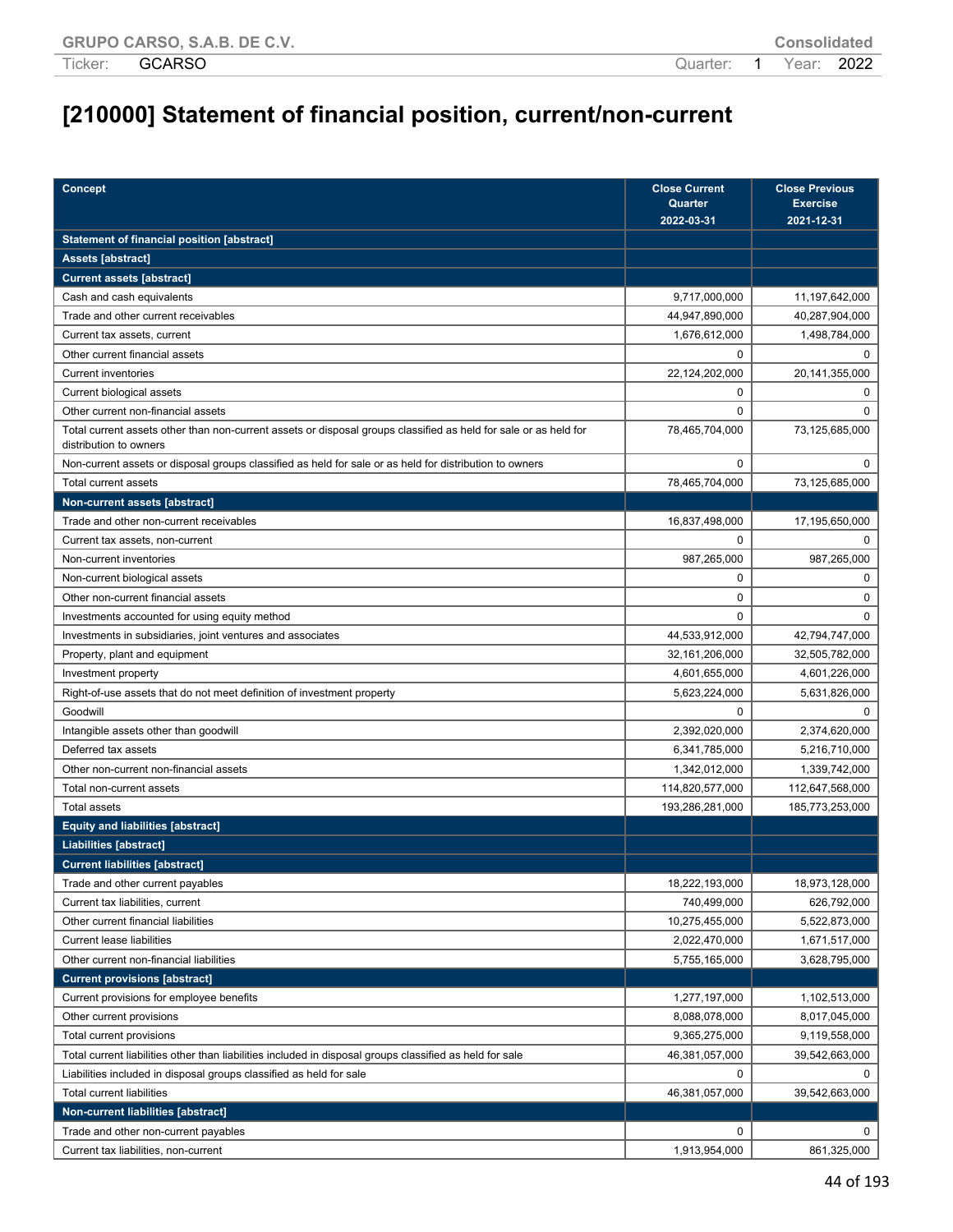| <b>Concept</b>                                | <b>Close Current</b><br>Quarter<br>2022-03-31 | <b>Close Previous</b><br><b>Exercise</b><br>2021-12-31 |
|-----------------------------------------------|-----------------------------------------------|--------------------------------------------------------|
| Other non-current financial liabilities       | 14,524,143,000                                | 19,502,961,000                                         |
| Non-current lease liabilities                 | 4,500,832,000                                 | 4,871,375,000                                          |
| Other non-current non-financial liabilities   | 0                                             | 0                                                      |
| Non-current provisions [abstract]             |                                               |                                                        |
| Non-current provisions for employee benefits  | 374,154,000                                   | 348,351,000                                            |
| Other non-current provisions                  | 20,192,000                                    | 19,894,000                                             |
| Total non-current provisions                  | 394,346,000                                   | 368,245,000                                            |
| Deferred tax liabilities                      | 6,553,776,000                                 | 6,552,037,000                                          |
| Total non-current liabilities                 | 27,887,051,000                                | 32,155,943,000                                         |
| <b>Total liabilities</b>                      | 74,268,108,000                                | 71,698,606,000                                         |
| <b>Equity [abstract]</b>                      |                                               |                                                        |
| Issued capital                                | 2,530,052,000                                 | 2,530,052,000                                          |
| Share premium                                 | 2,392,896,000                                 | 2,392,896,000                                          |
| Treasury shares                               | 1,768,000                                     | 1,389,000                                              |
| Retained earnings                             | 95,107,285,000                                | 92,166,341,000                                         |
| Other reserves                                | 9,646,631,000                                 | 7,926,204,000                                          |
| Total equity attributable to owners of parent | 109,675,096,000                               | 105,014,104,000                                        |
| Non-controlling interests                     | 9,343,077,000                                 | 9,060,543,000                                          |
| Total equity                                  | 119,018,173,000                               | 114,074,647,000                                        |
| Total equity and liabilities                  | 193,286,281,000                               | 185,773,253,000                                        |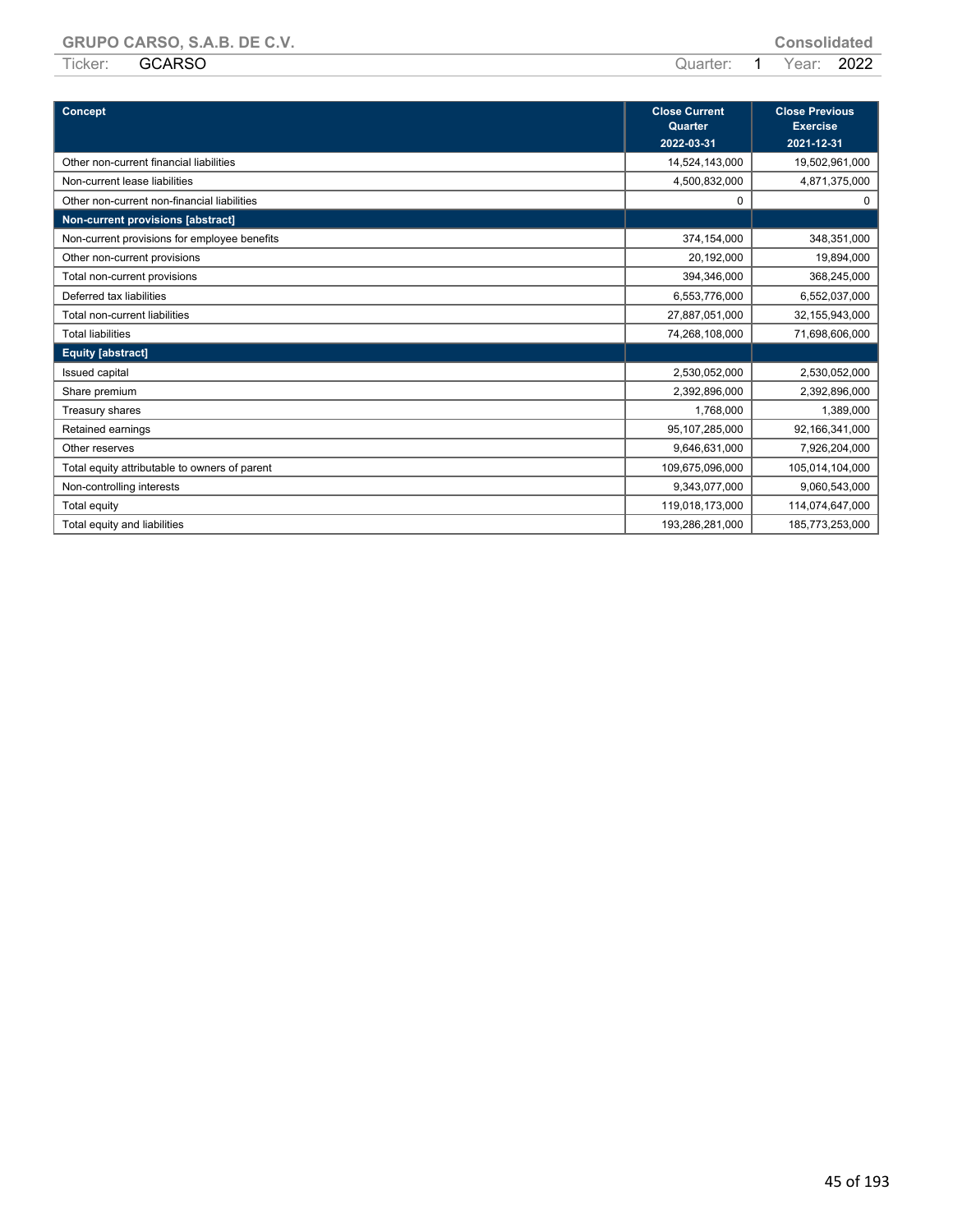## **[310000] Statement of comprehensive income, profit or loss, by function of expense**

| <b>Concept</b>                                                                            | <b>Accumulated Current Year</b><br>2022-01-01 - 2022-03-31                                                               | <b>Accumulated Previous Year</b><br>2021-01-01 - 2021-03-31                                                              |
|-------------------------------------------------------------------------------------------|--------------------------------------------------------------------------------------------------------------------------|--------------------------------------------------------------------------------------------------------------------------|
| Profit or loss [abstract]                                                                 |                                                                                                                          |                                                                                                                          |
| Profit (loss) [abstract]                                                                  |                                                                                                                          |                                                                                                                          |
| Revenue                                                                                   | 34,543,607,000                                                                                                           | 26,898,565,000                                                                                                           |
| Cost of sales                                                                             | 26,040,063,000                                                                                                           | 20,618,859,000                                                                                                           |
| Gross profit                                                                              | 8,503,544,000                                                                                                            | 6,279,706,000                                                                                                            |
| <b>Distribution costs</b>                                                                 | 3,374,187,000                                                                                                            | 2,829,460,000                                                                                                            |
| Administrative expenses                                                                   | 1,235,731,000                                                                                                            | 1,355,223,000                                                                                                            |
| Other income                                                                              | 172,443,000                                                                                                              | 184,601,000                                                                                                              |
| Other expense                                                                             | 190,902,000                                                                                                              | 214,663,000                                                                                                              |
| Profit (loss) from operating activities                                                   | 3,875,167,000                                                                                                            | 2,064,961,000                                                                                                            |
| Finance income                                                                            | 1,028,535,000                                                                                                            | 1,719,752,000                                                                                                            |
| Finance costs                                                                             | 1,348,653,000                                                                                                            | 1,669,343,000                                                                                                            |
| Share of profit (loss) of associates and joint ventures accounted for using equity method | 185,030,000                                                                                                              | 424,029,000                                                                                                              |
| Profit (loss) before tax                                                                  | 3,740,079,000                                                                                                            | 2,539,399,000                                                                                                            |
| Tax income (expense)                                                                      | 436,379,000                                                                                                              | 418,781,000                                                                                                              |
| Profit (loss) from continuing operations                                                  | 3,303,700,000                                                                                                            | 2,120,618,000                                                                                                            |
| Profit (loss) from discontinued operations                                                | $\Omega$                                                                                                                 | $\Omega$                                                                                                                 |
| Profit (loss)                                                                             | 3,303,700,000                                                                                                            | 2,120,618,000                                                                                                            |
| Profit (loss), attributable to [abstract]                                                 |                                                                                                                          |                                                                                                                          |
| Profit (loss), attributable to owners of parent                                           | 3,037,338,000                                                                                                            | 1,950,630,000                                                                                                            |
| Profit (loss), attributable to non-controlling interests                                  | 266,362,000                                                                                                              | 169,988,000                                                                                                              |
| Earnings per share [text block]                                                           | LA UTILIDAD BASICA<br>POR ACCION<br>ORDINARIA ES DE \$1.35<br>POR ACCIÓN Y NO<br><b>EXISTE OTRA CLASE</b><br>DE ACCIONES | LA UTILIDAD BASICA<br>POR ACCION<br>ORDINARIA ES DE \$0.86<br>POR ACCIÓN Y NO<br><b>EXISTE OTRA CLASE</b><br>DE ACCIONES |
| <b>Earnings per share [abstract]</b>                                                      |                                                                                                                          |                                                                                                                          |
| Earnings per share [line items]                                                           |                                                                                                                          |                                                                                                                          |
| <b>Basic earnings per share [abstract]</b>                                                |                                                                                                                          |                                                                                                                          |
| Basic earnings (loss) per share from continuing operations                                | 1.35                                                                                                                     | 0.86                                                                                                                     |
| Basic earnings (loss) per share from discontinued operations                              | $\mathbf 0$                                                                                                              | $\Omega$                                                                                                                 |
| Total basic earnings (loss) per share                                                     | 1.35                                                                                                                     | 0.86                                                                                                                     |
| Diluted earnings per share [abstract]                                                     |                                                                                                                          |                                                                                                                          |
| Diluted earnings (loss) per share from continuing operations                              | 1.35                                                                                                                     | 0.86                                                                                                                     |
| Diluted earnings (loss) per share from discontinued operations                            | 0                                                                                                                        | 0                                                                                                                        |
| Total diluted earnings (loss) per share                                                   | 1.35                                                                                                                     | 0.86                                                                                                                     |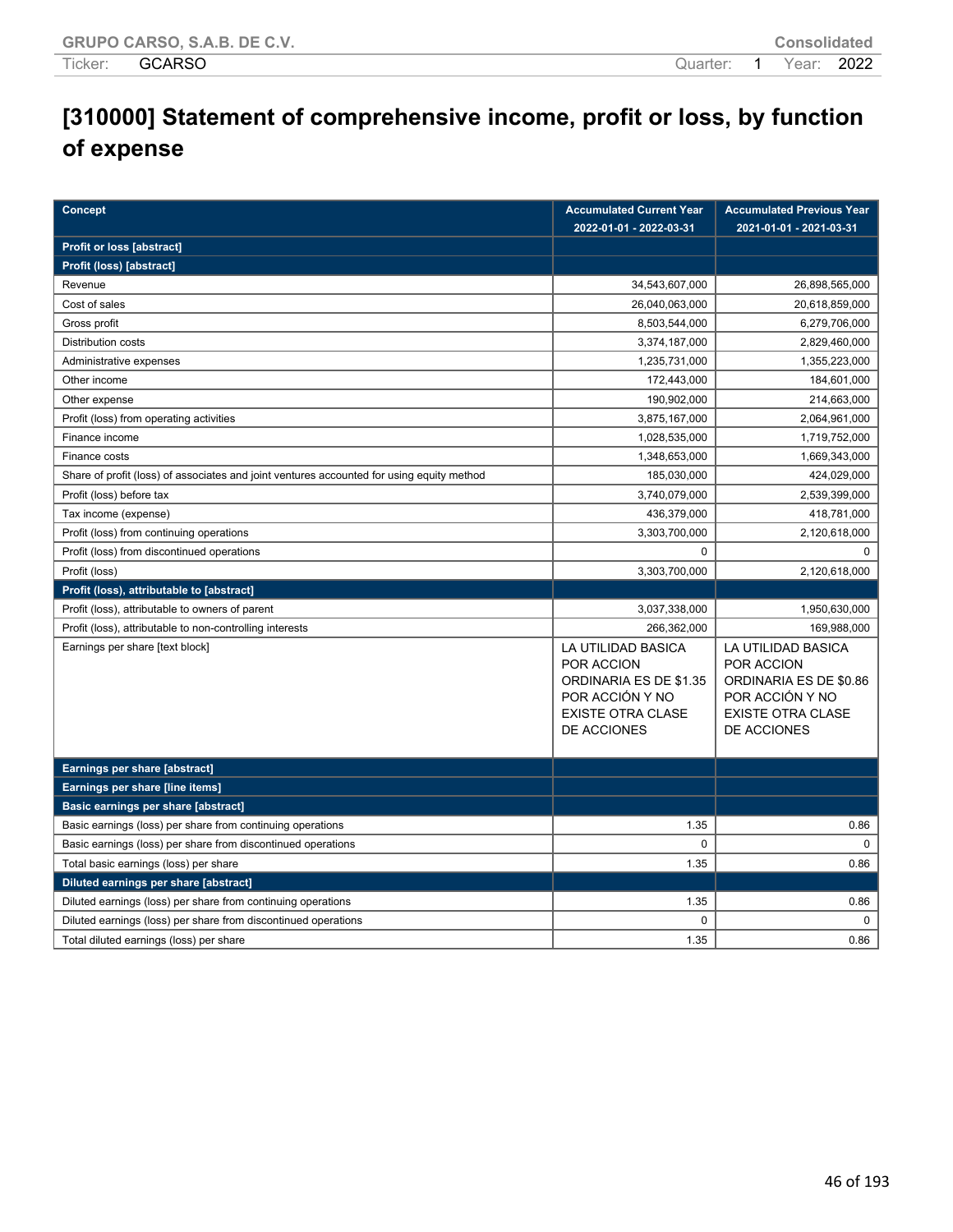# **[410000] Statement of comprehensive income, OCI components presented net of tax**

| <b>Concept</b>                                                                                                                                                                                | <b>Accumulated</b><br><b>Current Year</b> | <b>Accumulated</b><br><b>Previous Year</b> |
|-----------------------------------------------------------------------------------------------------------------------------------------------------------------------------------------------|-------------------------------------------|--------------------------------------------|
|                                                                                                                                                                                               | $2022 - 01 - 01 -$<br>2022-03-31          | 2021-01-01 -<br>2021-03-31                 |
| Statement of comprehensive income [abstract]                                                                                                                                                  |                                           |                                            |
| Profit (loss)                                                                                                                                                                                 | 3,303,700,000                             | 2,120,618,000                              |
| Other comprehensive income [abstract]                                                                                                                                                         |                                           |                                            |
| Components of other comprehensive income that will not be reclassified to profit or loss, net of tax [abstract]                                                                               |                                           |                                            |
| Other comprehensive income, net of tax, gains (losses) from investments in equity instruments                                                                                                 | 1,365,702,000                             | 2,026,821,000                              |
| Other comprehensive income, net of tax, gains (losses) on revaluation                                                                                                                         | $\mathbf 0$                               |                                            |
| Other comprehensive income, net of tax, gains (losses) on remeasurements of defined benefit plans                                                                                             | (13,962,000)                              | (11,000)                                   |
| Other comprehensive income, net of tax, change in fair value of financial liability attributable to change in credit risk of liability                                                        | 0                                         | 0                                          |
| Other comprehensive income, net of tax, gains (losses) on hedging instruments that hedge investments in equity instruments                                                                    | $\mathbf 0$                               | $\Omega$                                   |
| Share of other comprehensive income of associates and joint ventures accounted for using equity method that will not be<br>reclassified to profit or loss, net of tax                         | 153,882,000                               | 1,006,665,000                              |
| Total other comprehensive income that will not be reclassified to profit or loss, net of tax                                                                                                  | 1,505,622,000                             | 3,033,475,000                              |
| Components of other comprehensive income that will be reclassified to profit or loss, net of tax [abstract]                                                                                   |                                           |                                            |
| Exchange differences on translation [abstract]                                                                                                                                                |                                           |                                            |
| Gains (losses) on exchange differences on translation, net of tax                                                                                                                             | (159, 167, 000)                           | 272,062,000                                |
| Reclassification adjustments on exchange differences on translation, net of tax                                                                                                               | $\mathbf 0$                               | 0                                          |
| Other comprehensive income, net of tax, exchange differences on translation                                                                                                                   | (159, 167, 000)                           | 272,062,000                                |
| Available-for-sale financial assets [abstract]                                                                                                                                                |                                           |                                            |
| Gains (losses) on remeasuring available-for-sale financial assets, net of tax                                                                                                                 | $\mathbf 0$                               | 0                                          |
| Reclassification adjustments on available-for-sale financial assets, net of tax                                                                                                               | $\mathbf 0$                               | 0                                          |
| Other comprehensive income, net of tax, available-for-sale financial assets                                                                                                                   | $\mathbf 0$                               | 0                                          |
| Cash flow hedges [abstract]                                                                                                                                                                   |                                           |                                            |
| Gains (losses) on cash flow hedges, net of tax                                                                                                                                                | 396,903,000                               | 397,813,000                                |
| Reclassification adjustments on cash flow hedges, net of tax                                                                                                                                  | 0                                         | 0                                          |
| Amounts removed from equity and included in carrying amount of non-financial asset (liability) whose acquisition or incurrence<br>was hedged highly probable forecast transaction, net of tax | $\mathbf 0$                               | $\Omega$                                   |
| Other comprehensive income, net of tax, cash flow hedges                                                                                                                                      | 396,903,000                               | 397,813,000                                |
| Hedges of net investment in foreign operations [abstract]                                                                                                                                     |                                           |                                            |
| Gains (losses) on hedges of net investments in foreign operations, net of tax                                                                                                                 | 0                                         | 0                                          |
| Reclassification adjustments on hedges of net investments in foreign operations, net of tax                                                                                                   | $\mathbf 0$                               | 0                                          |
| Other comprehensive income, net of tax, hedges of net investments in foreign operations                                                                                                       | $\mathbf 0$                               | 0                                          |
| Change in value of time value of options [abstract]                                                                                                                                           |                                           |                                            |
| Gains (losses) on change in value of time value of options, net of tax                                                                                                                        | 0                                         | 0                                          |
| Reclassification adjustments on change in value of time value of options, net of tax                                                                                                          | 0                                         |                                            |
| Other comprehensive income, net of tax, change in value of time value of options                                                                                                              | 0                                         | 0                                          |
| Change in value of forward elements of forward contracts [abstract]                                                                                                                           |                                           |                                            |
| Gains (losses) on change in value of forward elements of forward contracts, net of tax                                                                                                        | 0                                         | 0                                          |
| Reclassification adjustments on change in value of forward elements of forward contracts, net of tax                                                                                          | $\mathbf 0$                               | 0                                          |
| Other comprehensive income, net of tax, change in value of forward elements of forward contracts                                                                                              | $\mathbf 0$                               | 0                                          |
| Change in value of foreign currency basis spreads [abstract]                                                                                                                                  |                                           |                                            |
| Gains (losses) on change in value of foreign currency basis spreads, net of tax                                                                                                               | 0                                         | 0                                          |
| Reclassification adjustments on change in value of foreign currency basis spreads, net of tax                                                                                                 | 0                                         | 0                                          |
| Other comprehensive income, net of tax, change in value of foreign currency basis spreads                                                                                                     | 0                                         | 0                                          |
| Financial assets measured at fair value through other comprehensive income [abstract]                                                                                                         |                                           |                                            |
| Gains (losses) on financial assets measured at fair value through other comprehensive income, net of tax                                                                                      | 0                                         | 0                                          |
| Reclassification adjustments on financial assets measured at fair value through other comprehensive income, net of tax                                                                        | 0                                         | 0                                          |
| Amounts removed from equity and adjusted against fair value of financial assets on reclassification out of fair value through<br>other comprehensive income measurement category, net of tax  | 0                                         | 0                                          |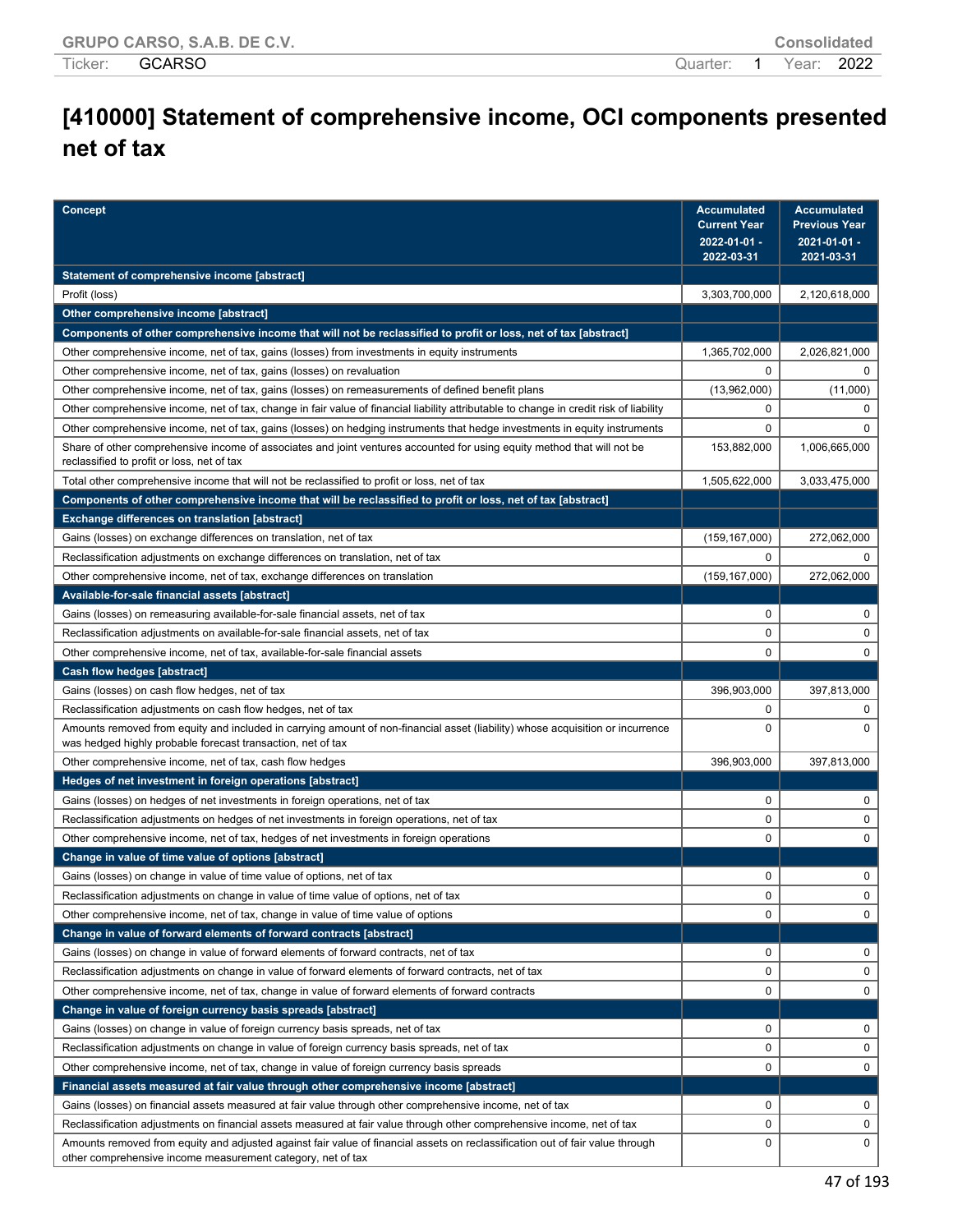|                       |                       | ---------------- |  |
|-----------------------|-----------------------|------------------|--|
| Ticker: <b>GCARSO</b> | Quarter: 1 Year: 2022 |                  |  |

| Concept                                                                                                                                                           | <b>Accumulated</b><br><b>Current Year</b><br>$2022 - 01 - 01 -$<br>2022-03-31 | <b>Accumulated</b><br><b>Previous Year</b><br>$2021 - 01 - 01 -$<br>2021-03-31 |
|-------------------------------------------------------------------------------------------------------------------------------------------------------------------|-------------------------------------------------------------------------------|--------------------------------------------------------------------------------|
| Other comprehensive income, net of tax, financial assets measured at fair value through other comprehensive income                                                |                                                                               |                                                                                |
| Share of other comprehensive income of associates and joint ventures accounted for using equity method that will be<br>reclassified to profit or loss, net of tax |                                                                               | 0                                                                              |
| Total other comprehensive income that will be reclassified to profit or loss, net of tax                                                                          | 237,736,000                                                                   | 669,875,000                                                                    |
| Total other comprehensive income                                                                                                                                  | 1,743,358,000                                                                 | 3,703,350,000                                                                  |
| Total comprehensive income                                                                                                                                        | 5,047,058,000                                                                 | 5,823,968,000                                                                  |
| Comprehensive income attributable to [abstract]                                                                                                                   |                                                                               |                                                                                |
| Comprehensive income, attributable to owners of parent                                                                                                            | 4,757,765,000                                                                 | 5,579,364,000                                                                  |
| Comprehensive income, attributable to non-controlling interests                                                                                                   | 289.293.000                                                                   | 244.604.000                                                                    |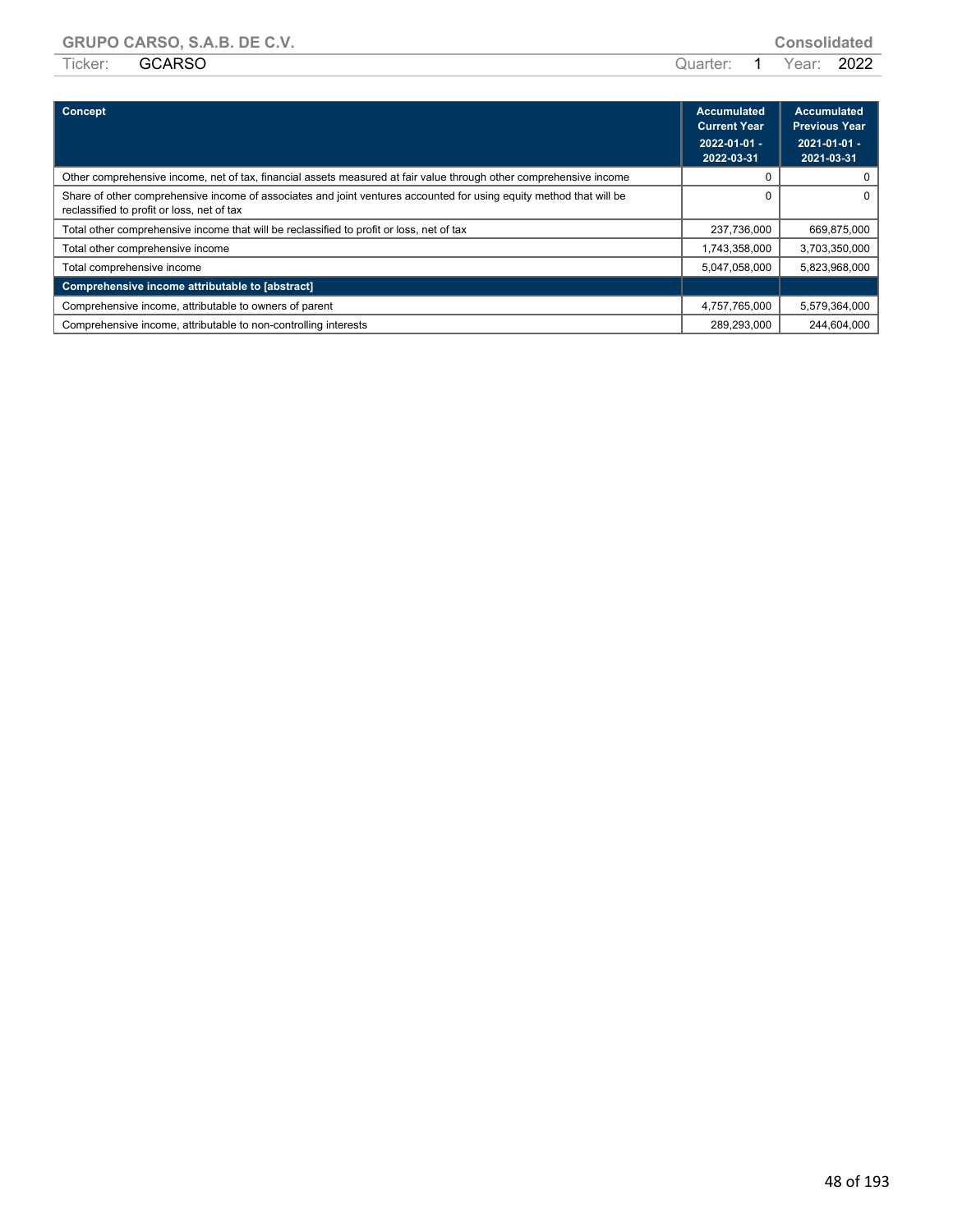# **[520000] Statement of cash flows, indirect method**

| <b>Concept</b>                                                                               | <b>Accumulated Current</b><br>Year | <b>Accumulated Previous</b><br>Year |
|----------------------------------------------------------------------------------------------|------------------------------------|-------------------------------------|
|                                                                                              | 2022-01-01 - 2022-03-31            | 2021-01-01 - 2021-03-31             |
| <b>Statement of cash flows [abstract]</b>                                                    |                                    |                                     |
| Cash flows from (used in) operating activities [abstract]                                    |                                    |                                     |
| Profit (loss)                                                                                | 3,303,700,000                      | 2,120,618,000                       |
| Adjustments to reconcile profit (loss) [abstract]                                            |                                    |                                     |
| + Discontinued operations                                                                    | $\mathbf 0$                        | 0                                   |
| + Adjustments for income tax expense                                                         | 436,379,000                        | 418,781,000                         |
| + (-) Adjustments for finance costs                                                          | (583, 624, 000)                    | (481, 249, 000)                     |
| + Adjustments for depreciation and amortisation expense                                      | 882,596,000                        | 866,663,000                         |
| + Adjustments for impairment loss (reversal of impairment loss) recognised in profit or loss | 9,701,000                          | 12,501,000                          |
| + Adjustments for provisions                                                                 | 0                                  | 0                                   |
| + (-) Adjustments for unrealised foreign exchange losses (gains)                             | 0                                  | 0                                   |
| + Adjustments for share-based payments                                                       | 0                                  | 0                                   |
| + (-) Adjustments for fair value losses (gains)                                              | $\mathbf 0$                        | 0                                   |
| - Adjustments for undistributed profits of associates                                        | 0                                  | 0                                   |
| + (-) Adjustments for losses (gains) on disposal of non-current assets                       | $\mathbf 0$                        | 0                                   |
|                                                                                              | (185,030,000)                      | (424, 029, 000)                     |
| + (-) Adjustments for decrease (increase) in inventories                                     | (1,982,847,000)                    | (984, 291, 000)                     |
| + (-) Adjustments for decrease (increase) in trade accounts receivable                       | (3,042,787,000)                    | (1,773,151,000)                     |
| + (-) Adjustments for decrease (increase) in other operating receivables                     | (1,484,939,000)                    | (1,083,060,000)                     |
| + (-) Adjustments for increase (decrease) in trade accounts payable                          | (1, 133, 486, 000)                 | (2, 168, 302, 000)                  |
| + (-) Adjustments for increase (decrease) in other operating payables                        | 4,523,698,000                      | 668,860,000                         |
| + Other adjustments for non-cash items                                                       | (249, 594, 000)                    | (1, 112, 217, 000)                  |
| + Other adjustments for which cash effects are investing or financing cash flow              | 0                                  | 0                                   |
| + Straight-line rent adjustment                                                              | $\mathbf 0$                        | 0                                   |
| + Amortization of lease fees                                                                 | $\mathbf 0$                        | 0                                   |
| + Setting property values                                                                    | (429,000)                          | 0                                   |
| + (-) Other adjustments to reconcile profit (loss)                                           | 0                                  | 0                                   |
| + (-) Total adjustments to reconcile profit (loss)                                           | (2,810,362,000)                    | (6,059,494,000)                     |
| Net cash flows from (used in) operations                                                     | 493,338,000                        | (3,938,876,000)                     |
| - Dividends paid                                                                             | 0                                  |                                     |
|                                                                                              | (310, 429, 000)                    | (216, 345, 000)                     |
| - Interest paid                                                                              | $\Omega$                           |                                     |
| + Interest received                                                                          | 859,270,000                        | 799,604,000                         |
| + (-) Income taxes refund (paid)                                                             | 2,572,746,000                      | 1,658,197,000                       |
| + (-) Other inflows (outflows) of cash                                                       | 0                                  | 0                                   |
| Net cash flows from (used in) operating activities                                           | (1,530,567,000)                    | (5,013,814,000)                     |
| Cash flows from (used in) investing activities [abstract]                                    |                                    |                                     |
| + Cash flows from losing control of subsidiaries or other businesses                         | 0                                  | 0                                   |
| - Cash flows used in obtaining control of subsidiaries or other businesses                   | 0                                  | 0                                   |
| + Other cash receipts from sales of equity or debt instruments of other entities             | 0                                  | 2,255,485,000                       |
| - Other cash payments to acquire equity or debt instruments of other entities                | 0                                  | 0                                   |
| + Other cash receipts from sales of interests in joint ventures                              | 0                                  | 0                                   |
| - Other cash payments to acquire interests in joint ventures                                 | 0                                  | 410,000,000                         |
| + Proceeds from sales of property, plant and equipment                                       | 17,888,000                         | 12,461,000                          |
| - Purchase of property, plant and equipment                                                  | 407,179,000                        | 218,569,000                         |
| + Proceeds from sales of intangible assets                                                   | 0                                  | 0                                   |
| - Purchase of intangible assets                                                              | 94,226,000                         | 261,567,000                         |
| + Proceeds from sales of other long-term assets                                              | 0                                  | 0                                   |
| - Purchase of other long-term assets                                                         | 0                                  | 0                                   |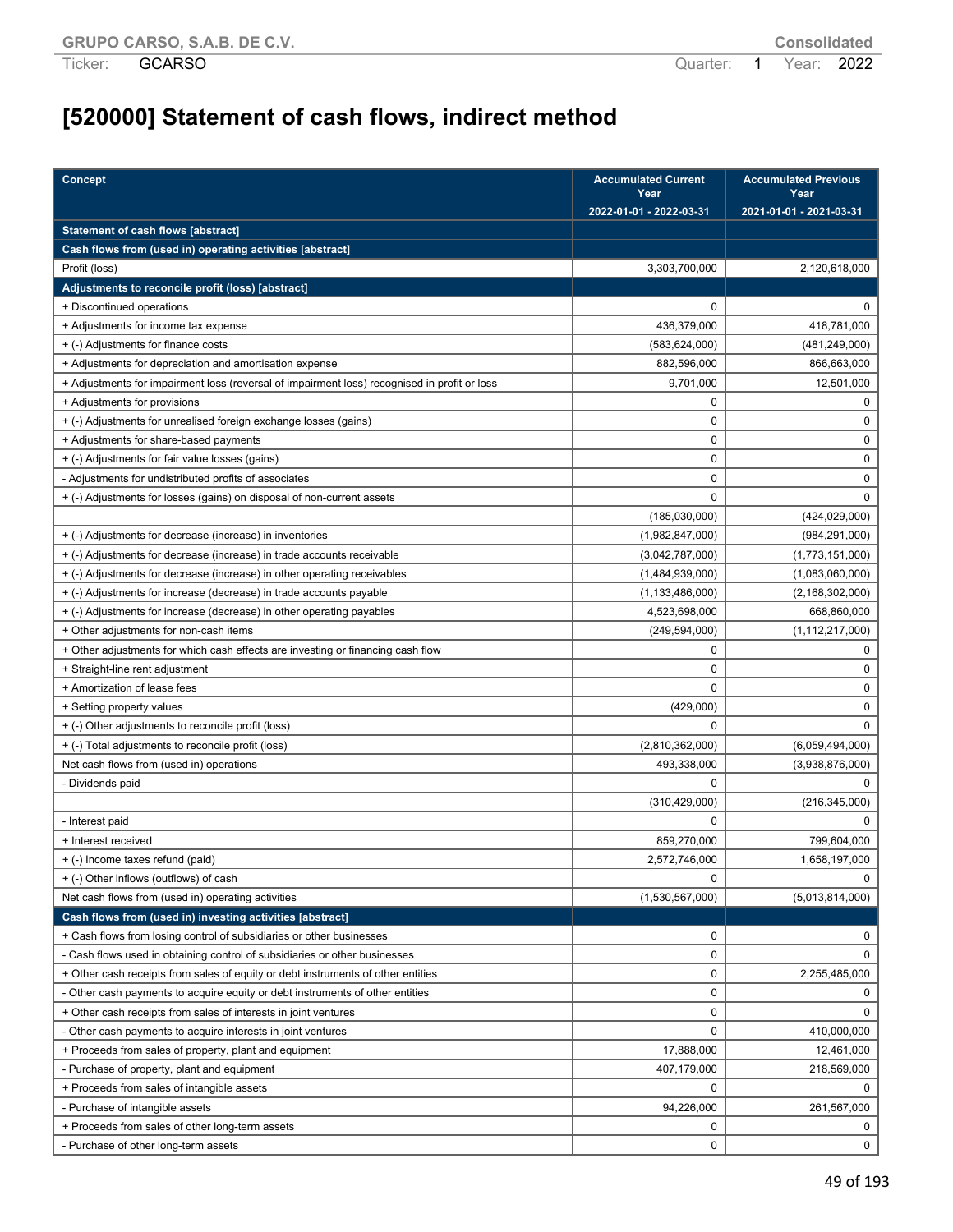| Concept                                                                                              | <b>Accumulated Current</b><br>Year | <b>Accumulated Previous</b><br>Year |
|------------------------------------------------------------------------------------------------------|------------------------------------|-------------------------------------|
|                                                                                                      | 2022-01-01 - 2022-03-31            | 2021-01-01 - 2021-03-31             |
| + Proceeds from government grants                                                                    | 0                                  | $\mathbf 0$                         |
| - Cash advances and loans made to other parties                                                      | 0                                  | (162, 490, 000)                     |
| + Cash receipts from repayment of advances and loans made to other parties                           | 0                                  | $\mathbf 0$                         |
| - Cash payments for futures contracts, forward contracts, option contracts and swap contracts        | $\mathbf 0$                        | $\mathbf 0$                         |
| + Cash receipts from futures contracts, forward contracts, option contracts and swap contracts       | $\Omega$                           | $\mathbf 0$                         |
| + Dividends received                                                                                 | 405,885,000                        | 283,692,000                         |
| - Interest paid                                                                                      | $\Omega$                           | $\Omega$                            |
| + Interest received                                                                                  | 189,351,000                        | 115,506,000                         |
|                                                                                                      | $\Omega$                           | $\Omega$                            |
| + (-) Other inflows (outflows) of cash                                                               | 158,631,000                        | (37, 815, 000)                      |
| Net cash flows from (used in) investing activities                                                   | 270,350,000                        | 1,901,683,000                       |
| Cash flows from (used in) financing activities [abstract]                                            |                                    |                                     |
| + Proceeds from changes in ownership interests in subsidiaries that do not result in loss of control | 0                                  | 0                                   |
| - Payments from changes in ownership interests in subsidiaries that do not result in loss of control | $\Omega$                           | $\mathbf 0$                         |
| + Proceeds from issuing shares                                                                       | 0                                  | 0                                   |
| + Proceeds from issuing other equity instruments                                                     | $\Omega$                           | $\mathbf 0$                         |
| - Payments to acquire or redeem entity's shares                                                      | 100,320,000                        | 323,857,000                         |
| - Payments of other equity instruments                                                               | 0                                  | $\Omega$                            |
| + Proceeds from borrowings                                                                           | 6,503,428,000                      | 1,563,981,000                       |
| - Repayments of borrowings                                                                           | 6,083,741,000                      | 3,288,020,000                       |
| - Payments of finance lease liabilities                                                              | $\Omega$                           | $\Omega$                            |
| - Payments of lease liabilities                                                                      | 311,040,000                        | 282,467,000                         |
| + Proceeds from government grants                                                                    | 0                                  | $\mathbf 0$                         |
| - Dividends paid                                                                                     | 15,000,000                         | $\Omega$                            |
| - Interest paid                                                                                      | 420,638,000                        | 280,495,000                         |
| + (-) Income taxes refund (paid)                                                                     | 0                                  | $\Omega$                            |
| + (-) Other inflows (outflows) of cash                                                               | (2,546,000)                        | (12,941,000)                        |
| Net cash flows from (used in) financing activities                                                   | (429, 857, 000)                    | (2,623,799,000)                     |
| Net increase (decrease) in cash and cash equivalents before effect of exchange rate changes          | (1,690,074,000)                    | (5,735,930,000)                     |
| Effect of exchange rate changes on cash and cash equivalents [abstract]                              |                                    |                                     |
| Effect of exchange rate changes on cash and cash equivalents                                         | 209,432,000                        | 931,956,000                         |
| Net increase (decrease) in cash and cash equivalents                                                 | (1,480,642,000)                    | (4,803,974,000)                     |
| Cash and cash equivalents at beginning of period                                                     | 11,197,642,000                     | 11,764,102,000                      |
| Cash and cash equivalents at end of period                                                           | 9,717,000,000                      | 6,960,128,000                       |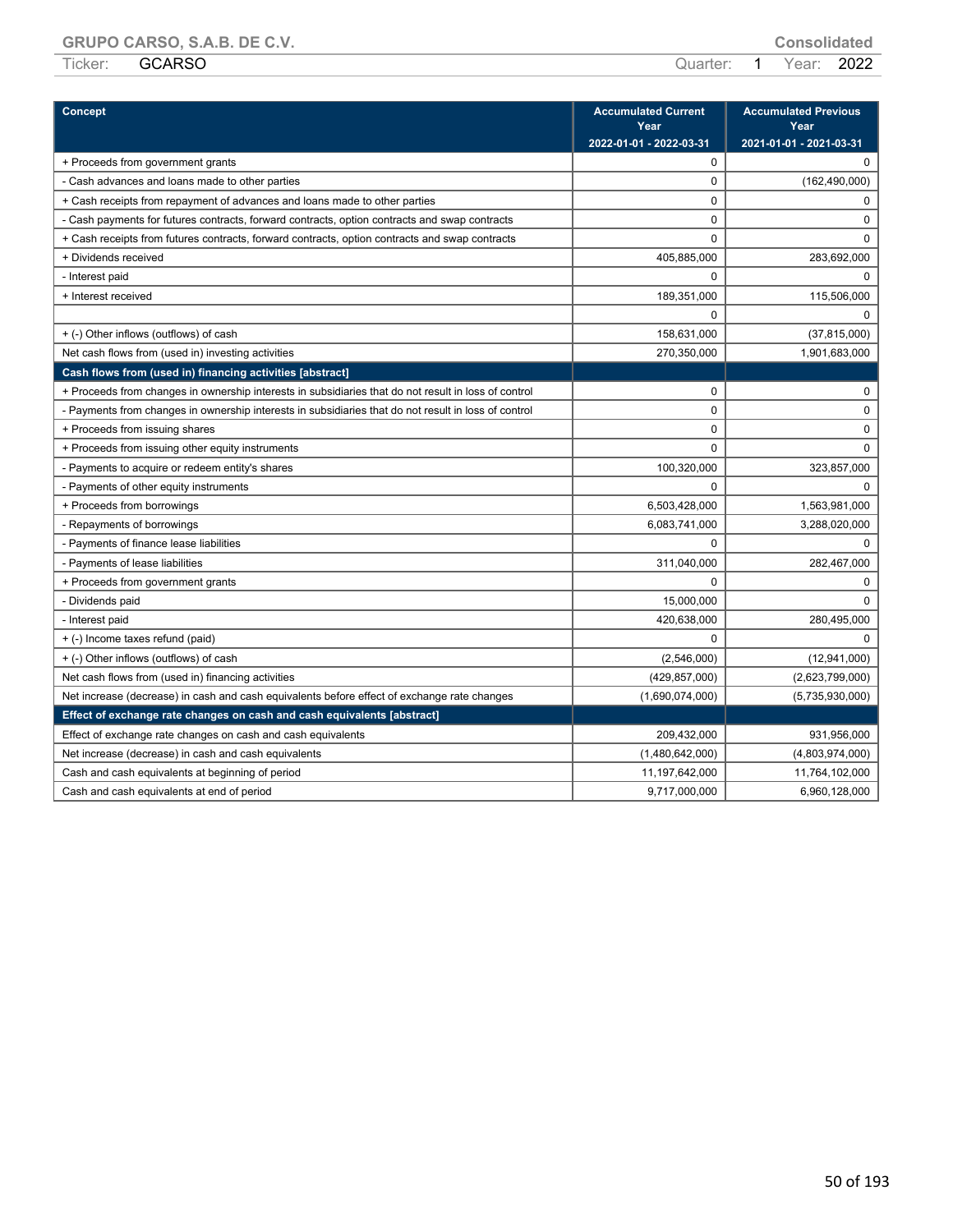# **[610000] Statement of changes in equity - Accumulated Current**

|                                                                                                                                                                                                                                                            |                                   | <b>Components of equity [axis]</b> |                                    |                                      |                                 |                                                                            |                                            |                                                                                                                               |                                                                 |
|------------------------------------------------------------------------------------------------------------------------------------------------------------------------------------------------------------------------------------------------------------|-----------------------------------|------------------------------------|------------------------------------|--------------------------------------|---------------------------------|----------------------------------------------------------------------------|--------------------------------------------|-------------------------------------------------------------------------------------------------------------------------------|-----------------------------------------------------------------|
| Sheet 1 of 3                                                                                                                                                                                                                                               | <b>Issued capital</b><br>[member] | Share premium<br>[member]          | <b>Treasury shares</b><br>[member] | <b>Retained earnings</b><br>[member] | Revaluation<br>surplus [member] | <b>Reserve of</b><br>exchange<br>differences on<br>translation<br>[member] | Reserve of cash<br>flow hedges<br>[member] | Reserve of gains<br>and losses on<br>hedging<br>instruments that<br>hedge investments<br>in equity<br>instruments<br>[member] | Reserve of change in value of time value of<br>options [member] |
| Statement of changes in equity [line items]                                                                                                                                                                                                                |                                   |                                    |                                    |                                      |                                 |                                                                            |                                            |                                                                                                                               |                                                                 |
| Equity at beginning of period                                                                                                                                                                                                                              | 2.530.052.000                     | 2,392,896,000                      | 1,389,000                          | 92,166,341,000                       | $\mathbf 0$                     | 112,409,000                                                                | $\overline{0}$                             | 9,705,943,000                                                                                                                 |                                                                 |
| <b>Changes in equity [abstract]</b>                                                                                                                                                                                                                        |                                   |                                    |                                    |                                      |                                 |                                                                            |                                            |                                                                                                                               |                                                                 |
| Comprehensive income [abstract]                                                                                                                                                                                                                            |                                   |                                    |                                    |                                      |                                 |                                                                            |                                            |                                                                                                                               |                                                                 |
| Profit (loss)                                                                                                                                                                                                                                              | $\Omega$                          | $\mathbf 0$                        | $\overline{0}$                     | 3,037,338,000                        | $\mathbf 0$                     | $\Omega$                                                                   | $\mathbf{0}$                               | $\mathbf{0}$                                                                                                                  | $\Omega$                                                        |
| Other comprehensive income                                                                                                                                                                                                                                 | $\Omega$                          | $\Omega$                           | $\overline{0}$                     | $\Omega$                             | $\mathbf 0$                     | (150, 941, 000)                                                            | $\mathbf{0}$                               | 1,363,443,000                                                                                                                 | $\Omega$                                                        |
| Total comprehensive income                                                                                                                                                                                                                                 | $\Omega$                          | $\mathbf{0}$                       | $\overline{0}$                     | 3,037,338,000                        | $\mathbf 0$                     | (150, 941, 000)                                                            | $\mathbf{0}$                               | 1,363,443,000                                                                                                                 | $\Omega$                                                        |
| Issue of equity                                                                                                                                                                                                                                            | $\Omega$                          | $\Omega$                           | $\overline{0}$                     | $\mathbf{0}$                         | $\Omega$                        | $\Omega$                                                                   | $\mathbf{0}$                               | $\mathbf{0}$                                                                                                                  | $\mathbf{0}$                                                    |
| Dividends recognised as distributions to owners                                                                                                                                                                                                            | $\mathbf{0}$                      | $\Omega$                           | $\Omega$                           | $\mathbf{0}$                         | $\mathbf 0$                     | $\overline{0}$                                                             | $\mathbf{0}$                               | $\mathbf 0$                                                                                                                   | $\mathbf{0}$                                                    |
| Increase through other contributions by owners, equity                                                                                                                                                                                                     | $\Omega$                          | $\Omega$                           | $\overline{0}$                     | $\mathbf{0}$                         | $\Omega$                        | $\Omega$                                                                   | $\mathbf{0}$                               | $\overline{0}$                                                                                                                | $\mathbf{0}$                                                    |
| Decrease through other distributions to owners, equity                                                                                                                                                                                                     | $\Omega$                          | $\Omega$                           | $\overline{0}$                     | $\mathbf{0}$                         | $\mathbf 0$                     | $\Omega$                                                                   | $\overline{0}$                             | $\mathbf 0$                                                                                                                   | $\mathbf{0}$                                                    |
| Increase (decrease) through other changes, equity                                                                                                                                                                                                          | $\Omega$                          | $\Omega$                           | $\Omega$                           | $\Omega$                             | $\mathbf 0$                     | $\Omega$                                                                   | $\Omega$                                   | $\mathbf 0$                                                                                                                   | $\mathbf{0}$                                                    |
| Increase (decrease) through treasury share transactions, equity                                                                                                                                                                                            | $\Omega$                          | $\mathbf 0$                        | 379,000                            | (99, 941, 000)                       | $\mathbf 0$                     | $\overline{0}$                                                             | $\mathbf 0$                                | $\mathbf 0$                                                                                                                   | $\mathbf 0$                                                     |
| Increase (decrease) through changes in ownership interests in subsidiaries that do not result<br>in loss of control, equity                                                                                                                                | $\Omega$                          | $\Omega$                           | $\Omega$                           | 3,547,000                            | $\Omega$                        | - 0                                                                        | $\Omega$                                   | $\Omega$                                                                                                                      | $\Omega$                                                        |
| Increase (decrease) through share-based payment transactions, equity                                                                                                                                                                                       | $\mathbf 0$                       | $\mathbf 0$                        | $\overline{0}$                     | $\Omega$                             | $\overline{0}$                  | $\overline{0}$                                                             | $\mathbf{0}$                               | $\mathbf{0}$                                                                                                                  | $\mathbf{0}$                                                    |
| Amount removed from reserve of cash flow hedges and included in initial cost or other<br>carrying amount of non-financial asset (liability) or firm commitment for which fair value hedge<br>accounting is applied                                         | $\Omega$                          | $\Omega$                           | $\Omega$                           | $\Omega$                             | $\Omega$                        | $\Omega$                                                                   | $\Omega$                                   | $\Omega$                                                                                                                      | $\Omega$                                                        |
| Amount removed from reserve of change in value of time value of options and included in<br>initial cost or other carrying amount of non-financial asset (liability) or firm commitment for<br>which fair value hedge accounting is applied                 | $\Omega$                          | $\Omega$                           | $\Omega$                           | $\Omega$                             | $\Omega$                        | - 0                                                                        | $\Omega$                                   | $\Omega$                                                                                                                      |                                                                 |
| Amount removed from reserve of change in value of forward elements of forward contracts<br>and included in initial cost or other carrying amount of non-financial asset (liability) or firm<br>commitment for which fair value hedge accounting is applied | $\Omega$                          | $\Omega$                           | $\Omega$                           | $\Omega$                             | $\Omega$                        | - 0                                                                        | $\Omega$                                   | $\Omega$                                                                                                                      | $\cap$                                                          |
| Amount removed from reserve of change in value of foreign currency basis spreads and<br>included in initial cost or other carrying amount of non-financial asset (liability) or firm<br>commitment for which fair value hedge accounting is applied        | $\Omega$                          | $\Omega$                           | $\Omega$                           | $\Omega$                             | $\Omega$                        | $\Omega$                                                                   | $\Omega$                                   | $\Omega$                                                                                                                      | $\Omega$                                                        |
| Total increase (decrease) in equity                                                                                                                                                                                                                        | $\Omega$                          | $\mathbf{0}$                       | 379,000                            | 2,940,944,000                        | $\mathbf{0}$                    | (150, 941, 000)                                                            | $\mathbf 0$                                | 1,363,443,000                                                                                                                 | $\mathbf 0$                                                     |
| Equity at end of period                                                                                                                                                                                                                                    | 2,530,052,000                     | 2,392,896,000                      | 1,768,000                          | 95, 107, 285, 000                    | $\mathbf 0$                     | (38, 532, 000)                                                             | $\mathsf 0$                                | 11,069,386,000                                                                                                                | $\overline{0}$                                                  |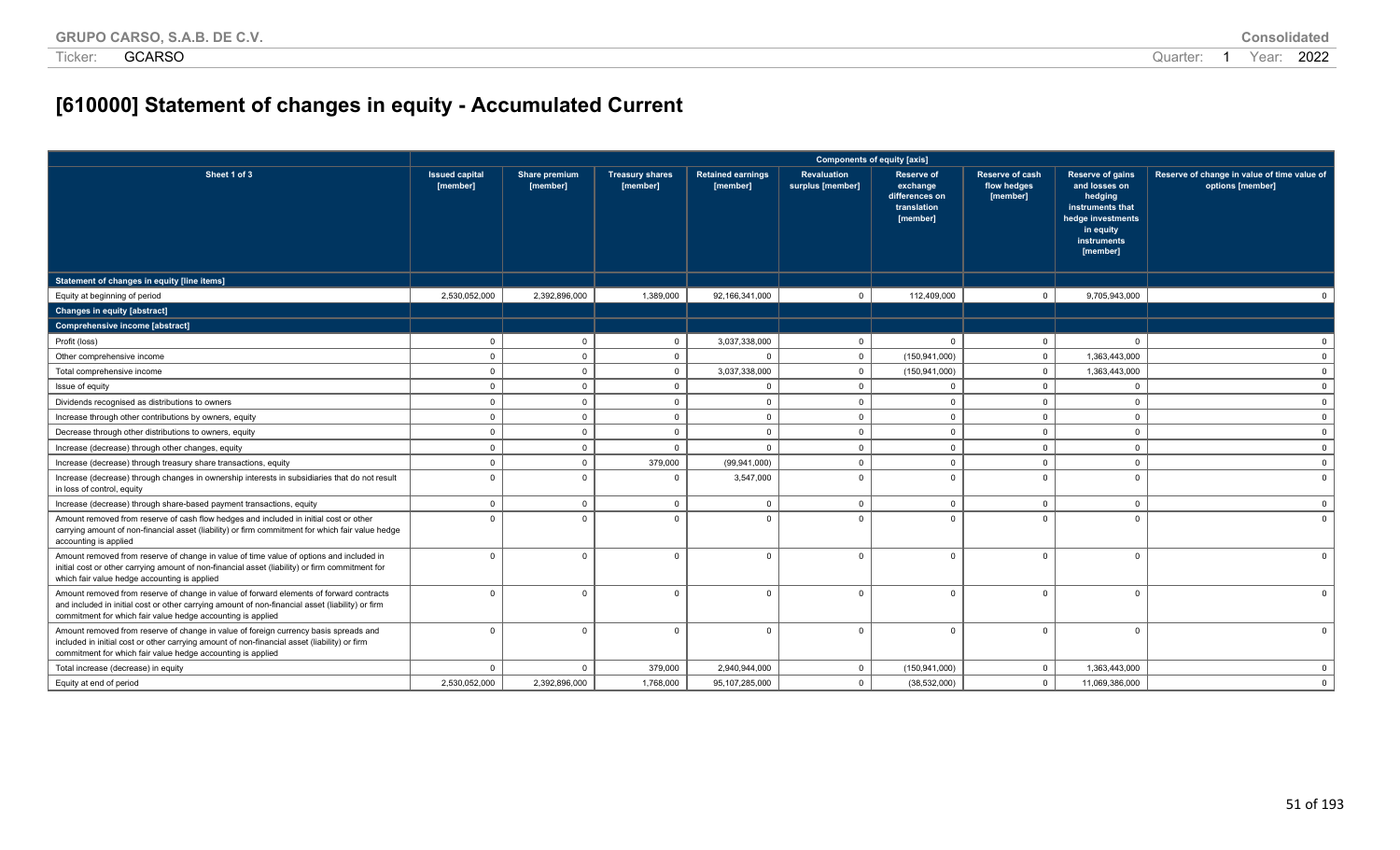| <b>GRUPO CARSO, S.A.B. DE C.V.</b> | Consolidated |
|------------------------------------|--------------|
|------------------------------------|--------------|

| Sheet 2 of 3                                                                                                                                                                                                                                               | <b>Reserve of</b><br>change in value<br>of forward<br>elements of<br>forward<br>contracts<br>[member] | <b>Reserve of</b><br>change in value<br>of foreign<br>currency basis<br>spreads<br>[member] | Reserve of<br>gains and<br>losses on<br>financial assets<br>measured at fair<br>value through<br>other<br>comprehensive<br>income<br>[member] | <b>Reserve of</b><br>gains and<br>losses on<br>remeasuring<br>available-for-<br>sale financial<br>assets<br>[member] | <b>Reserve of</b><br>share-based<br>payments<br>[member] | <b>Reserve of</b><br>remeasurements<br>of defined benefit<br>plans [member] | Amount<br>recognised in<br>other<br>comprehensive<br>income and<br>accumulated in<br>equity relating<br>to non-current<br>assets or<br>disposal groups<br>held for sale<br>[member] | <b>Reserve of</b><br>gains and<br>losses from<br>investments in<br>equity<br>instruments<br>[member] | Reserve of change in fair value of financial liability attributable to<br>change in credit risk of liability [member] |
|------------------------------------------------------------------------------------------------------------------------------------------------------------------------------------------------------------------------------------------------------------|-------------------------------------------------------------------------------------------------------|---------------------------------------------------------------------------------------------|-----------------------------------------------------------------------------------------------------------------------------------------------|----------------------------------------------------------------------------------------------------------------------|----------------------------------------------------------|-----------------------------------------------------------------------------|-------------------------------------------------------------------------------------------------------------------------------------------------------------------------------------|------------------------------------------------------------------------------------------------------|-----------------------------------------------------------------------------------------------------------------------|
| Statement of changes in equity [line items]                                                                                                                                                                                                                |                                                                                                       |                                                                                             |                                                                                                                                               |                                                                                                                      |                                                          |                                                                             |                                                                                                                                                                                     |                                                                                                      |                                                                                                                       |
| Equity at beginning of period                                                                                                                                                                                                                              | $\overline{0}$                                                                                        | $\mathbf 0$                                                                                 | $\overline{0}$                                                                                                                                | $\mathbf{0}$                                                                                                         | $\mathbf 0$                                              | (963, 869, 000)                                                             | $\overline{0}$                                                                                                                                                                      | $\Omega$                                                                                             | (577, 015, 000)                                                                                                       |
| Changes in equity [abstract]                                                                                                                                                                                                                               |                                                                                                       |                                                                                             |                                                                                                                                               |                                                                                                                      |                                                          |                                                                             |                                                                                                                                                                                     |                                                                                                      |                                                                                                                       |
| Comprehensive income [abstract]                                                                                                                                                                                                                            |                                                                                                       |                                                                                             |                                                                                                                                               |                                                                                                                      |                                                          |                                                                             |                                                                                                                                                                                     |                                                                                                      |                                                                                                                       |
| Profit (loss)                                                                                                                                                                                                                                              | $\overline{0}$                                                                                        | $\mathbf 0$                                                                                 | $\mathbf{0}$                                                                                                                                  | $\mathbf{0}$                                                                                                         | $\mathbf 0$                                              | $\Omega$                                                                    | $\mathbf{0}$                                                                                                                                                                        | $\Omega$                                                                                             |                                                                                                                       |
| Other comprehensive income                                                                                                                                                                                                                                 | $\overline{0}$                                                                                        | $\Omega$                                                                                    | $\Omega$                                                                                                                                      | $\Omega$                                                                                                             | $\mathbf 0$                                              | (13, 455, 000)                                                              | $\overline{0}$                                                                                                                                                                      | $\Omega$                                                                                             | 378,498,000                                                                                                           |
| Total comprehensive income                                                                                                                                                                                                                                 | $\overline{0}$                                                                                        | $\mathbf 0$                                                                                 | $\Omega$                                                                                                                                      | $\Omega$                                                                                                             | $\mathbf 0$                                              | (13, 455, 000)                                                              | $\mathbf{0}$                                                                                                                                                                        | $\Omega$                                                                                             | 378,498,000                                                                                                           |
| Issue of equity                                                                                                                                                                                                                                            | $\overline{0}$                                                                                        | $\mathbf 0$                                                                                 | $\Omega$                                                                                                                                      | $\Omega$                                                                                                             | $\mathbf 0$                                              | $\Omega$                                                                    | $\mathbf{0}$                                                                                                                                                                        | $\Omega$                                                                                             |                                                                                                                       |
| Dividends recognised as distributions to owners                                                                                                                                                                                                            | $\overline{0}$                                                                                        | $\mathbf 0$                                                                                 | $\mathbf{0}$                                                                                                                                  | $\mathbf{0}$                                                                                                         | $\mathbf 0$                                              | $\mathbf{0}$                                                                | $\overline{0}$                                                                                                                                                                      | $\mathbf{0}$                                                                                         |                                                                                                                       |
| Increase through other contributions by owners, equity                                                                                                                                                                                                     | $\overline{0}$                                                                                        | $\mathbf 0$                                                                                 | $\mathbf{0}$                                                                                                                                  | $\mathbf{0}$                                                                                                         | $\mathbf 0$                                              | $\overline{0}$                                                              | $\overline{0}$                                                                                                                                                                      | $\Omega$                                                                                             |                                                                                                                       |
| Decrease through other distributions to owners, equity                                                                                                                                                                                                     | $\overline{0}$                                                                                        | $\Omega$                                                                                    | $\Omega$                                                                                                                                      | $\Omega$                                                                                                             | $\Omega$                                                 | $\Omega$                                                                    | $\overline{0}$                                                                                                                                                                      | $\Omega$                                                                                             |                                                                                                                       |
| Increase (decrease) through other changes, equity                                                                                                                                                                                                          | $\overline{0}$                                                                                        | $\Omega$                                                                                    | $\Omega$                                                                                                                                      | $\Omega$                                                                                                             | $\mathbf 0$                                              | $\overline{0}$                                                              | $\overline{0}$                                                                                                                                                                      | $\Omega$                                                                                             |                                                                                                                       |
| Increase (decrease) through treasury share transactions, equity                                                                                                                                                                                            | $\overline{0}$                                                                                        | $\Omega$                                                                                    | $\Omega$                                                                                                                                      | $\Omega$                                                                                                             | $\mathbf 0$                                              | $\overline{0}$                                                              | $\overline{0}$                                                                                                                                                                      | $\Omega$                                                                                             |                                                                                                                       |
| Increase (decrease) through changes in ownership interests in subsidiaries that do not result<br>in loss of control, equity                                                                                                                                | $\overline{0}$                                                                                        | $\Omega$                                                                                    | $\Omega$                                                                                                                                      | $\Omega$                                                                                                             | $\mathbf 0$                                              | $\overline{0}$                                                              | $\Omega$                                                                                                                                                                            | $\Omega$                                                                                             |                                                                                                                       |
| Increase (decrease) through share-based payment transactions, equity                                                                                                                                                                                       | $\overline{0}$                                                                                        | $\mathbf 0$                                                                                 | $\mathbf{0}$                                                                                                                                  | $\Omega$                                                                                                             | $\mathbf 0$                                              | $\overline{0}$                                                              | $\overline{0}$                                                                                                                                                                      | $\Omega$                                                                                             | $\Omega$                                                                                                              |
| Amount removed from reserve of cash flow hedges and included in initial cost or other<br>carrying amount of non-financial asset (liability) or firm commitment for which fair value hedge<br>accounting is applied                                         | $\Omega$                                                                                              | $\Omega$                                                                                    | $\Omega$                                                                                                                                      | $\Omega$                                                                                                             | $\Omega$                                                 | $\Omega$                                                                    | $\Omega$                                                                                                                                                                            | $\Omega$                                                                                             |                                                                                                                       |
| Amount removed from reserve of change in value of time value of options and included in<br>initial cost or other carrying amount of non-financial asset (liability) or firm commitment for<br>which fair value hedge accounting is applied                 | $\overline{0}$                                                                                        | $\Omega$                                                                                    | $\Omega$                                                                                                                                      | $\Omega$                                                                                                             | $\mathbf 0$                                              | $\mathbf{0}$                                                                | $\overline{0}$                                                                                                                                                                      | $\Omega$                                                                                             |                                                                                                                       |
| Amount removed from reserve of change in value of forward elements of forward contracts<br>and included in initial cost or other carrying amount of non-financial asset (liability) or firm<br>commitment for which fair value hedge accounting is applied | $\overline{\mathbf{0}}$                                                                               | $\Omega$                                                                                    | $\Omega$                                                                                                                                      | $\Omega$                                                                                                             | $\mathbf 0$                                              | $\mathbf 0$                                                                 | $\overline{0}$                                                                                                                                                                      | $\Omega$                                                                                             |                                                                                                                       |
| Amount removed from reserve of change in value of foreign currency basis spreads and<br>included in initial cost or other carrying amount of non-financial asset (liability) or firm<br>commitment for which fair value hedge accounting is applied        | $\overline{0}$                                                                                        | $\Omega$                                                                                    | $\mathbf{0}$                                                                                                                                  | $\Omega$                                                                                                             | $\mathbf 0$                                              | $\mathbf 0$                                                                 | $\overline{0}$                                                                                                                                                                      | $\Omega$                                                                                             |                                                                                                                       |
| Total increase (decrease) in equity                                                                                                                                                                                                                        | $\mathbf 0$                                                                                           | $\mathbf 0$                                                                                 | $\mathbf{0}$                                                                                                                                  | $\mathbf{0}$                                                                                                         | $\mathbf 0$                                              | (13, 455, 000)                                                              | $\mathbf 0$                                                                                                                                                                         | $\mathbf{0}$                                                                                         | 378,498,000                                                                                                           |
| Equity at end of period                                                                                                                                                                                                                                    | $\Omega$                                                                                              | $\Omega$                                                                                    | $\Omega$                                                                                                                                      | $\Omega$                                                                                                             | $\mathbf{0}$                                             | (977, 324, 000)                                                             | $\Omega$                                                                                                                                                                            | $\Omega$                                                                                             | (198, 517, 000)                                                                                                       |

**Components of equity [axis]**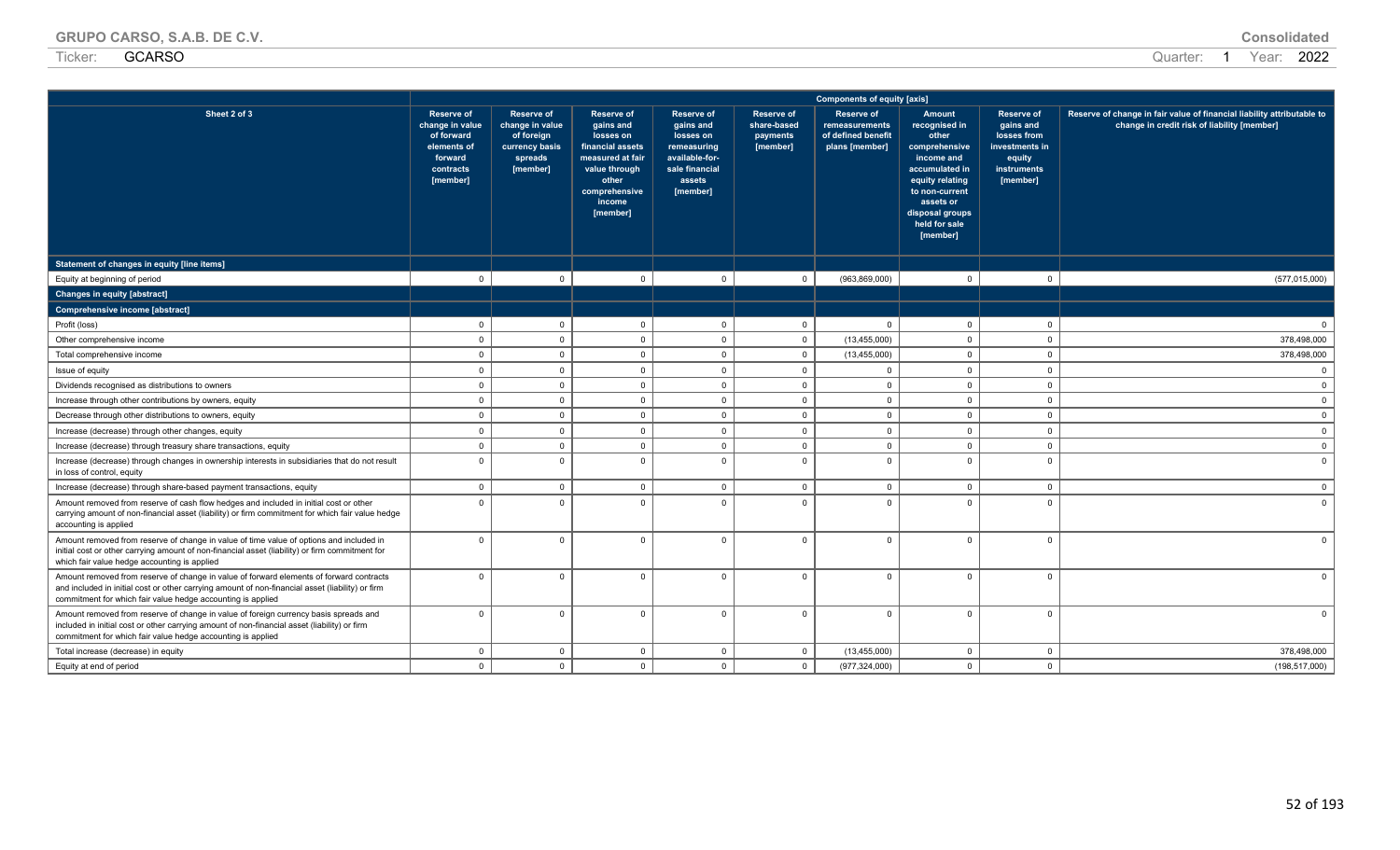| <b>GRUPO CARSO, S.A.B. DE C.V.</b> | <b>Consolidated</b> |
|------------------------------------|---------------------|
|------------------------------------|---------------------|

| Sheet 3 of 3                                                                                                                                                                                                                                               | <b>Reserve for catastrophe</b><br>[member] | Reserve for equalisation<br>[member] | <b>Reserve of discretionary</b><br>participation features<br>[member] | <b>Other comprehensive</b><br>income [member] | Other reserves [member] | <b>Equity attributable to</b><br>owners of parent<br>[member] | <b>Non-controlling interests</b><br>[member] | <b>Equity</b><br>[member] |
|------------------------------------------------------------------------------------------------------------------------------------------------------------------------------------------------------------------------------------------------------------|--------------------------------------------|--------------------------------------|-----------------------------------------------------------------------|-----------------------------------------------|-------------------------|---------------------------------------------------------------|----------------------------------------------|---------------------------|
| Statement of changes in equity [line items]                                                                                                                                                                                                                |                                            |                                      |                                                                       |                                               |                         |                                                               |                                              |                           |
| Equity at beginning of period                                                                                                                                                                                                                              | $\Omega$                                   | $\Omega$                             | $\Omega$                                                              | (351, 264, 000)                               | 7,926,204,000           | 105,014,104,000                                               | 9,060,543,000                                | 114,074,647,000           |
| Changes in equity [abstract]                                                                                                                                                                                                                               |                                            |                                      |                                                                       |                                               |                         |                                                               |                                              |                           |
| Comprehensive income [abstract]                                                                                                                                                                                                                            |                                            |                                      |                                                                       |                                               |                         |                                                               |                                              |                           |
| Profit (loss)                                                                                                                                                                                                                                              | $\Omega$                                   | $\Omega$                             | $\Omega$                                                              | $\Omega$                                      | $\Omega$                | 3,037,338,000                                                 | 266,362,000                                  | 3.303.700.000             |
| Other comprehensive income                                                                                                                                                                                                                                 | $\Omega$                                   | $\Omega$                             | $\Omega$                                                              | 142,882,000                                   | 1,720,427,000           | 1,720,427,000                                                 | 22,931,000                                   | 1,743,358,000             |
| Total comprehensive income                                                                                                                                                                                                                                 | $\Omega$                                   | $\mathbf 0$                          | $\Omega$                                                              | 142,882,000                                   | 1,720,427,000           | 4,757,765,000                                                 | 289,293,000                                  | 5,047,058,000             |
| Issue of equity                                                                                                                                                                                                                                            | $\Omega$                                   | $\Omega$                             | $\Omega$                                                              | $\Omega$                                      | $\Omega$                | $\Omega$                                                      | $\Omega$                                     | $\mathbf{0}$              |
| Dividends recognised as distributions to owners                                                                                                                                                                                                            | $\Omega$                                   | $\mathbf 0$                          | $\Omega$                                                              | $\Omega$                                      | $\Omega$                | $\Omega$                                                      | $\Omega$                                     | $\mathbf{0}$              |
| Increase through other contributions by owners, equity                                                                                                                                                                                                     | $\Omega$                                   | $\mathbf 0$                          | $\Omega$                                                              | $\Omega$                                      | $\Omega$                | $\Omega$                                                      | $\Omega$                                     | $\mathbf{0}$              |
| Decrease through other distributions to owners, equity                                                                                                                                                                                                     | $\Omega$                                   | $\Omega$                             | $\Omega$                                                              | $\Omega$                                      | $\Omega$                | $\Omega$                                                      | $\Omega$                                     | $\mathbf{0}$              |
| Increase (decrease) through other changes, equity                                                                                                                                                                                                          | $\Omega$                                   | $\Omega$                             | $\Omega$                                                              | $\Omega$                                      | $\Omega$                | $\Omega$                                                      | $\Omega$                                     | $\mathbf{0}$              |
| Increase (decrease) through treasury share transactions, equity                                                                                                                                                                                            | $\Omega$                                   | $\Omega$                             | $\Omega$                                                              | $\Omega$                                      | $\Omega$                | (100, 320, 000)                                               | $\Omega$                                     | (100, 320, 000)           |
| Increase (decrease) through changes in ownership interests in subsidiaries that do not result<br>in loss of control, equity                                                                                                                                |                                            | $\Omega$                             |                                                                       | $\Omega$                                      |                         | 3,547,000                                                     | (6,759,000)                                  | (3,212,000)               |
| Increase (decrease) through share-based payment transactions, equity                                                                                                                                                                                       | $\Omega$                                   | $\Omega$                             | $\Omega$                                                              | $\Omega$                                      | $\Omega$                | $\Omega$                                                      | $\Omega$                                     | $\mathbf{0}$              |
| Amount removed from reserve of cash flow hedges and included in initial cost or other<br>carrying amount of non-financial asset (liability) or firm commitment for which fair value hedge<br>accounting is applied                                         |                                            | $\Omega$                             |                                                                       | $\Omega$                                      |                         | $\cap$                                                        | $\cap$                                       | $\Omega$                  |
| Amount removed from reserve of change in value of time value of options and included in<br>initial cost or other carrying amount of non-financial asset (liability) or firm commitment for<br>which fair value hedge accounting is applied                 |                                            | $\Omega$                             | $\Omega$                                                              | $\Omega$                                      | $\Omega$                | $\Omega$                                                      | $\Omega$                                     | $\Omega$                  |
| Amount removed from reserve of change in value of forward elements of forward contracts<br>and included in initial cost or other carrying amount of non-financial asset (liability) or firm<br>commitment for which fair value hedge accounting is applied | $\Omega$                                   | $\Omega$                             | $\Omega$                                                              | $\Omega$                                      | $\Omega$                | $\Omega$                                                      | $\Omega$                                     | $\Omega$                  |
| Amount removed from reserve of change in value of foreign currency basis spreads and<br>included in initial cost or other carrying amount of non-financial asset (liability) or firm<br>commitment for which fair value hedge accounting is applied        |                                            | $\Omega$                             |                                                                       | $\Omega$                                      | $\Omega$                | $\Omega$                                                      | $\Omega$                                     | $\Omega$                  |
| Total increase (decrease) in equity                                                                                                                                                                                                                        | $\Omega$                                   | $\Omega$                             | $\Omega$                                                              | 142.882.000                                   | 1,720,427,000           | 4.660.992.000                                                 | 282,534,000                                  | 4.943.526.000             |
| Equity at end of period                                                                                                                                                                                                                                    | $\Omega$                                   | $\Omega$                             | $\Omega$                                                              | (208, 382, 000)                               | 9.646.631.000           | 109.675.096.000                                               | 9,343,077,000                                | 119,018,173,000           |

**Components of equity [axis]**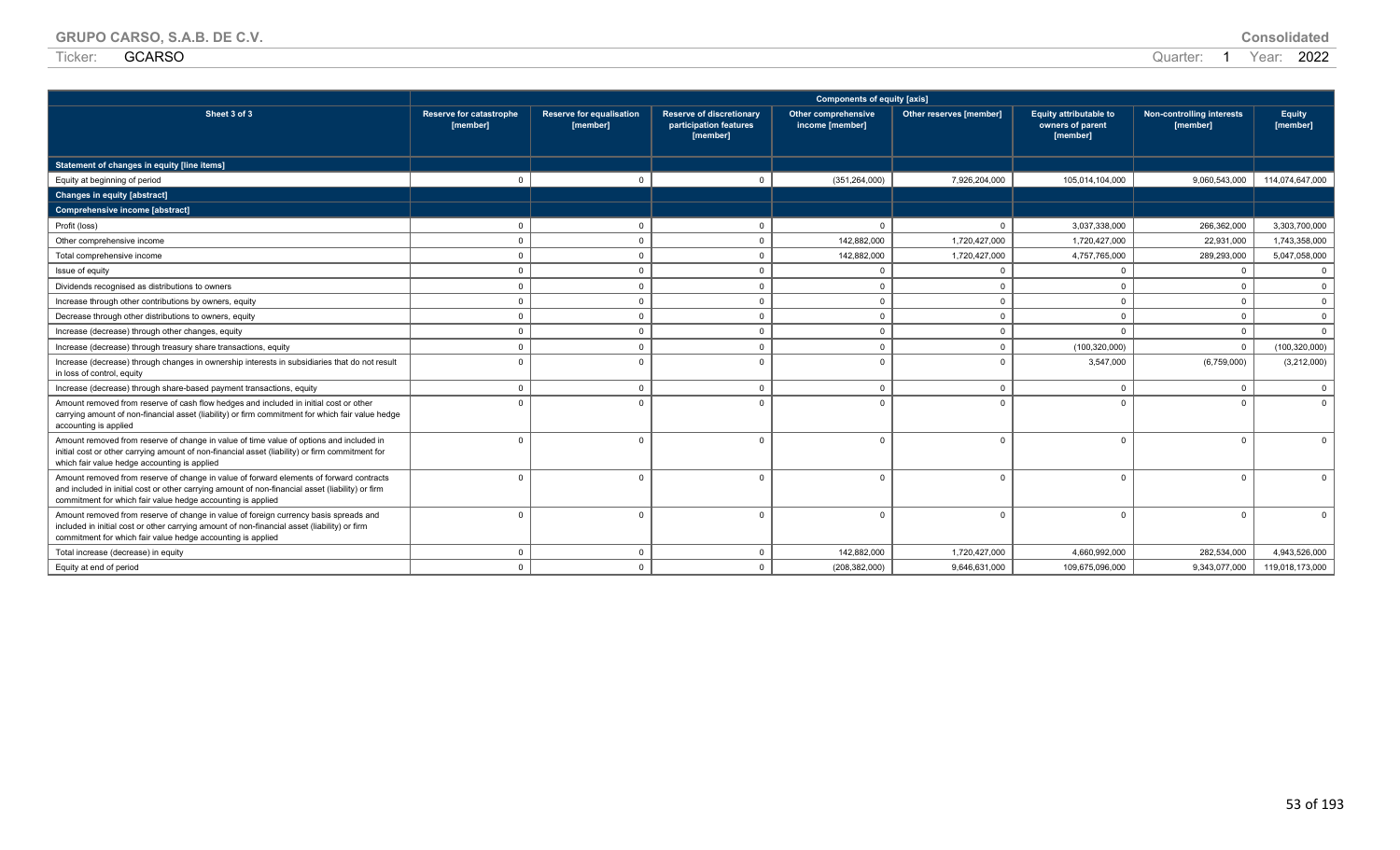# **[610000] Statement of changes in equity - Accumulated Previous**

|                                                                                                                                                                                                                                                            |                                   |                           |                                    |                                      |                                        | <b>Components of equity [axis]</b>                                         |                                            |                                                                                                                               |                                                                 |
|------------------------------------------------------------------------------------------------------------------------------------------------------------------------------------------------------------------------------------------------------------|-----------------------------------|---------------------------|------------------------------------|--------------------------------------|----------------------------------------|----------------------------------------------------------------------------|--------------------------------------------|-------------------------------------------------------------------------------------------------------------------------------|-----------------------------------------------------------------|
| Sheet 1 of 3                                                                                                                                                                                                                                               | <b>Issued capital</b><br>[member] | Share premium<br>[member] | <b>Treasury shares</b><br>[member] | <b>Retained earnings</b><br>[member] | <b>Revaluation</b><br>surplus [member] | <b>Reserve of</b><br>exchange<br>differences on<br>translation<br>[member] | Reserve of cash<br>flow hedges<br>[member] | Reserve of gains<br>and losses on<br>hedging<br>instruments that<br>hedge investments<br>in equity<br>instruments<br>[member] | Reserve of change in value of time value of<br>options [member] |
| Statement of changes in equity [line items]                                                                                                                                                                                                                |                                   |                           |                                    |                                      |                                        |                                                                            |                                            |                                                                                                                               |                                                                 |
| Equity at beginning of period                                                                                                                                                                                                                              | 2,643,619,000                     | 2,392,896,000             | 112.040.000                        | 83,757,218,000                       | $\mathbf 0$                            | 27,028,000                                                                 | $\mathbf{0}$                               | 7,247,476,000                                                                                                                 |                                                                 |
| <b>Changes in equity [abstract]</b>                                                                                                                                                                                                                        |                                   |                           |                                    |                                      |                                        |                                                                            |                                            |                                                                                                                               |                                                                 |
| Comprehensive income [abstract]                                                                                                                                                                                                                            |                                   |                           |                                    |                                      |                                        |                                                                            |                                            |                                                                                                                               |                                                                 |
| Profit (loss)                                                                                                                                                                                                                                              | $\mathbf 0$                       | $\mathbf 0$               | $\mathbf 0$                        | 1,950,630,000                        | $\mathbf 0$                            | - 0                                                                        | $\mathbf{0}$                               | $\mathbf{0}$                                                                                                                  | $\Omega$                                                        |
| Other comprehensive income                                                                                                                                                                                                                                 | $\mathbf 0$                       | $\Omega$                  | $\mathbf 0$                        | $\Omega$                             | $\mathbf 0$                            | 258,337,000                                                                | $\mathbf{0}$                               | 2,023,613,000                                                                                                                 | $\Omega$                                                        |
| Total comprehensive income                                                                                                                                                                                                                                 | $\mathbf{0}$                      | $\mathbf{0}$              | $\Omega$                           | 1,950,630,000                        | $\mathbf 0$                            | 258,337,000                                                                | $\mathbf{0}$                               | 2,023,613,000                                                                                                                 | $\Omega$                                                        |
| Issue of equity                                                                                                                                                                                                                                            | $\mathbf{0}$                      | $\mathbf{0}$              | $\Omega$                           | $\mathbf{0}$                         | $\Omega$                               | $\Omega$                                                                   | $\mathbf{0}$                               | $\Omega$                                                                                                                      | $\Omega$                                                        |
| Dividends recognised as distributions to owners                                                                                                                                                                                                            | $\overline{0}$                    | $\mathbf{0}$              | $\Omega$                           | $\mathbf{0}$                         | $\mathbf 0$                            | $\Omega$                                                                   | $\mathbf{0}$                               | $\mathbf 0$                                                                                                                   | $\mathbf{0}$                                                    |
| Increase through other contributions by owners, equity                                                                                                                                                                                                     | $\mathbf{0}$                      | $\mathbf{0}$              | $\Omega$                           | $\mathbf{0}$                         | $\mathbf 0$                            | $\Omega$                                                                   | $\mathbf{0}$                               | $\overline{0}$                                                                                                                | $\mathbf{0}$                                                    |
| Decrease through other distributions to owners, equity                                                                                                                                                                                                     | $\mathbf{0}$                      | $\mathbf{0}$              | $\Omega$                           | $\mathbf{0}$                         | $\mathbf 0$                            | $\Omega$                                                                   | $\overline{0}$                             | $\mathbf 0$                                                                                                                   | $\mathbf{0}$                                                    |
| Increase (decrease) through other changes, equity                                                                                                                                                                                                          | $\mathbf{0}$                      | $\mathbf{0}$              | $\Omega$                           | $\Omega$                             | $\mathbf 0$                            | $\Omega$                                                                   | $\Omega$                                   | $\mathbf{0}$                                                                                                                  | $\mathbf{0}$                                                    |
| Increase (decrease) through treasury share transactions, equity                                                                                                                                                                                            | $\mathbf{0}$                      | $\mathbf 0$               | 1,336,000                          | (322, 520, 000)                      | $\mathbf 0$                            | $\overline{0}$                                                             | $\mathbf 0$                                | $\mathbf 0$                                                                                                                   | $\mathbf 0$                                                     |
| Increase (decrease) through changes in ownership interests in subsidiaries that do not result<br>in loss of control, equity                                                                                                                                | $\Omega$                          | $\Omega$                  | $\Omega$                           | 93,112,000                           | $\Omega$                               | $\Omega$                                                                   | $\Omega$                                   | $\Omega$                                                                                                                      | $\Omega$                                                        |
| Increase (decrease) through share-based payment transactions, equity                                                                                                                                                                                       | $\mathbf 0$                       | $\mathbf{0}$              | $\mathbf 0$                        | $\Omega$                             | $\mathbf 0$                            | $\overline{0}$                                                             | $\mathbf{0}$                               | $\mathbf{0}$                                                                                                                  | $\mathbf{0}$                                                    |
| Amount removed from reserve of cash flow hedges and included in initial cost or other<br>carrying amount of non-financial asset (liability) or firm commitment for which fair value hedge<br>accounting is applied                                         | $\Omega$                          | $\Omega$                  | $\Omega$                           | $\Omega$                             | $\Omega$                               | $\Omega$                                                                   | $\Omega$                                   | $\Omega$                                                                                                                      | $\Omega$                                                        |
| Amount removed from reserve of change in value of time value of options and included in<br>initial cost or other carrying amount of non-financial asset (liability) or firm commitment for<br>which fair value hedge accounting is applied                 | $\Omega$                          | $\Omega$                  | $\Omega$                           | $\Omega$                             | $\Omega$                               | $\Omega$                                                                   | $\Omega$                                   | $\Omega$                                                                                                                      |                                                                 |
| Amount removed from reserve of change in value of forward elements of forward contracts<br>and included in initial cost or other carrying amount of non-financial asset (liability) or firm<br>commitment for which fair value hedge accounting is applied | $\Omega$                          | $\Omega$                  | $\Omega$                           | $\mathbf{0}$                         | $\Omega$                               | $\Omega$                                                                   | $\Omega$                                   | $\Omega$                                                                                                                      |                                                                 |
| Amount removed from reserve of change in value of foreign currency basis spreads and<br>included in initial cost or other carrying amount of non-financial asset (liability) or firm<br>commitment for which fair value hedge accounting is applied        | $\Omega$                          | $\Omega$                  | $\Omega$                           | $\Omega$                             | $\Omega$                               | $\Omega$                                                                   | $\Omega$                                   | $\Omega$                                                                                                                      | $\Omega$                                                        |
| Total increase (decrease) in equity                                                                                                                                                                                                                        | $\mathbf{0}$                      | $\mathbf{0}$              | 1,336,000                          | 1,721,222,000                        | $\mathbf{0}$                           | 258,337,000                                                                | $\mathbf 0$                                | 2,023,613,000                                                                                                                 | $\mathbf 0$                                                     |
| Equity at end of period                                                                                                                                                                                                                                    | 2,643,619,000                     | 2,392,896,000             | 113,376,000                        | 85,478,440,000                       | $\mathbf{0}$                           | 285,365,000                                                                | $\mathbf{0}$                               | 9,271,089,000                                                                                                                 | $\mathbf{0}$                                                    |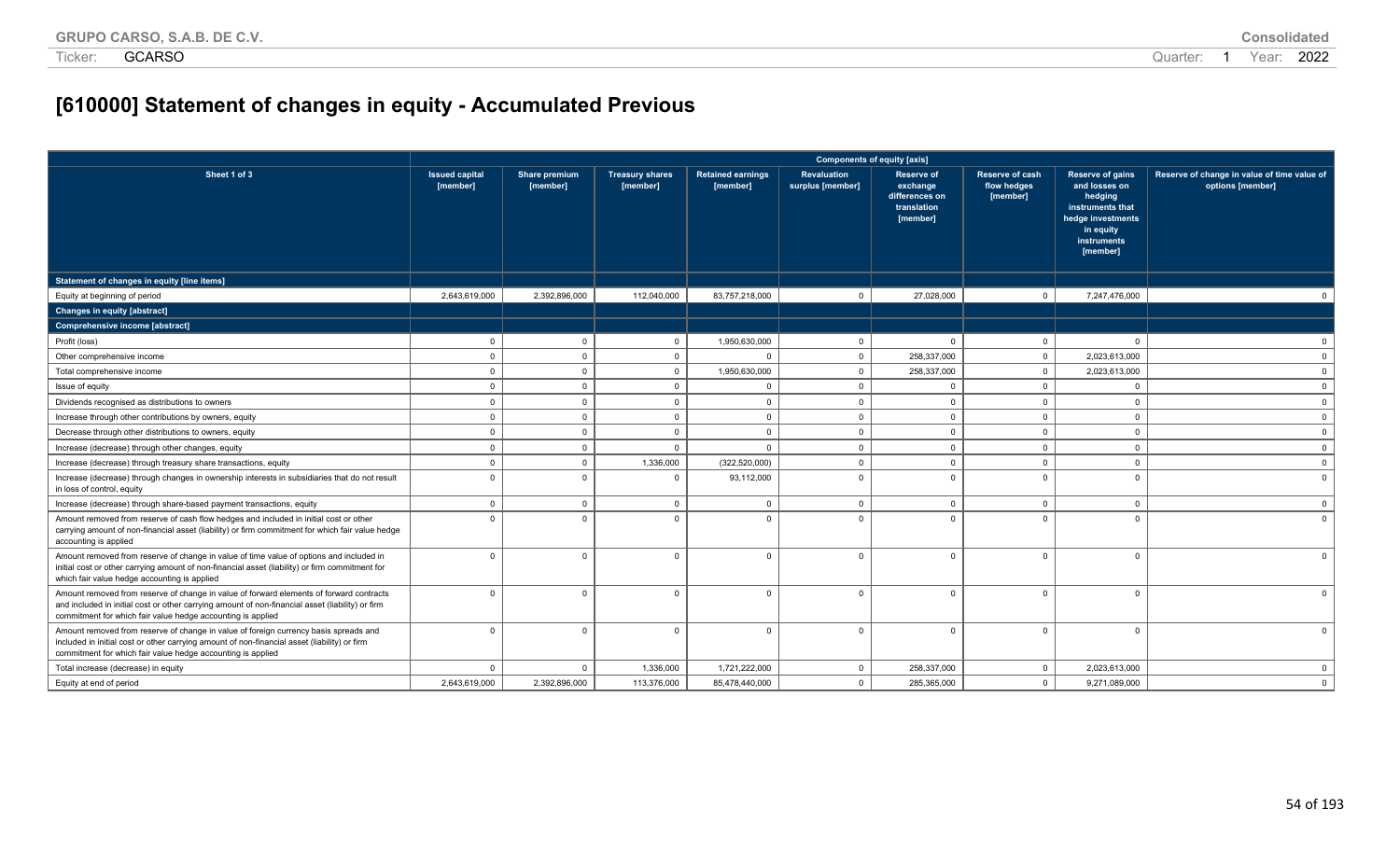| <b>GRUPO CARSO, S.A.B. DE C.V.</b> | Consolidated |
|------------------------------------|--------------|
|------------------------------------|--------------|

|                                                                                                                                                                                                                                                            |                                                                                                       |                                                                                             |                                                                                                                                               |                                                                                                                      |                                                          | <b>Components of equity [axis]</b>                                          |                                                                                                                                                                                     |                                                                                                      |                                                                                                                       |
|------------------------------------------------------------------------------------------------------------------------------------------------------------------------------------------------------------------------------------------------------------|-------------------------------------------------------------------------------------------------------|---------------------------------------------------------------------------------------------|-----------------------------------------------------------------------------------------------------------------------------------------------|----------------------------------------------------------------------------------------------------------------------|----------------------------------------------------------|-----------------------------------------------------------------------------|-------------------------------------------------------------------------------------------------------------------------------------------------------------------------------------|------------------------------------------------------------------------------------------------------|-----------------------------------------------------------------------------------------------------------------------|
| Sheet 2 of 3                                                                                                                                                                                                                                               | <b>Reserve of</b><br>change in value<br>of forward<br>elements of<br>forward<br>contracts<br>[member] | <b>Reserve of</b><br>change in value<br>of foreign<br>currency basis<br>spreads<br>[member] | Reserve of<br>gains and<br>losses on<br>financial assets<br>measured at fair<br>value through<br>other<br>comprehensive<br>income<br>[member] | <b>Reserve of</b><br>gains and<br>losses on<br>remeasuring<br>available-for-<br>sale financial<br>assets<br>[member] | <b>Reserve of</b><br>share-based<br>payments<br>[member] | <b>Reserve of</b><br>remeasurements<br>of defined benefit<br>plans [member] | Amount<br>recognised in<br>other<br>comprehensive<br>income and<br>accumulated in<br>equity relating<br>to non-current<br>assets or<br>disposal groups<br>held for sale<br>[member] | <b>Reserve of</b><br>gains and<br>losses from<br>investments in<br>equity<br>instruments<br>[member] | Reserve of change in fair value of financial liability attributable to<br>change in credit risk of liability [member] |
| Statement of changes in equity [line items]                                                                                                                                                                                                                |                                                                                                       |                                                                                             |                                                                                                                                               |                                                                                                                      |                                                          |                                                                             |                                                                                                                                                                                     |                                                                                                      |                                                                                                                       |
| Equity at beginning of period                                                                                                                                                                                                                              | $\mathbf 0$                                                                                           | $\mathbf 0$                                                                                 | $\mathbf{0}$                                                                                                                                  | $\mathbf{0}$                                                                                                         | $\mathbf 0$                                              | (1,286,677,000)                                                             | $\overline{\mathbf{0}}$                                                                                                                                                             | $\mathbf{0}$                                                                                         | (897, 481, 000)                                                                                                       |
| <b>Changes in equity [abstract]</b>                                                                                                                                                                                                                        |                                                                                                       |                                                                                             |                                                                                                                                               |                                                                                                                      |                                                          |                                                                             |                                                                                                                                                                                     |                                                                                                      |                                                                                                                       |
| Comprehensive income [abstract]                                                                                                                                                                                                                            |                                                                                                       |                                                                                             |                                                                                                                                               |                                                                                                                      |                                                          |                                                                             |                                                                                                                                                                                     |                                                                                                      |                                                                                                                       |
| Profit (loss)                                                                                                                                                                                                                                              | $\mathbf 0$                                                                                           | $\overline{0}$                                                                              | $\mathbf 0$                                                                                                                                   | $\mathbf{0}$                                                                                                         | $\mathbf 0$                                              | $\mathbf 0$                                                                 | $\mathbf 0$                                                                                                                                                                         | $\mathbf{0}$                                                                                         |                                                                                                                       |
| Other comprehensive income                                                                                                                                                                                                                                 | $\mathbf 0$                                                                                           | $\mathbf{0}$                                                                                | $\mathbf 0$                                                                                                                                   | $\mathbf{0}$                                                                                                         | $\mathbf 0$                                              | (11,000)                                                                    | $\mathbf 0$                                                                                                                                                                         | $\Omega$                                                                                             | 379,437,000                                                                                                           |
| Total comprehensive income                                                                                                                                                                                                                                 | $\overline{0}$                                                                                        | $\mathbf{0}$                                                                                | $\overline{0}$                                                                                                                                | $\mathbf{0}$                                                                                                         | $\mathbf 0$                                              | (11,000)                                                                    | $\overline{0}$                                                                                                                                                                      | $\Omega$                                                                                             | 379,437,000                                                                                                           |
| Issue of equity                                                                                                                                                                                                                                            | $\overline{0}$                                                                                        | $\mathbf 0$                                                                                 | $\Omega$                                                                                                                                      | $\mathbf{0}$                                                                                                         | $\mathbf 0$                                              | $\mathbf{0}$                                                                | $\overline{0}$                                                                                                                                                                      | $\Omega$                                                                                             |                                                                                                                       |
| Dividends recognised as distributions to owners                                                                                                                                                                                                            | $\mathbf 0$                                                                                           | $\mathbf 0$                                                                                 | $\mathbf{0}$                                                                                                                                  | $\mathbf{0}$                                                                                                         | $\mathbf 0$                                              | $\mathbf{0}$                                                                | $\mathbf 0$                                                                                                                                                                         | $\Omega$                                                                                             |                                                                                                                       |
| Increase through other contributions by owners, equity                                                                                                                                                                                                     | $\mathbf 0$                                                                                           | $\mathbf 0$                                                                                 | $\mathbf{0}$                                                                                                                                  | $\mathbf{0}$                                                                                                         | $\mathbf 0$                                              | $\mathbf 0$                                                                 | $\overline{\mathbf{0}}$                                                                                                                                                             | $\Omega$                                                                                             | $\Omega$                                                                                                              |
| Decrease through other distributions to owners, equity                                                                                                                                                                                                     | $\mathbf 0$                                                                                           | $\mathbf 0$                                                                                 | $\mathbf{0}$                                                                                                                                  | $\mathbf 0$                                                                                                          | $\mathbf{0}$                                             | $\mathbf 0$                                                                 | $\overline{\mathbf{0}}$                                                                                                                                                             | $\Omega$                                                                                             | $\Omega$                                                                                                              |
| Increase (decrease) through other changes, equity                                                                                                                                                                                                          | $\mathbf 0$                                                                                           | $\mathbf 0$                                                                                 | $\overline{0}$                                                                                                                                | $\mathbf 0$                                                                                                          | $\mathbf 0$                                              | $\mathbf 0$                                                                 | $\overline{\mathbf{0}}$                                                                                                                                                             | $\mathbf{0}$                                                                                         | $\mathbf{0}$                                                                                                          |
| Increase (decrease) through treasury share transactions, equity                                                                                                                                                                                            | $\overline{0}$                                                                                        | $\mathbf{0}$                                                                                |                                                                                                                                               | $\Omega$                                                                                                             | $\mathbf 0$                                              | $\overline{0}$                                                              | $\overline{0}$                                                                                                                                                                      | $\Omega$                                                                                             | $\Omega$                                                                                                              |
| Increase (decrease) through changes in ownership interests in subsidiaries that do not result<br>in loss of control, equity                                                                                                                                | $\overline{0}$                                                                                        | $\Omega$                                                                                    | $\Omega$                                                                                                                                      | $\Omega$                                                                                                             | $\mathbf 0$                                              | $\overline{0}$                                                              | $\Omega$                                                                                                                                                                            | $\Omega$                                                                                             | $\Omega$                                                                                                              |
| Increase (decrease) through share-based payment transactions, equity                                                                                                                                                                                       | $\mathbf 0$                                                                                           | $\mathbf 0$                                                                                 | $\mathbf 0$                                                                                                                                   | $\mathbf 0$                                                                                                          | $\mathsf 0$                                              | $\overline{0}$                                                              | $\mathbf 0$                                                                                                                                                                         | $\mathbf 0$                                                                                          | $\Omega$                                                                                                              |
| Amount removed from reserve of cash flow hedges and included in initial cost or other<br>carrying amount of non-financial asset (liability) or firm commitment for which fair value hedge<br>accounting is applied                                         | $\mathbf 0$                                                                                           | $\Omega$                                                                                    | $\mathbf{0}$                                                                                                                                  | $\Omega$                                                                                                             | $\Omega$                                                 | $\mathbf{0}$                                                                | $\Omega$                                                                                                                                                                            | $\Omega$                                                                                             |                                                                                                                       |
| Amount removed from reserve of change in value of time value of options and included in<br>initial cost or other carrying amount of non-financial asset (liability) or firm commitment for<br>which fair value hedge accounting is applied                 | $\overline{0}$                                                                                        | $\Omega$                                                                                    | $\Omega$                                                                                                                                      | $\Omega$                                                                                                             | $\mathbf 0$                                              | $\mathbf 0$                                                                 | $\overline{0}$                                                                                                                                                                      | $\Omega$                                                                                             |                                                                                                                       |
| Amount removed from reserve of change in value of forward elements of forward contracts<br>and included in initial cost or other carrying amount of non-financial asset (liability) or firm<br>commitment for which fair value hedge accounting is applied | $\overline{0}$                                                                                        | $\Omega$                                                                                    | $\Omega$                                                                                                                                      | $\Omega$                                                                                                             | $\mathbf 0$                                              | $\overline{0}$                                                              | $\Omega$                                                                                                                                                                            | $\Omega$                                                                                             | $\Omega$                                                                                                              |
| Amount removed from reserve of change in value of foreign currency basis spreads and<br>included in initial cost or other carrying amount of non-financial asset (liability) or firm<br>commitment for which fair value hedge accounting is applied        | $\overline{0}$                                                                                        | $\Omega$                                                                                    | $\Omega$                                                                                                                                      | $\Omega$                                                                                                             | $\mathbf 0$                                              | $\overline{0}$                                                              | $\overline{0}$                                                                                                                                                                      | $\Omega$                                                                                             | $\Omega$                                                                                                              |
| Total increase (decrease) in equity                                                                                                                                                                                                                        | $\mathbf 0$                                                                                           | $\mathbf 0$                                                                                 | $\mathbf 0$                                                                                                                                   | $\mathbf 0$                                                                                                          | $\mathbf 0$                                              | (11,000)                                                                    | $\mathbf 0$                                                                                                                                                                         | $\mathbf{0}$                                                                                         | 379,437,000                                                                                                           |
| Equity at end of period                                                                                                                                                                                                                                    | $\overline{0}$                                                                                        | $\Omega$                                                                                    | $\Omega$                                                                                                                                      | $\Omega$                                                                                                             | $\mathbf 0$                                              | (1,286,688,000)                                                             | $\mathbf{0}$                                                                                                                                                                        | $\Omega$                                                                                             | (518,044,000)                                                                                                         |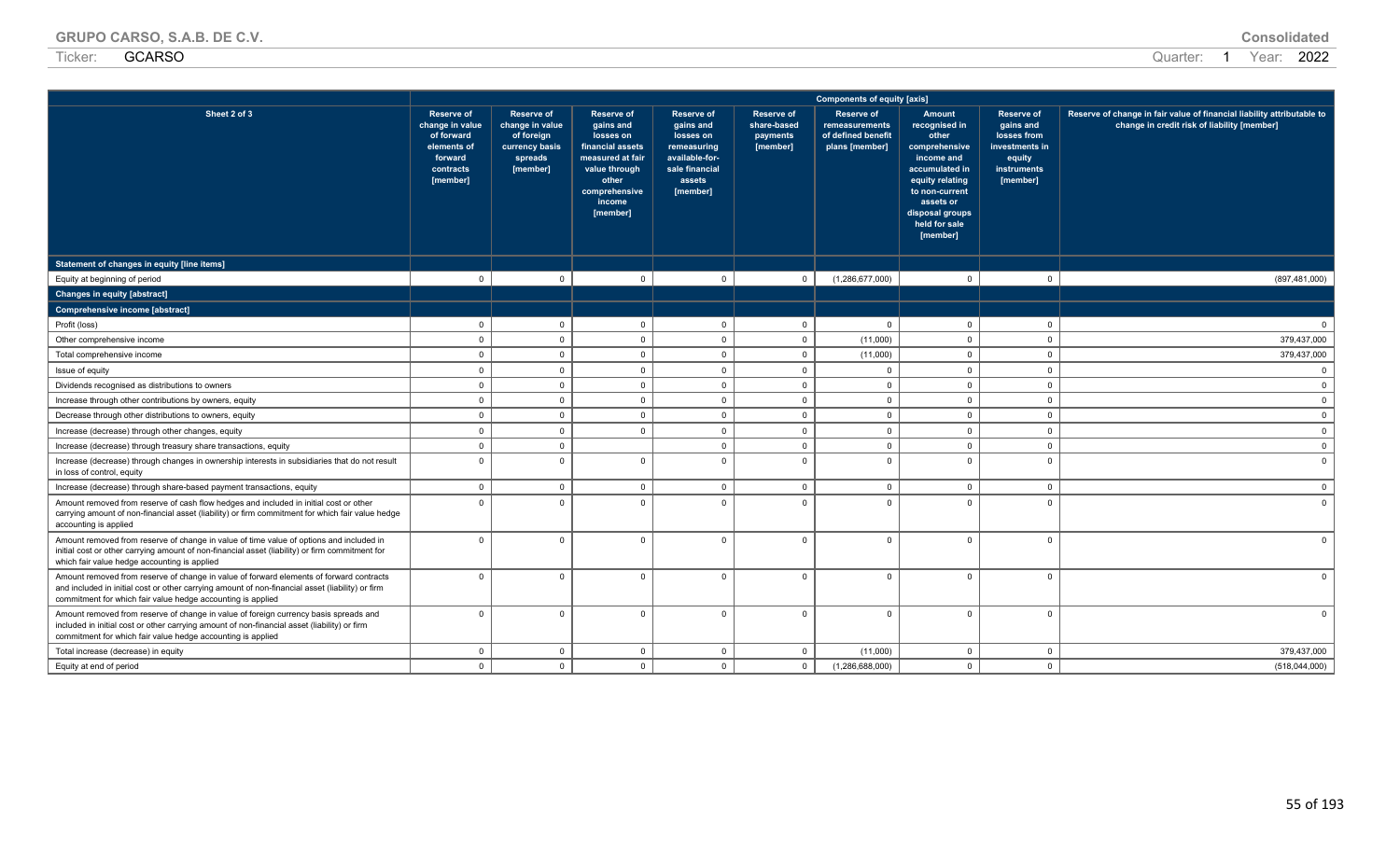| <b>GRUPO CARSO, S.A.B. DE C.V.</b> | <b>Consolidated</b> |
|------------------------------------|---------------------|
|------------------------------------|---------------------|

| Sheet 3 of 3                                                                                                                                                                                                                                               | <b>Reserve for catastrophe</b><br>[member] | Reserve for equalisation<br>[member] | <b>Reserve of discretionary</b><br>participation features<br>[member] | <b>Other comprehensive</b><br>income [member] | Other reserves [member] | <b>Equity attributable to</b><br>owners of parent<br>[member] | <b>Non-controlling interests</b><br>[member] | <b>Equity</b><br>[member] |
|------------------------------------------------------------------------------------------------------------------------------------------------------------------------------------------------------------------------------------------------------------|--------------------------------------------|--------------------------------------|-----------------------------------------------------------------------|-----------------------------------------------|-------------------------|---------------------------------------------------------------|----------------------------------------------|---------------------------|
| Statement of changes in equity [line items]                                                                                                                                                                                                                |                                            |                                      |                                                                       |                                               |                         |                                                               |                                              |                           |
| Equity at beginning of period                                                                                                                                                                                                                              | $\Omega$                                   | $\Omega$                             | $\Omega$                                                              | (1,393,352,000)                               | 3,696,994,000           | 92,378,687,000                                                | 8,336,156,000                                | 100,714,843,000           |
| <b>Changes in equity [abstract]</b>                                                                                                                                                                                                                        |                                            |                                      |                                                                       |                                               |                         |                                                               |                                              |                           |
| Comprehensive income [abstract]                                                                                                                                                                                                                            |                                            |                                      |                                                                       |                                               |                         |                                                               |                                              |                           |
| Profit (loss)                                                                                                                                                                                                                                              | $\Omega$                                   | $\mathbf 0$                          | $\Omega$                                                              | $\Omega$                                      | $\mathbf{0}$            | 1.950.630.000                                                 | 169,988,000                                  | 2.120.618.000             |
| Other comprehensive income                                                                                                                                                                                                                                 | $\Omega$                                   | $\mathbf 0$                          | $\Omega$                                                              | 967,358,000                                   | 3,628,734,000           | 3,628,734,000                                                 | 74,616,000                                   | 3,703,350,000             |
| Total comprehensive income                                                                                                                                                                                                                                 | $\Omega$                                   | $\Omega$                             | $\Omega$                                                              | 967,358,000                                   | 3,628,734,000           | 5,579,364,000                                                 | 244,604,000                                  | 5,823,968,000             |
| Issue of equity                                                                                                                                                                                                                                            | $\Omega$                                   | $\mathbf 0$                          | $\Omega$                                                              | $\Omega$                                      | $\Omega$                | $\Omega$                                                      | $\Omega$                                     | $\overline{0}$            |
| Dividends recognised as distributions to owners                                                                                                                                                                                                            | $\Omega$                                   | $\Omega$                             | $\Omega$                                                              | $\Omega$                                      | $\Omega$                | $\Omega$                                                      | $\Omega$                                     | $\overline{0}$            |
| Increase through other contributions by owners, equity                                                                                                                                                                                                     | $\Omega$                                   | $\Omega$                             | $\Omega$                                                              | $\Omega$                                      | $\Omega$                | $\Omega$                                                      | $\Omega$                                     | $\overline{0}$            |
| Decrease through other distributions to owners, equity                                                                                                                                                                                                     |                                            | $\Omega$                             | $\Omega$                                                              | $\Omega$                                      | $\Omega$                | $\Omega$                                                      | $\Omega$                                     | $\overline{0}$            |
| Increase (decrease) through other changes, equity                                                                                                                                                                                                          | $\Omega$                                   | $\Omega$                             | $\Omega$                                                              | $\overline{\mathbf{0}}$                       | $\Omega$                | $\Omega$                                                      | $\Omega$                                     | $\overline{0}$            |
| Increase (decrease) through treasury share transactions, equity                                                                                                                                                                                            |                                            | $\mathbf 0$                          | $\Omega$                                                              | $\mathbf 0$                                   | $\Omega$                | (323, 856, 000)                                               | $\Omega$                                     | (323, 856, 000)           |
| Increase (decrease) through changes in ownership interests in subsidiaries that do not result<br>in loss of control, equity                                                                                                                                | $\Omega$                                   | $\Omega$                             | $\Omega$                                                              | $\Omega$                                      | $\Omega$                | 93,112,000                                                    | (2, 109, 000)                                | 91,003,000                |
| Increase (decrease) through share-based payment transactions, equity                                                                                                                                                                                       | $\Omega$                                   | $\Omega$                             | $\Omega$                                                              | $\Omega$                                      | $\Omega$                | $\Omega$                                                      | $\Omega$                                     | $\mathbf{0}$              |
| Amount removed from reserve of cash flow hedges and included in initial cost or other<br>carrying amount of non-financial asset (liability) or firm commitment for which fair value hedge<br>accounting is applied                                         |                                            | $\Omega$                             | $\Omega$                                                              | $\Omega$                                      | $\Omega$                |                                                               |                                              | $\Omega$                  |
| Amount removed from reserve of change in value of time value of options and included in<br>initial cost or other carrying amount of non-financial asset (liability) or firm commitment for<br>which fair value hedge accounting is applied                 |                                            | $\Omega$                             | $\Omega$                                                              | $\Omega$                                      | $\Omega$                | $\Omega$                                                      |                                              | $\Omega$                  |
| Amount removed from reserve of change in value of forward elements of forward contracts<br>and included in initial cost or other carrying amount of non-financial asset (liability) or firm<br>commitment for which fair value hedge accounting is applied | $\Omega$                                   | $\Omega$                             | $\Omega$                                                              | $\Omega$                                      | $\Omega$                | $\Omega$                                                      | $\Omega$                                     | $\Omega$                  |
| Amount removed from reserve of change in value of foreign currency basis spreads and<br>included in initial cost or other carrying amount of non-financial asset (liability) or firm<br>commitment for which fair value hedge accounting is applied        |                                            | $\Omega$                             | $\Omega$                                                              | $\Omega$                                      | $\Omega$                | $\Omega$                                                      | $\Omega$                                     | $\Omega$                  |
| Total increase (decrease) in equity                                                                                                                                                                                                                        | $\Omega$                                   | $\Omega$                             | $\Omega$                                                              | 967,358,000                                   | 3,628,734,000           | 5,348,620,000                                                 | 242,495,000                                  | 5,591,115,000             |
| Equity at end of period                                                                                                                                                                                                                                    |                                            | $\Omega$                             | $\Omega$                                                              | (425, 994, 000)                               | 7,325,728,000           | 97,727,307,000                                                | 8,578,651,000                                | 106,305,958,000           |

**Components of equity [axis]**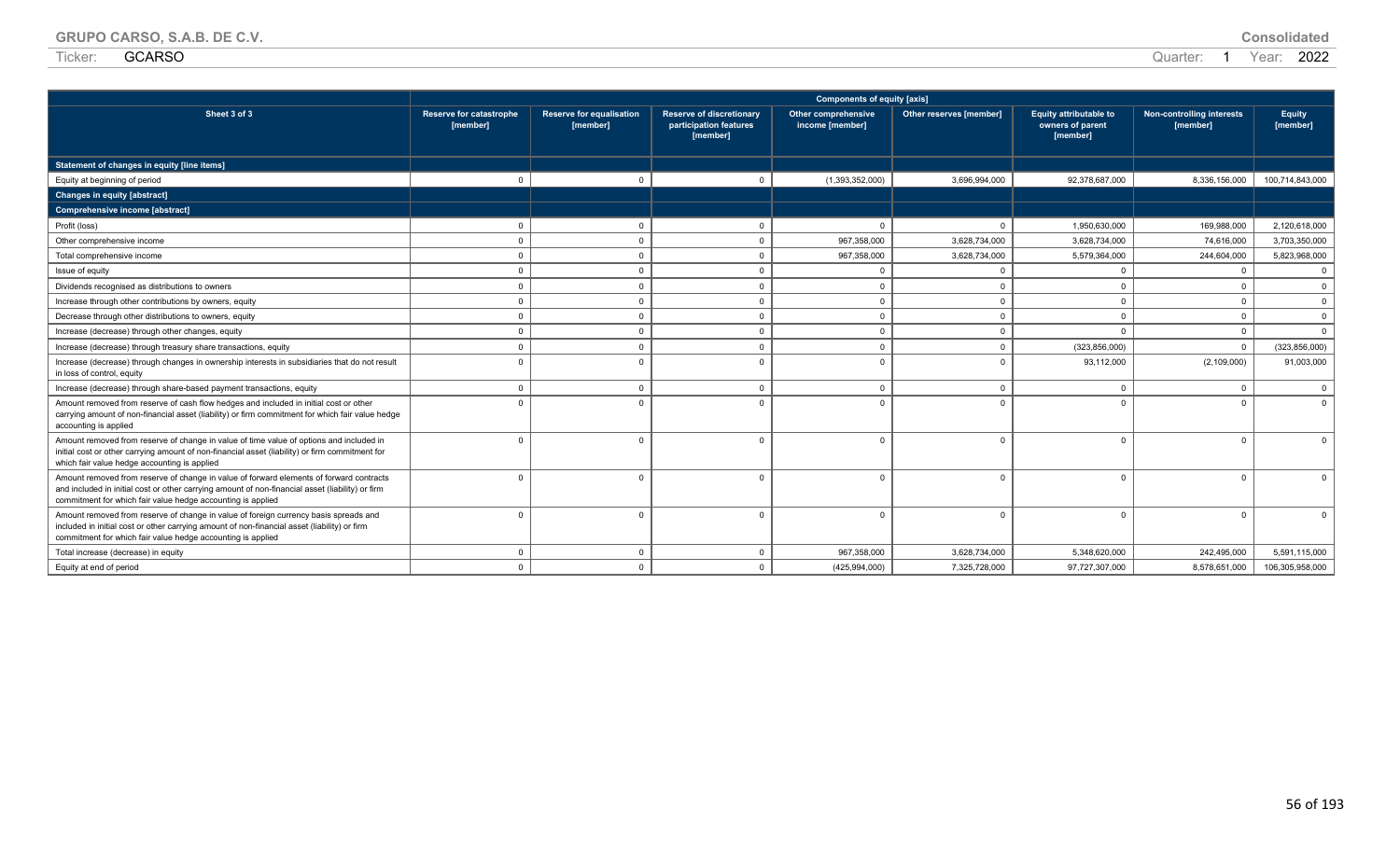# **[700000] Informative data about the Statement of financial position**

| Concept                                                            | <b>Close Current Quarter</b><br>2022-03-31 | <b>Close Previous Exercise</b><br>2021-12-31 |
|--------------------------------------------------------------------|--------------------------------------------|----------------------------------------------|
| Informative data of the Statement of Financial Position [abstract] |                                            |                                              |
| Capital stock (nominal)                                            | 530,746,000                                | 530,746,000                                  |
| Restatement of capital stock                                       | 1,999,306,000                              | 1,999,306,000                                |
| Plan assets for pensions and seniority premiums                    |                                            | 0                                            |
| Number of executives                                               | 1,322                                      | 1,323                                        |
| Number of employees                                                | 52,033                                     | 51,895                                       |
| Number of workers                                                  | 29,523                                     | 27,467                                       |
| Outstanding shares                                                 | 2,253,636,057                              | 2,255,249,115                                |
| Repurchased shares                                                 | 7,530,359                                  | 5,917,301                                    |
| Restricted cash                                                    | 32,025,000                                 | 49,573,000                                   |
| Guaranteed debt of associated companies                            | 0                                          | 0                                            |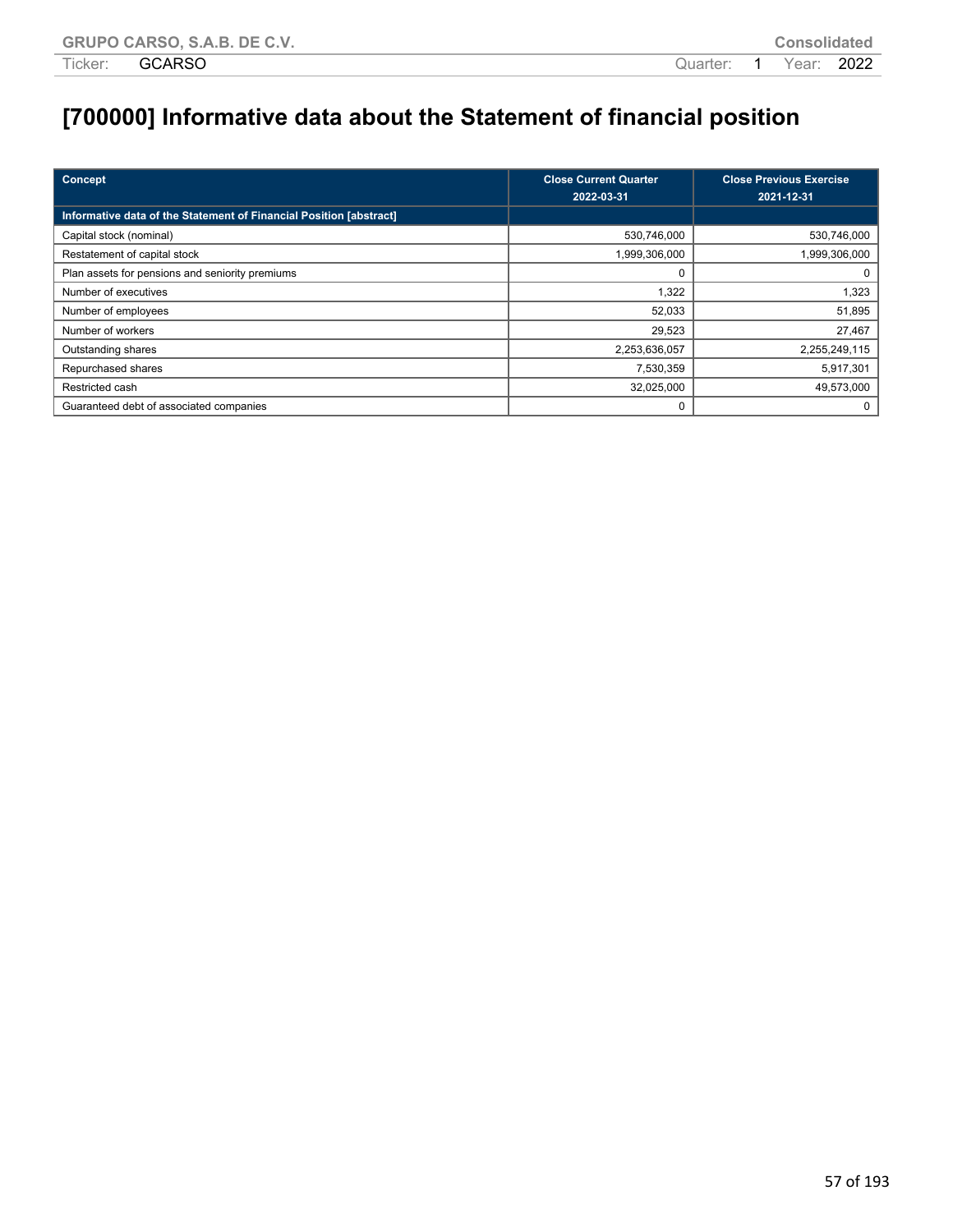# **[700002] Informative data about the Income statement**

| ∣ Concept                                           | <b>Accumulated Current Year</b><br>- 2022-01-01 - 2022-03-31' | <b>Accumulated Previous Year</b><br>2021-01-01 - 2021-03-31 |  |  |
|-----------------------------------------------------|---------------------------------------------------------------|-------------------------------------------------------------|--|--|
| Informative data of the Income Statement [abstract] |                                                               |                                                             |  |  |
| Operating depreciation and amortization             | 882,596,000                                                   | 866,663,000                                                 |  |  |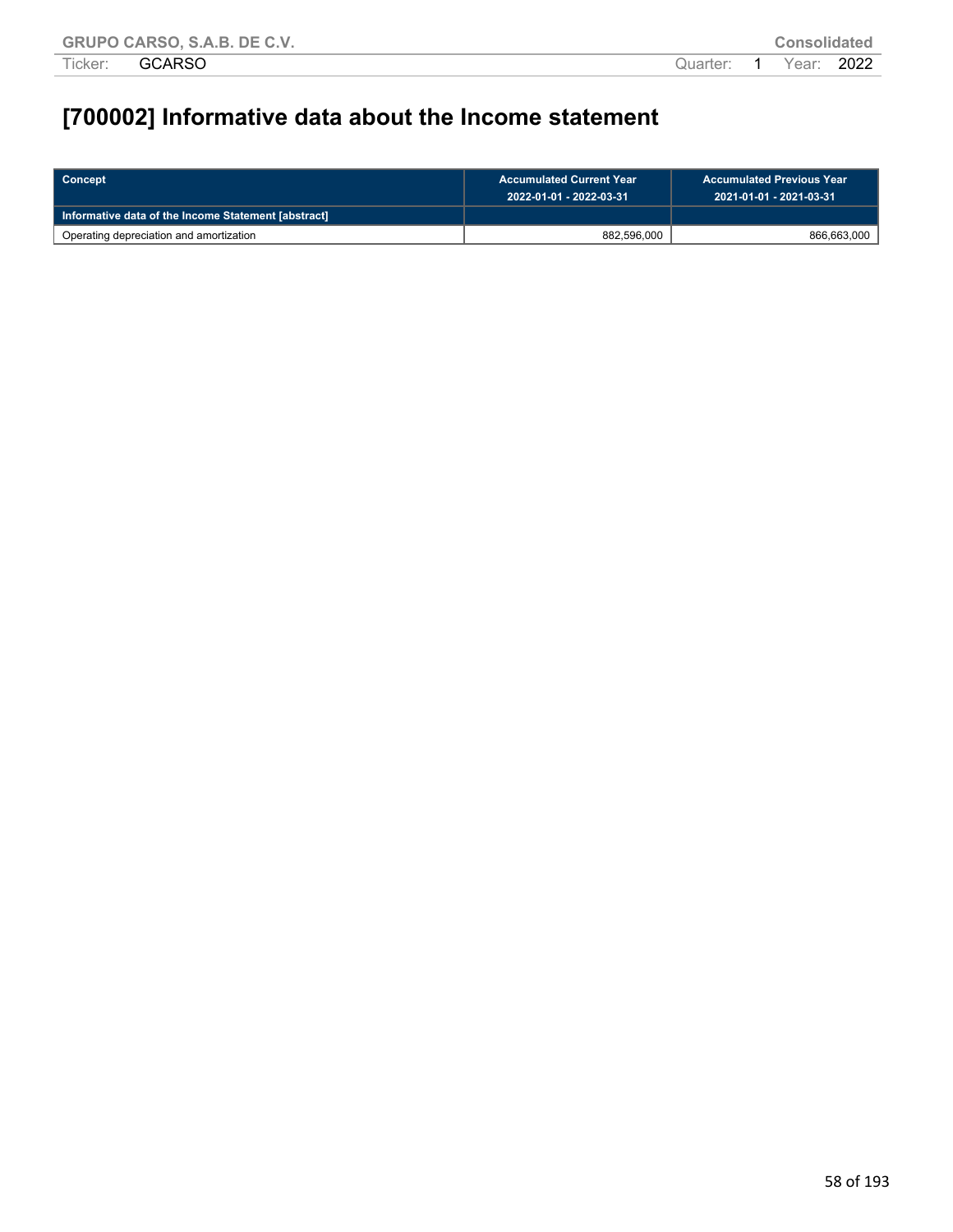# **[700003] Informative data - Income statement for 12 months**

| Concept                                                      | <b>Current Year</b><br>2021-04-01 - 2022-03-31 | <b>Previous Year</b><br>2020-04-01 - 2021-03-31 |  |
|--------------------------------------------------------------|------------------------------------------------|-------------------------------------------------|--|
| Informative data - Income Statement for 12 months [abstract] |                                                |                                                 |  |
| Revenue                                                      | 132,217,831,000                                | 97,566,055,000                                  |  |
| Profit (loss) from operating activities                      | 14,667,191,000                                 | 8,783,267,000                                   |  |
| Profit (loss)                                                | 13,511,045,000                                 | 6,115,406,000                                   |  |
| Profit (loss), attributable to owners of parent              | 12,368,747,000                                 | 5,543,102,000                                   |  |
| Operating depreciation and amortization                      | 3,492,230,000                                  | 3,472,911,000                                   |  |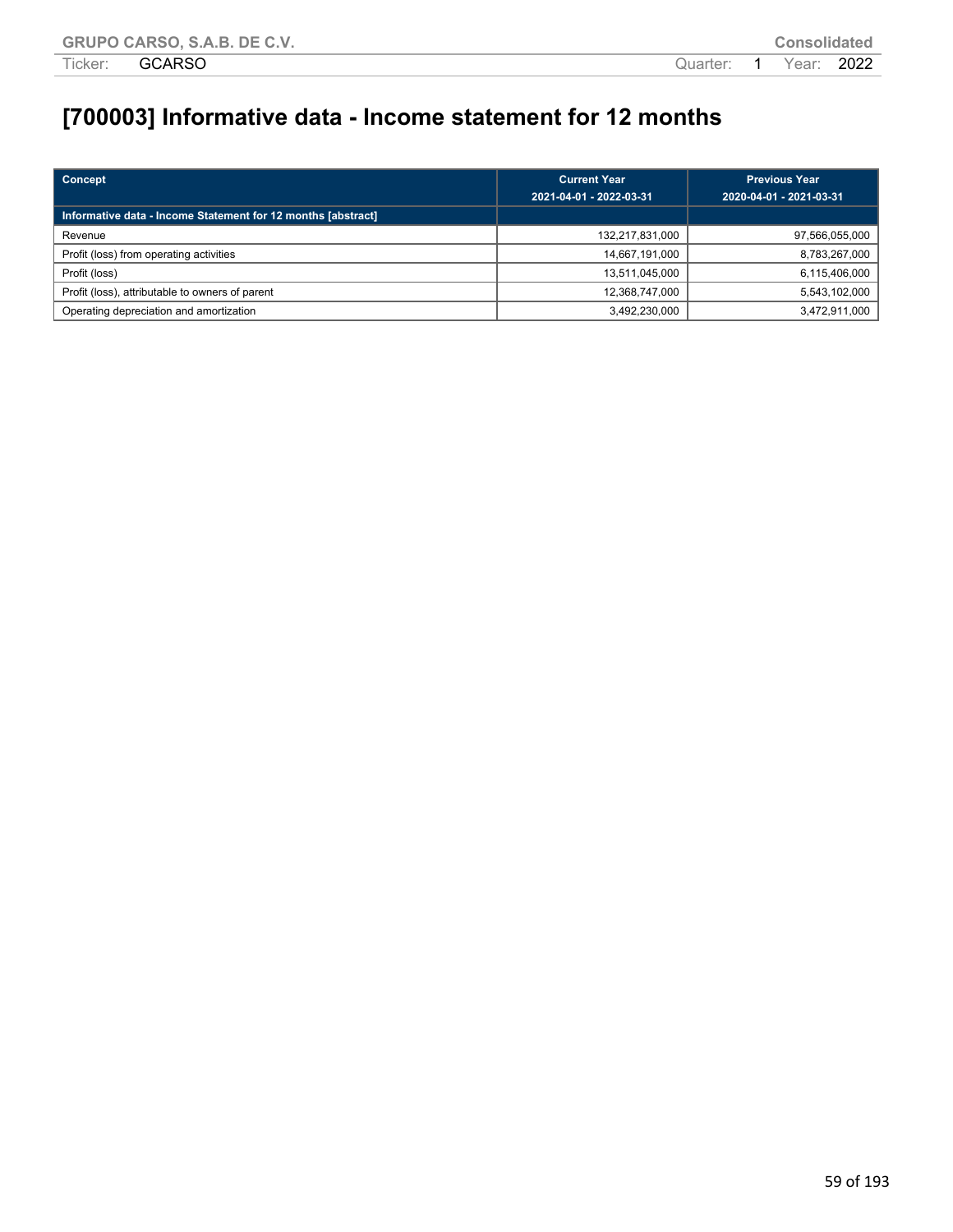# **[800001] Breakdown of credits**

| Institution [axis]                                                             | <b>Foreign institution</b> | Contract     | <b>Expiration</b>                                                              | Interest | <b>Denomination [axis]</b> |                         |                          |                          |                         |                          |                         |              |                         |                         |                         |                         |
|--------------------------------------------------------------------------------|----------------------------|--------------|--------------------------------------------------------------------------------|----------|----------------------------|-------------------------|--------------------------|--------------------------|-------------------------|--------------------------|-------------------------|--------------|-------------------------|-------------------------|-------------------------|-------------------------|
|                                                                                | (yes/no)                   | signing date | date<br>rate<br><b>Domestic currency [member]</b><br>Foreign currency [member] |          |                            |                         |                          |                          |                         |                          |                         |              |                         |                         |                         |                         |
|                                                                                |                            |              |                                                                                |          |                            |                         |                          | Time interval [axis]     |                         |                          |                         |              |                         | Time interval [axis]    |                         |                         |
|                                                                                |                            |              |                                                                                |          | <b>Current year</b>        | Until 1 year            | Until 2 years            | Until 3 years            | Until 4 years           | Until 5 years or more    | <b>Current year</b>     | Until 1 year | Until 2 years           | Until 3 years           | Until 4 years           | Until 5 years or more   |
|                                                                                |                            |              |                                                                                |          | [member]                   | [member]                | [member]                 | [member]                 | [member]                | [member]                 | [member]                | [member]     | [member]                | [member]                | [member]                | [member]                |
| <b>Banks</b> [abstract]                                                        |                            |              |                                                                                |          |                            |                         |                          |                          |                         |                          |                         |              |                         |                         |                         |                         |
| Foreign trade                                                                  |                            |              |                                                                                |          |                            |                         |                          |                          |                         |                          |                         |              |                         |                         |                         |                         |
| <b>TOTAL</b>                                                                   |                            |              |                                                                                |          | $0-1$                      | $\overline{\mathbf{0}}$ | $\overline{\phantom{0}}$ | $\circ$                  | $\circ$                 | $\circ$                  | $\overline{\mathbf{0}}$ | $\circ$      | $\overline{\mathbf{0}}$ | $\circ$                 | $\mathbf{0}$            | $\overline{\mathbf{0}}$ |
| <b>Banks - secured</b>                                                         |                            |              |                                                                                |          |                            |                         |                          |                          |                         |                          |                         |              |                         |                         |                         |                         |
| <b>TOTAL</b>                                                                   |                            |              |                                                                                |          | $\mathbf{0}$               | $\bullet$               | $\overline{0}$           | 0                        | 0 <sup>1</sup>          | $\circ$ 1                | $\bullet$               | $\mathbf{0}$ | $\mathbf{0}$            | $\bullet$               | $\mathbf 0$             | $\mathbf{0}$            |
| <b>Commercial banks</b>                                                        |                            |              |                                                                                |          |                            |                         |                          |                          |                         |                          |                         |              |                         |                         |                         |                         |
| MIZUHO BANK, BBVA BANCOMER, BANK OF TOKYO, CAIXA<br><b>BANK, SUMUTOMO BANK</b> | SI                         | 2017-03-10   | 2035-01-12                                                                     | 3.14     | $\mathbf{0}$               | $\mathbf 0$             | $\mathbf{0}$             | $\mathbf{0}$             | $\mathbf{0}$            | $\mathbf 0$              | 95,241,000              | 34,499,000   | 164,297,000             | 229,153,000             | 261,275,000             | 8,825,517,000           |
| <b>BANCO INBURSA 1</b>                                                         | <b>NO</b>                  | 2021-10-15   | 2035-01-25                                                                     | 4.34     | $\mathbf{0}$               | $\mathbf{0}$            | $\mathbf{0}$             | $\mathbf{0}$             | $\bullet$               | $\mathbf{0}$             | 246,385,000             | 357,027,000  | 392,733,000             | 225,560,000             | 246,646,000             | 3,954,353,000           |
| <b>BANCO INBURSA 2</b>                                                         | <b>NO</b>                  | 2022-03-28   | 2022-04-28                                                                     | 7.19     | 1,290,000,000              | $\mathbf{0}$            | $\mathbf{0}$             | $\mathbf{0}$             | $\mathbf{0}$            | $\overline{\mathbf{0}}$  | $\mathbf{0}$            | $\mathbf{0}$ | $\mathbf{0}$            | $\mathbf{0}$            | $\mathbf{0}$            | $\mathbf{0}$            |
| <b>BBVA MEXICO 1</b>                                                           | <b>NO</b>                  | 2022-03-22   | 2022-05-26                                                                     | 6.71     | 700,000,000                | $\mathbf{0}$            | $\mathbf{0}$             | $\mathbf{0}$             | $\mathbf{0}$            | $\mathbf{0}$             | $\overline{\mathbf{0}}$ | $\mathbf{0}$ | $\overline{\mathbf{0}}$ | $\mathbf{0}$            | $\mathbf{0}$            | $\mathbf{0}$            |
| <b>BBVA MEXICO 2</b>                                                           | <b>NO</b>                  | 2022-03-28   | 2022-04-26                                                                     | 7.17     | 650,000,000                | $\mathbf{0}$            | $\mathbf{0}$             | $\mathbf 0$              | $\mathbf{0}$            | $\mathbf{0}$             | $\overline{\mathbf{0}}$ | $\mathbf 0$  | $\mathbf{0}$            | $\mathbf{0}$            | $\mathbf{0}$            | $\mathbf{0}$            |
| <b>BANCO SANTANDER</b>                                                         | <b>NO</b>                  | 2022-03-16   | 2022-06-14                                                                     | 6.74     | 600.000.000                | $\mathbf{0}$            | $\mathbf{0}$             | $\mathbf{0}$             | $\mathbf{0}$            | $\mathbf{0}$             | $\mathbf{0}$            | $\mathbf{0}$ | $\mathbf{0}$            | $\mathbf{0}$            | $\mathbf{0}$            | $\mathbf{0}$            |
| <b>BANCO NACIONAL DE MEXICO</b>                                                | <b>NO</b>                  | 2022-03-31   | 2022-05-30                                                                     | 7.08     | 600,000,000                | $\mathbf{0}$            | $\mathbf{0}$             | $\mathbf{0}$             | $\mathbf{0}$            | $\mathbf{0}$             | $\mathbf{0}$            | $\mathbf 0$  | $\mathbf{0}$            | $\mathbf{a}$            | $\mathbf{0}$            | $\mathbf{0}$            |
| <b>BANK OF NOVA SCOTIA 1</b>                                                   | SI                         | 2021-06-24   | 2022-06-24                                                                     | 0.82     | $\mathbf 0$                | $\mathbf{0}$            | $\mathbf{0}$             | $\bullet$                | $\bullet$               | $\overline{\mathbf{0}}$  | 999,805,000             | $\bullet$    | $\mathbf{0}$            | $\mathbf{0}$            | $\mathbf{0}$            | $\overline{\mathbf{0}}$ |
| <b>BANK OF NOVA SCOTIA 2</b>                                                   | SI                         | 2021-09-28   | 2022-09-28                                                                     | 0.48     | $\mathbf{0}$               | $\mathbf{0}$            | $\mathbf{0}$             | $\mathbf 0$              | $\bullet$               | $\overline{\mathbf{0}}$  | 999,805,000             | $\mathbf{0}$ | $\mathbf 0$             | $\mathbf{0}$            | $\mathbf 0$             | $\mathbf{0}$            |
| <b>CITIBANK COLOMBIA</b>                                                       | SI                         | 2022-03-16   | 2022-04-29                                                                     | 7.26     | $\mathbf{0}$               | $\mathbf{0}$            | $\mathbf 0$              | $\mathbf 0$              | $\overline{\mathbf{0}}$ | $\mathbf{0}$             | 114,690,000             | $\mathbf{0}$ | $\mathbf{0}$            | $\mathbf{0}$            | $\mathbf{0}$            | $\mathbf{0}$            |
| <b>TOTAL</b>                                                                   |                            |              |                                                                                |          | 3,840,000,000              | $\mathbf{0}$            | $\mathbf{0}$             | $\mathbf{0}$             | $\mathbf{0}$            | $\mathbf{0}$             | 2,455,926,000           | 391,526,000  | 557,030,000             | 454,713,000             | 507,921,000             | 12,779,870,000          |
| <b>Other banks</b>                                                             |                            |              |                                                                                |          |                            |                         |                          |                          |                         |                          |                         |              |                         |                         |                         |                         |
| <b>TOTAL</b>                                                                   |                            |              |                                                                                |          | $\mathbf{0}$               | $\bullet$               | $\mathbf 0$              | $\mathbf{0}$             | $\bullet$               | $\overline{\mathbf{0}}$  | $\overline{\mathbf{0}}$ | $\mathbf 0$  | $\mathbf 0$             | $\mathbf{0}$            | $\mathbf 0$             | $\mathbf{0}$            |
| <b>Total banks</b>                                                             |                            |              |                                                                                |          |                            |                         |                          |                          |                         |                          |                         |              |                         |                         |                         |                         |
| <b>TOTAL</b>                                                                   |                            |              |                                                                                |          | 3,840,000,000              | $\mathbf{0}$            | $\overline{0}$           | $0-1$                    | 0 <sup>1</sup>          | 0 <sup>1</sup>           | 2,455,926,000           | 391,526,000  | 557,030,000             | 454,713,000             | 507,921,000             | 12,779,870,000          |
| <b>Stock market [abstract]</b>                                                 |                            |              |                                                                                |          |                            |                         |                          |                          |                         |                          |                         |              |                         |                         |                         |                         |
| Listed on stock exchange - unsecured                                           |                            |              |                                                                                |          |                            |                         |                          |                          |                         |                          |                         |              |                         |                         |                         |                         |
| <b>INVERSORA BURSATIL</b>                                                      | <b>NO</b>                  | 2020-03-13   | 2023-03-10                                                                     | 6.44     | $\circ$                    | 3,500,000,000           | $\mathbf{0}$             | $\mathbf{0}$             | $\bullet$               | $\mathbf{0}$             | $\mathbf 0$             | $\mathbf 0$  | $\mathbf{0}$            | $\mathbf{0}$            | $\mathbf{0}$            | $\bullet$               |
| <b>TOTAL</b>                                                                   |                            |              |                                                                                |          | $\mathbf{0}$               | 3,500,000,000           | $\mathbf{0}$             | $\mathbf{0}$             | $\mathbf{0}$            | $\mathbf{0}$             | $\mathbf{0}$            | $\mathbf{0}$ | $\mathbf{0}$            | $\mathbf{0}$            | $\mathbf{0}$            | $\mathbf{0}$            |
| Listed on stock exchange - secured                                             |                            |              |                                                                                |          |                            |                         |                          |                          |                         |                          |                         |              |                         |                         |                         |                         |
| <b>TOTAL</b>                                                                   |                            |              |                                                                                |          | $\bullet$                  | $\bullet$               | $\overline{0}$           | $\overline{\phantom{0}}$ | $\circ$ l               | $\overline{\phantom{0}}$ | $\overline{\mathbf{0}}$ | $\bullet$    | $\bullet$               | $\mathbf{0}$            | $\overline{\mathbf{0}}$ | $\overline{\mathbf{0}}$ |
| Private placements - unsecured                                                 |                            |              |                                                                                |          |                            |                         |                          |                          |                         |                          |                         |              |                         |                         |                         |                         |
| <b>TOTAL</b>                                                                   |                            |              |                                                                                |          | $\circ$                    | $\mathbf{0}$            | $\overline{0}$           | 0                        | 0 <sup>1</sup>          | $\overline{\phantom{0}}$ | $\overline{\mathbf{0}}$ | 0            | 0                       | $\overline{\mathbf{0}}$ | $\mathbf{0}$            | $\overline{\mathbf{0}}$ |
| Private placements - secured                                                   |                            |              |                                                                                |          |                            |                         |                          |                          |                         |                          |                         |              |                         |                         |                         |                         |
| <b>TOTAL</b>                                                                   |                            |              |                                                                                |          | $\mathbf{0}$               | $\mathbf{0}$            | $\mathbf 0$              | $0-1$                    | 0                       | 0                        | $\overline{\mathbf{0}}$ | $\bullet$    | 0                       | $\mathbf 0$             | $\mathbf{0}$            | $\mathbf{0}$            |
| Total listed on stock exchanges and private placements                         |                            |              |                                                                                |          |                            |                         |                          |                          |                         |                          |                         |              |                         |                         |                         |                         |
| <b>TOTAL</b>                                                                   |                            |              |                                                                                |          | $\circ$ 1                  | 3,500,000,000           | $\overline{\mathbf{0}}$  | $\mathbf{0}$             | $\bullet$               | $\overline{\mathbf{0}}$  | $\bullet$               | $\mathbf{0}$ | $\mathbf{0}$            | $\mathbf{0}$            | $\overline{\mathbf{0}}$ | $\bullet$               |
| Other current and non-current liabilities with cost [abstract]                 |                            |              |                                                                                |          |                            |                         |                          |                          |                         |                          |                         |              |                         |                         |                         |                         |
| Other current and non-current liabilities with cost                            |                            |              |                                                                                |          |                            |                         |                          |                          |                         |                          |                         |              |                         |                         |                         |                         |
| <b>INSTITUTO SOCIAL Y ESCOLAR</b>                                              | <b>NO</b>                  | 2021-03-18   | 2022-04-22                                                                     | 5.25     | 25,676,000                 | $\mathbf{0}$            | $\mathbf{0}$             | $\mathbf{0}$             | $\mathbf{0}$            | $\mathbf{0}$             | $\overline{\mathbf{0}}$ | $\mathbf{0}$ | $\mathbf 0$             | $\bullet$               | $\mathbf 0$             | $\mathbf{0}$            |
| <b>CONSORCIO CARGI-PROPEN</b>                                                  | <b>SI</b>                  | 2020-11-30   | 2022-08-30                                                                     | 6.48     | 58,500,000                 | $\bullet$               | $\mathbf{0}$             | $\bullet$                | $\mathbf{0}$            | $\mathbf{0}$             | $\bullet$               | $\mathbf{0}$ | $\mathbf{0}$            | $\mathbf{0}$            | $\mathbf{0}$            | $\bullet$               |
| <b>TOTAL</b>                                                                   |                            |              |                                                                                |          | 84,176,000                 | $\mathbf{0}$            | $\mathbf 0$              | $\mathbf{0}$             | $\mathbf{0}$            | $\mathbf{0}$             | $\mathbf{0}$            | $\mathbf 0$  | $\mathbf 0$             | $\mathbf{0}$            | $\mathbf{0}$            | $\overline{\mathbf{0}}$ |
| Total other current and non-current liabilities with cost                      |                            |              |                                                                                |          |                            |                         |                          |                          |                         |                          |                         |              |                         |                         |                         |                         |
| <b>TOTAL</b>                                                                   |                            |              |                                                                                |          | 84,176,000                 | $\mathbf{0}$            | $\overline{\mathbf{0}}$  | 0 <sup>1</sup>           | 0                       | 0                        | $\overline{\mathbf{0}}$ | $\mathbf{0}$ | $\bullet$               | $\mathbf{0}$            | $\mathbf{0}$            | $\overline{\mathbf{0}}$ |
| <b>Suppliers [abstract]</b>                                                    |                            |              |                                                                                |          |                            |                         |                          |                          |                         |                          |                         |              |                         |                         |                         |                         |
| <b>Suppliers</b>                                                               |                            |              |                                                                                |          |                            |                         |                          |                          |                         |                          |                         |              |                         |                         |                         |                         |
|                                                                                |                            |              |                                                                                |          |                            |                         |                          |                          |                         |                          |                         |              |                         |                         |                         |                         |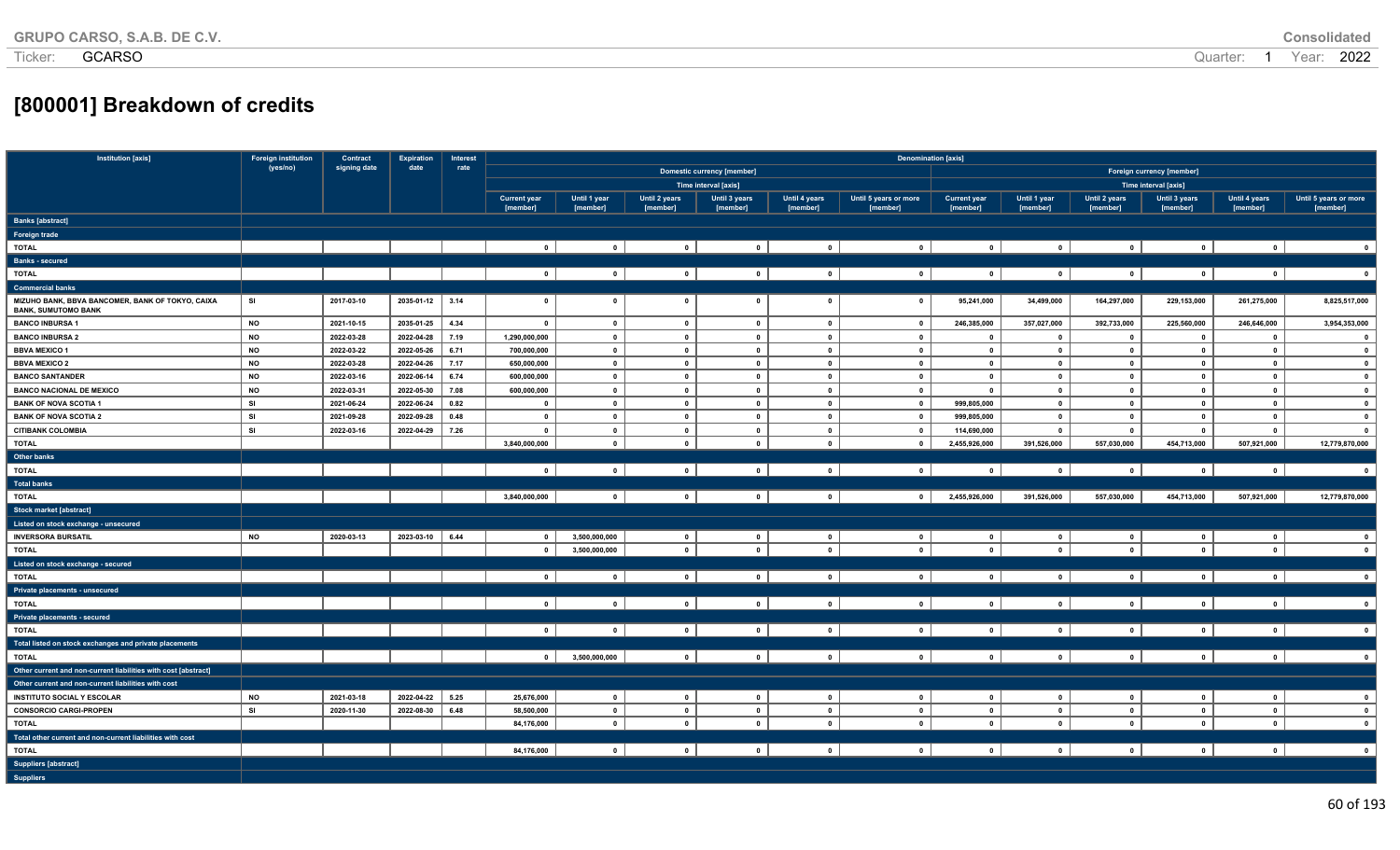| GRUPO CARSO, S.A.B. DE C.V. |  |
|-----------------------------|--|
|-----------------------------|--|

**Total other current and non-current liabilities**

**Total credits**

| Institution [axis]                                   | <b>Foreign institution</b> | Contract   | <b>Expiration</b> | Denomination [axis]<br>Interest |                                 |                          |                            |                           |                           |                                   |                                 |                          |                           |                           |                           |                                   |
|------------------------------------------------------|----------------------------|------------|-------------------|---------------------------------|---------------------------------|--------------------------|----------------------------|---------------------------|---------------------------|-----------------------------------|---------------------------------|--------------------------|---------------------------|---------------------------|---------------------------|-----------------------------------|
| signing date<br>date<br>(yes/no)<br>rate             |                            |            |                   |                                 |                                 |                          | Domestic currency [member] |                           |                           | Foreign currency [member]         |                                 |                          |                           |                           |                           |                                   |
|                                                      |                            |            |                   |                                 |                                 |                          |                            | Time interval [axis]      |                           |                                   |                                 |                          |                           | Time interval [axis]      |                           |                                   |
|                                                      |                            |            |                   |                                 | <b>Current year</b><br>[member] | Until 1 year<br>[member] | Until 2 years<br>[member]  | Until 3 years<br>[member] | Until 4 years<br>[member] | Until 5 years or more<br>[member] | <b>Current year</b><br>[member] | Until 1 year<br>[member] | Until 2 years<br>[member] | Until 3 years<br>[member] | Until 4 years<br>[member] | Until 5 years or more<br>[member] |
| PROVEEDORES VARIOS                                   |                            | 2022-01-01 | 2022-04-01        |                                 | 9,722,036,000                   |                          |                            |                           |                           |                                   | 587,455,000                     | 1,539,832,000            |                           |                           |                           |                                   |
| TOTAL                                                |                            |            |                   |                                 | 9,722,036,000                   |                          |                            |                           |                           |                                   | 587,455,000                     | 1,539,832,000            |                           |                           |                           |                                   |
| <b>Total suppliers</b>                               |                            |            |                   |                                 |                                 |                          |                            |                           |                           |                                   |                                 |                          |                           |                           |                           |                                   |
| <b>TOTAL</b>                                         |                            |            |                   |                                 | 9,722,036,000                   |                          |                            |                           |                           |                                   | 587,455,000                     | 1,539,832,000            |                           |                           |                           |                                   |
| Other current and non-current liabilities [abstract] |                            |            |                   |                                 |                                 |                          |                            |                           |                           |                                   |                                 |                          |                           |                           |                           |                                   |
| Other current and non-current liabilities            |                            |            |                   |                                 |                                 |                          |                            |                           |                           |                                   |                                 |                          |                           |                           |                           |                                   |
| <b>OTROS PASIVOS</b>                                 | <b>NC</b>                  |            |                   |                                 |                                 |                          |                            |                           |                           |                                   |                                 |                          |                           |                           |                           |                                   |

**TOTAL 0 0 0 0 0 0 0 0 0 0 0 0**

**TOTAL 0 0 0 0 0 0 0 0 0 0 0 0**

**TOTAL 13,646,212,000 3,500,000,000 0 0 0 0 3,043,381,000 1,931,358,000 557,030,000 454,713,000 507,921,000 12,779,870,000**

| <b>GRUPO CARSO, S.A.B. DE C.V.</b> | <b>Consolidated</b> |
|------------------------------------|---------------------|
|------------------------------------|---------------------|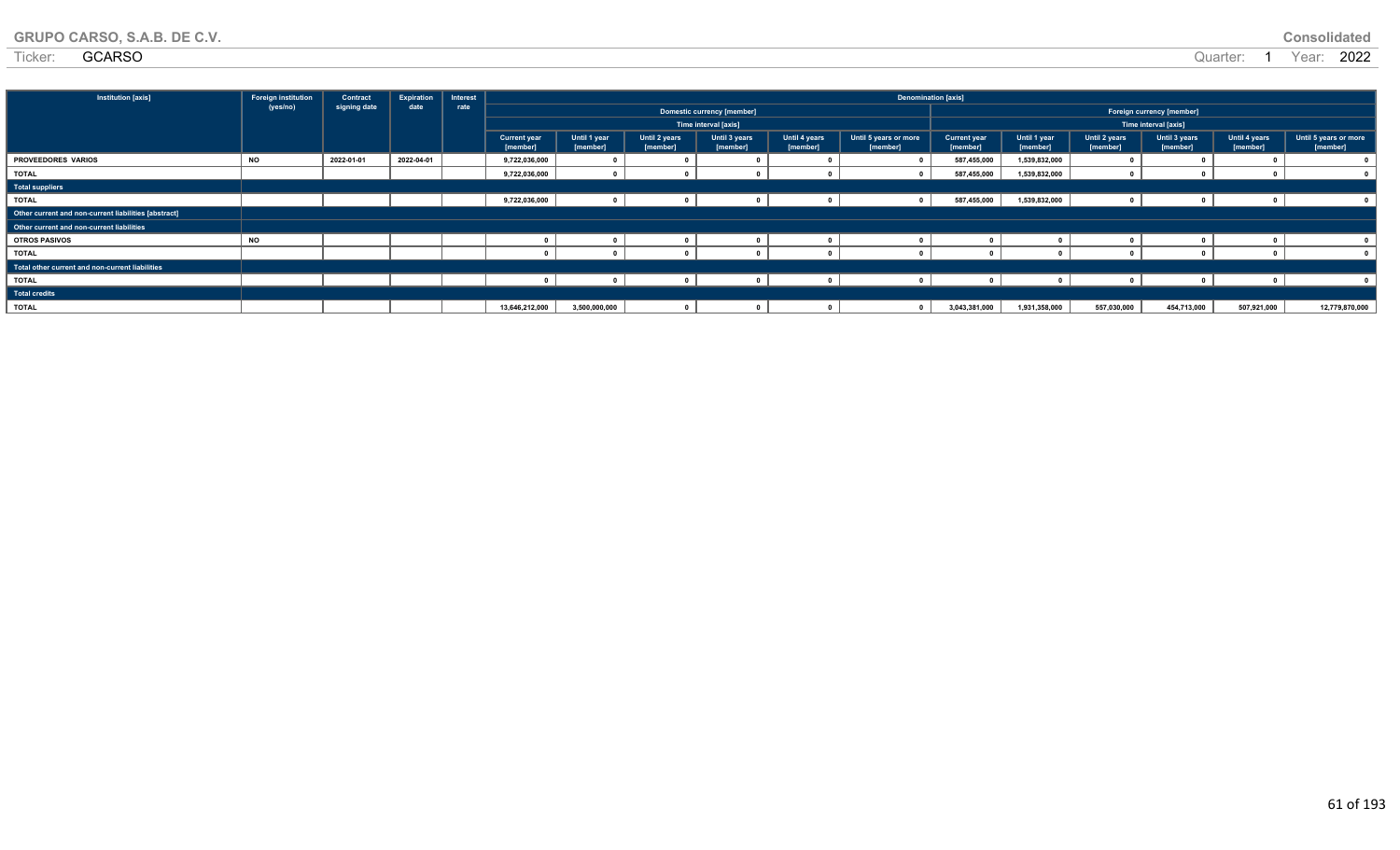# **[800003] Annex - Monetary foreign currency position**

|                                         | <b>Currencies [axis]</b> |                                        |                                                              |                                                            |                                |  |  |  |  |  |  |
|-----------------------------------------|--------------------------|----------------------------------------|--------------------------------------------------------------|------------------------------------------------------------|--------------------------------|--|--|--|--|--|--|
|                                         | <b>Dollars [member]</b>  | Dollar equivalent in<br>pesos [member] | <b>Other currencies</b><br>equivalent in dollars<br>[member] | <b>Other currencies</b><br>equivalent in pesos<br>[member] | <b>Total pesos</b><br>[member] |  |  |  |  |  |  |
| Foreign currency position<br>[abstract] |                          |                                        |                                                              |                                                            |                                |  |  |  |  |  |  |
| Monetary assets [abstract]              |                          |                                        |                                                              |                                                            |                                |  |  |  |  |  |  |
| Current monetary assets                 | 364,171,000              | 7,293,575,000                          | 126,180,000                                                  | 2,522,879,000                                              | 9,816,454,000                  |  |  |  |  |  |  |
| Non-current monetary assets             |                          |                                        | 0                                                            | 0                                                          | 0                              |  |  |  |  |  |  |
| Total monetary assets                   | 364,171,000              | 7,293,575,000                          | 126,180,000                                                  | 2,522,879,000                                              | 9,816,454,000                  |  |  |  |  |  |  |
| Liabilities position [abstract]         |                          |                                        |                                                              |                                                            |                                |  |  |  |  |  |  |
| <b>Current liabilities</b>              | 109,539,000              | 2,189,810,000                          | 64,687,000                                                   | 1,294,936,000                                              | 3,484,746,000                  |  |  |  |  |  |  |
| Non-current liabilities                 | 716,002,000              | 14,315,887,000                         | 419,000                                                      | 8,373,000                                                  | 14,324,260,000                 |  |  |  |  |  |  |
| Total liabilities                       | 825,541,000              | 16,505,697,000                         | 65,106,000                                                   | 1,303,309,000                                              | 17,809,006,000                 |  |  |  |  |  |  |
| Net monetary assets (liabilities)       | (461, 370, 000)          | (9,212,122,000)                        | 61,074,000                                                   | 1,219,570,000                                              | (7,992,552,000)                |  |  |  |  |  |  |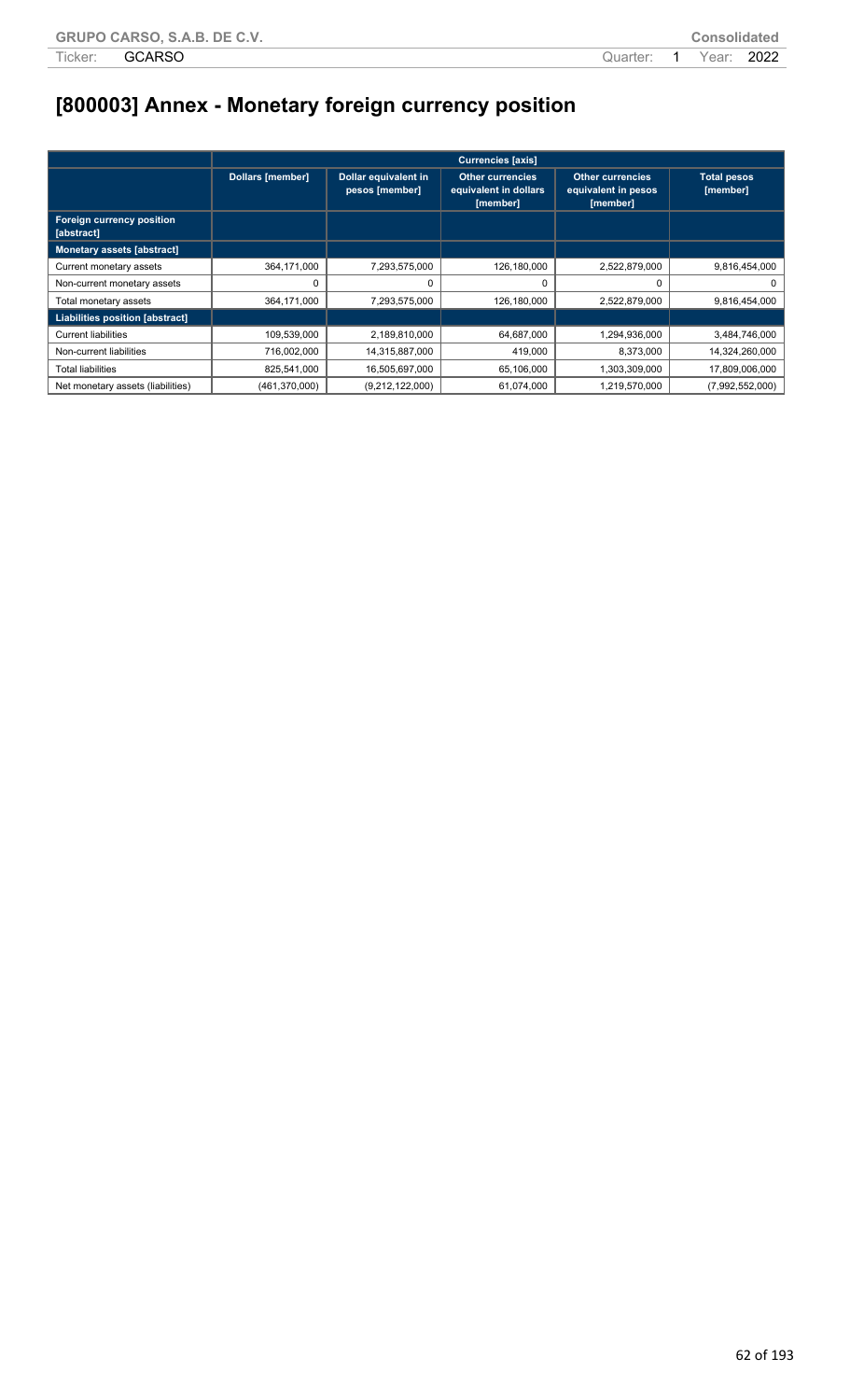# **[800005] Annex - Distribution of income by product**

|                                                    | Income type [axis]                 |                                  |                                           |                                 |  |  |  |
|----------------------------------------------------|------------------------------------|----------------------------------|-------------------------------------------|---------------------------------|--|--|--|
|                                                    | <b>National income</b><br>[member] | <b>Export income</b><br>[member] | Income of subsidiaries<br>abroad [member] | <b>Total income</b><br>[member] |  |  |  |
| <b>GRUPO CARSO</b>                                 |                                    |                                  |                                           |                                 |  |  |  |
| <b>DIVIDENDOS COBRADOS</b>                         | 310,429,000                        | $\mathbf 0$                      | $\mathbf 0$                               | 310,429,000                     |  |  |  |
| <b>SANBORNS</b>                                    |                                    |                                  |                                           |                                 |  |  |  |
| TIENDAS DEPARTAMENTALES                            | 4,993,263,000                      | 231,000                          | 85,216,000                                | 5,078,710,000                   |  |  |  |
| <b>ALIMENTOS Y BEBIDAS</b>                         | 3,584,103,000                      | $\Omega$                         | $\Omega$                                  | 3,584,103,000                   |  |  |  |
| <b>TIENDAS DE MUSICA</b>                           | 4,096,295,000                      | 64,000                           | 185,000                                   | 4,096,544,000                   |  |  |  |
| <b>INTERESES</b>                                   | 873,691,000                        | $\pmb{0}$                        | 7,416,000                                 | 881,107,000                     |  |  |  |
| SERVICIOS DE INTERNET                              | 107,337,000                        | $\mathbf 0$                      | $\mathbf 0$                               | 107,337,000                     |  |  |  |
| <b>CONDUMEX</b>                                    |                                    |                                  |                                           |                                 |  |  |  |
| <b>TELECOMUNICACIONES</b>                          | 1,875,400,000                      | 489,014,000                      | 234,338,000                               | 2,598,752,000                   |  |  |  |
| <b>AUTOMOTRIZ</b>                                  | 359,759,000                        | 2,853,744,000                    | 548,937,000                               | 3,762,440,000                   |  |  |  |
| <b>CABLEADO</b>                                    | 4,215,520,000                      | 2,764,783,000                    | 73,043,000                                | 7,053,346,000                   |  |  |  |
| <b>CICSA</b>                                       |                                    |                                  |                                           |                                 |  |  |  |
| REDES FIBRA ÓPTICA                                 | 1,499,369,000                      | $\mathsf 0$                      | 341,894,000                               | 1,841,263,000                   |  |  |  |
| <b>CONSTRUCCION</b>                                | 3,893,077,000                      | $\mathbf 0$                      | 802,940,000                               | 4,696,017,000                   |  |  |  |
| <b>AUTOPISTAS Y LIBRAMIENTOS</b>                   | 161,009,000                        | $\mathbf 0$                      | $\mathbf 0$                               | 161,009,000                     |  |  |  |
| <b>GASODUCTOS</b>                                  | $\Omega$                           | $\mathbf 0$                      | 13,930,000                                | 13,930,000                      |  |  |  |
| <b>INTERCAMBIADORES</b>                            | 425,711,000                        | $\pmb{0}$                        | $\pmb{0}$                                 | 425,711,000                     |  |  |  |
| <b>TORRES TELEFONIA CELULAR</b>                    | 16,079,000                         | $\mathbf 0$                      | $\mathbf 0$                               | 16,079,000                      |  |  |  |
| <b>RENTA DE EQUIPOS</b>                            | 176,333,000                        | $\mathbf 0$                      | $\pmb{0}$                                 | 176,333,000                     |  |  |  |
| TERRENOS PARA VIVIENDA                             | 2,070,000                          | $\pmb{0}$                        | $\pmb{0}$                                 | 2,070,000                       |  |  |  |
| <b>PLATAFORMAS</b>                                 | 3,400,000                          | $\mathbf 0$                      | $\mathbf 0$                               | 3,400,000                       |  |  |  |
| INSTALACIONES ELÉCTRICAS                           | 141,532,000                        | $\mathbf 0$                      | $\pmb{0}$                                 | 141,532,000                     |  |  |  |
| <b>RECIPIENTES</b>                                 | 25,183,000                         | $\pmb{0}$                        | $\pmb{0}$                                 | 25,183,000                      |  |  |  |
| REDES TELEFÓNICAS                                  | 130,552,000                        | $\mathbf 0$                      | $\mathbf 0$                               | 130,552,000                     |  |  |  |
| <b>ENERGY</b>                                      |                                    |                                  |                                           |                                 |  |  |  |
| VENTA DE HIDROCARBUROS Y MATERIALES                | $\mathbf 0$                        | 39,924,000                       | $\pmb{0}$                                 | 39,924,000                      |  |  |  |
| TRANSPORTE DE GAS NATURAL POR<br><b>GASODUCTOS</b> | 631,793,000                        | $\mathbf 0$                      | $\Omega$                                  | 631,793,000                     |  |  |  |
| <b>VENTA DE ENERGIA ELECTRICA</b>                  | $\mathbf 0$                        | $\mathbf 0$                      | 275,917,000                               | 275,917,000                     |  |  |  |
| <b>SERVICIOS</b>                                   |                                    |                                  |                                           |                                 |  |  |  |
| SERV ADMINSTRATIVOS                                | 270,923,000                        | (20,000)                         | 0                                         | 270,903,000                     |  |  |  |
| <b>VARIOS</b>                                      |                                    |                                  |                                           |                                 |  |  |  |
| PART DE CONSOLIDACION                              | (1,749,399,000)                    | 182,224,000                      | (213,602,000)                             | (1,780,777,000)                 |  |  |  |
| <b>TOTAL</b>                                       | 26,043,429,000                     | 6,329,964,000                    | 2,170,214,000                             | 34,543,607,000                  |  |  |  |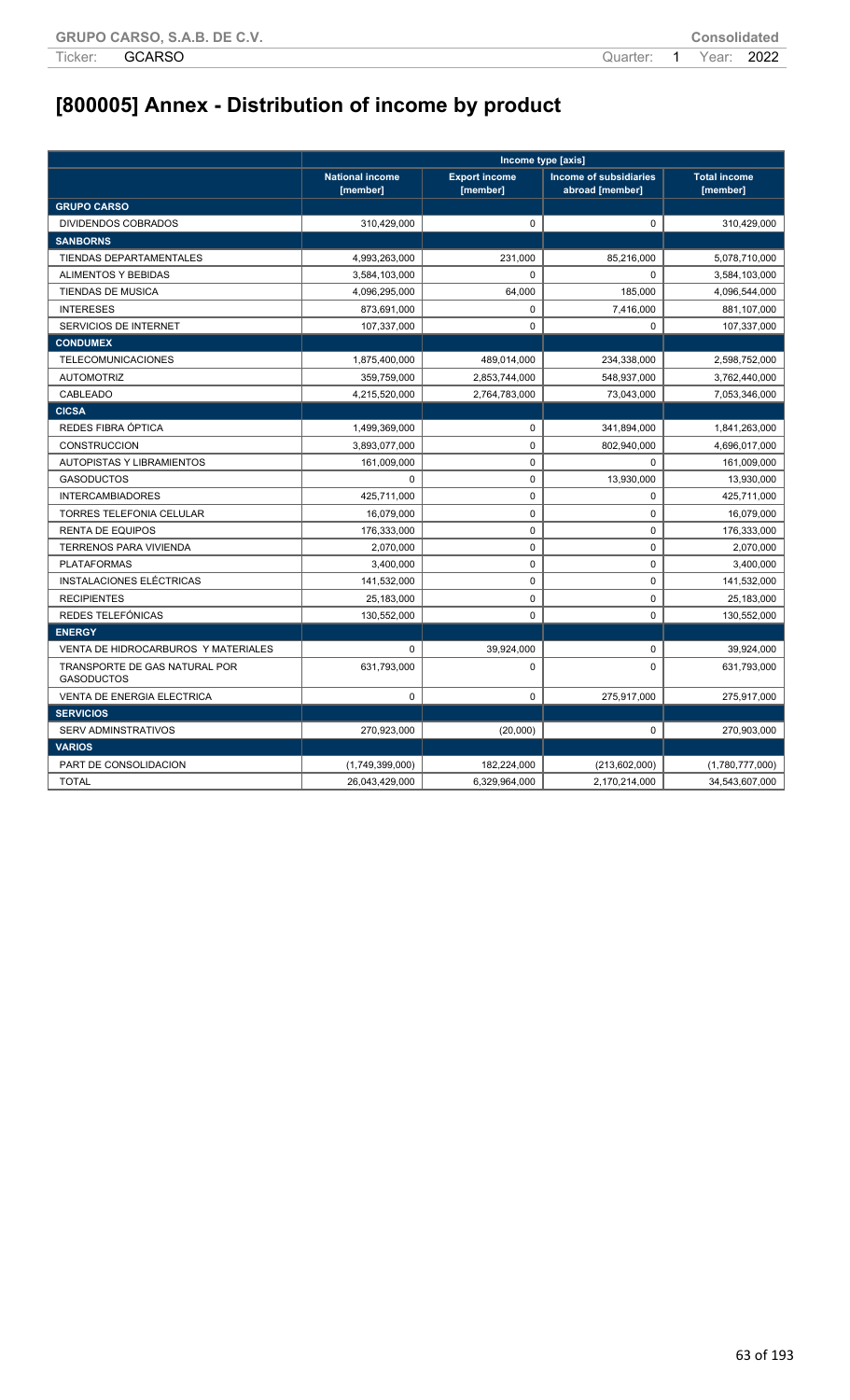## **[800100] Notes - Subclassifications of assets, liabilities and equities**

| Concept                                                                                                               | <b>Close Current</b><br>Quarter<br>2022-03-31 | <b>Close Previous</b><br><b>Exercise</b><br>2021-12-31 |
|-----------------------------------------------------------------------------------------------------------------------|-----------------------------------------------|--------------------------------------------------------|
| Subclassifications of assets, liabilities and equities [abstract]                                                     |                                               |                                                        |
| Cash and cash equivalents [abstract]                                                                                  |                                               |                                                        |
| Cash [abstract]                                                                                                       |                                               |                                                        |
| Cash on hand                                                                                                          | 281,023,000                                   | 338,903,000                                            |
| Balances with banks                                                                                                   | 3,689,020,000                                 | 3,329,419,000                                          |
| Total cash                                                                                                            | 3,970,043,000                                 | 3,668,322,000                                          |
| Cash equivalents [abstract]                                                                                           |                                               |                                                        |
| Short-term deposits, classified as cash equivalents                                                                   | 0                                             | 0                                                      |
| Short-term investments, classified as cash equivalents                                                                | 5,746,957,000                                 | 7,529,320,000                                          |
| Other banking arrangements, classified as cash equivalents                                                            | 0                                             | $\Omega$                                               |
| Total cash equivalents                                                                                                | 5,746,957,000                                 | 7,529,320,000                                          |
| Other cash and cash equivalents                                                                                       | 0                                             | $\Omega$                                               |
| Total cash and cash equivalents                                                                                       | 9,717,000,000                                 | 11,197,642,000                                         |
| Trade and other current receivables [abstract]                                                                        |                                               |                                                        |
| Current trade receivables                                                                                             | 29,788,401,000                                | 27,773,294,000                                         |
| Current receivables due from related parties                                                                          | 6,239,395,000                                 | 5,237,509,000                                          |
| <b>Current prepayments [abstract]</b>                                                                                 |                                               |                                                        |
| Current advances to suppliers                                                                                         | 4,272,087,000                                 | 2,564,205,000                                          |
| Current prepaid expenses                                                                                              | 356,428,000                                   | 217,816,000                                            |
| Total current prepayments                                                                                             | 4,628,515,000                                 | 2,782,021,000                                          |
| Current receivables from taxes other than income tax                                                                  | 3,322,698,000                                 | 3,787,958,000                                          |
| Current value added tax receivables                                                                                   | 2,875,424,000                                 | 3,462,211,000                                          |
| Current receivables from sale of properties                                                                           | 0                                             | 0                                                      |
| Current receivables from rental of properties                                                                         | 16,053,000                                    | 13,395,000                                             |
| Other current receivables                                                                                             | 952,828,000                                   | 693,727,000                                            |
| Total trade and other current receivables                                                                             | 44,947,890,000                                | 40,287,904,000                                         |
| <b>Classes of current inventories [abstract]</b>                                                                      |                                               |                                                        |
| Current raw materials and current production supplies [abstract]                                                      |                                               |                                                        |
| Current raw materials                                                                                                 | 5,189,169,000                                 | 4,761,125,000                                          |
| Current production supplies                                                                                           | $\Omega$                                      | $\Omega$                                               |
| Total current raw materials and current production supplies                                                           | 5,189,169,000                                 | 4,761,125,000                                          |
| <b>Current merchandise</b>                                                                                            | 12,299,457,000                                | 10,915,569,000                                         |
| Current work in progress                                                                                              | 975.669.000                                   | 1,130,449,000                                          |
| Current finished goods                                                                                                | 1,809,945,000                                 | 1,454,759,000                                          |
| Current spare parts                                                                                                   | 758,842,000                                   | 684,045,000                                            |
| Property intended for sale in ordinary course of business                                                             | 437,000                                       | 4,360,000                                              |
| Other current inventories                                                                                             | 1,090,683,000                                 | 1,191,048,000                                          |
| Total current inventories                                                                                             | 22,124,202,000                                | 20,141,355,000                                         |
| Non-current assets or disposal groups classified as held for sale or as held for distribution to owners<br>[abstract] |                                               |                                                        |
| Non-current assets or disposal groups classified as held for sale                                                     | $\mathbf 0$                                   | $\mathbf{0}$                                           |
| Non-current assets or disposal groups classified as held for distribution to owners                                   | 0                                             | 0                                                      |
| Total non-current assets or disposal groups classified as held for sale or as held for distribution to owners         | 0                                             | 0                                                      |
| Trade and other non-current receivables [abstract]                                                                    |                                               |                                                        |
| Non-current trade receivables                                                                                         | 16,834,980,000                                | 17,192,151,000                                         |
| Non-current receivables due from related parties                                                                      | 0                                             | 0                                                      |
| Non-current prepayments                                                                                               | 0                                             | 0                                                      |
| Non-current lease prepayments                                                                                         | $\mathbf 0$                                   | 0                                                      |
| Non-current receivables from taxes other than income tax                                                              | 0                                             | 0                                                      |
| Non-current value added tax receivables                                                                               | 0                                             | $\mathbf 0$                                            |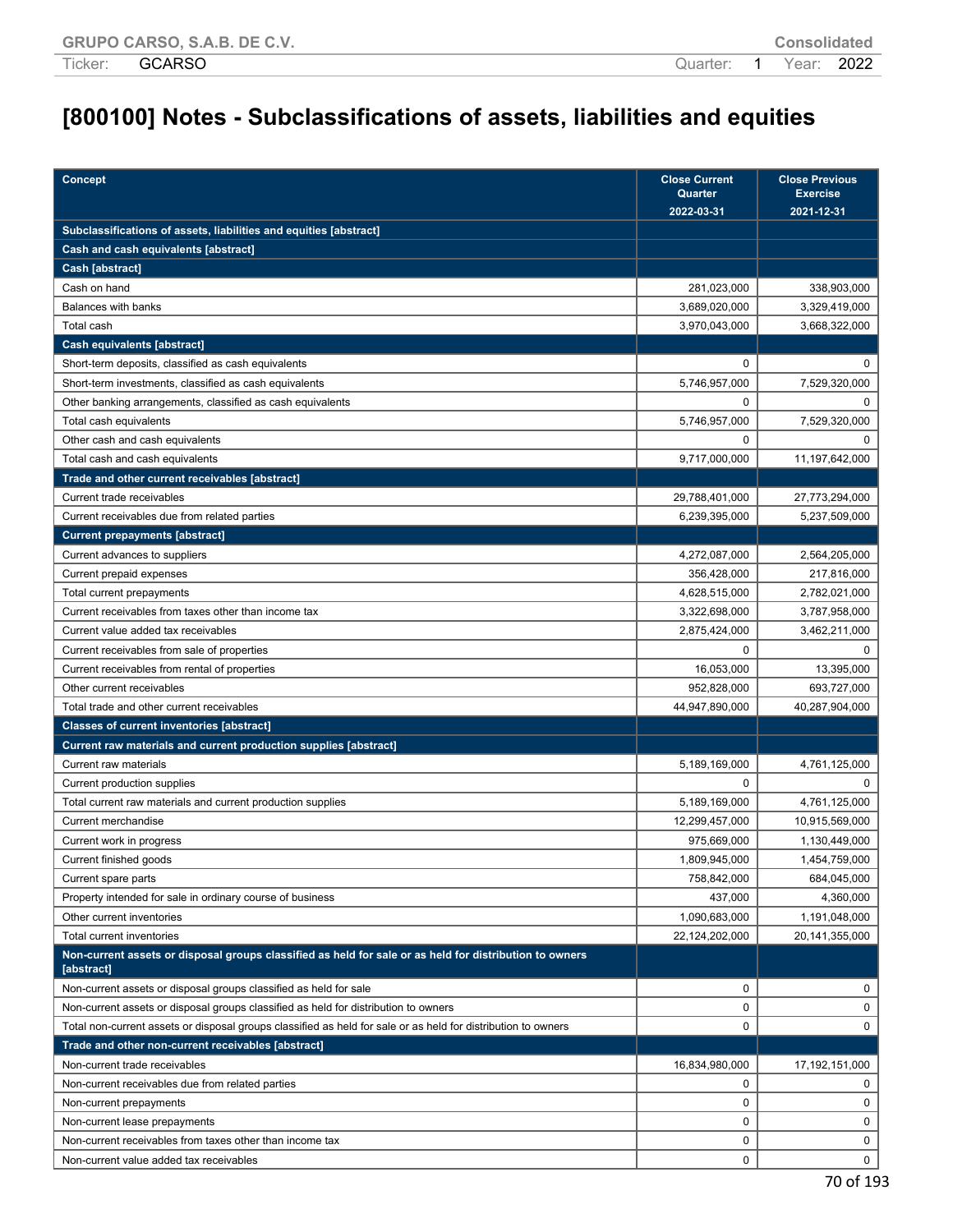**GRUPO CARSO, S.A.B. DE C.V. Consolidated** Ticker: GCARSO Quarter: 1 Year: 2022

| <b>Concept</b>                                                                         | <b>Close Current</b><br>Quarter<br>2022-03-31 | <b>Close Previous</b><br><b>Exercise</b><br>2021-12-31 |
|----------------------------------------------------------------------------------------|-----------------------------------------------|--------------------------------------------------------|
| Non-current receivables from sale of properties                                        | 0                                             | 0                                                      |
| Non-current receivables from rental of properties                                      | 0                                             | 0                                                      |
| Revenue for billing                                                                    | 0                                             | 0                                                      |
| Other non-current receivables                                                          | 2,518,000                                     | 3,499,000                                              |
| Total trade and other non-current receivables                                          | 16,837,498,000                                | 17,195,650,000                                         |
| Investments in subsidiaries, joint ventures and associates [abstract]                  |                                               |                                                        |
| Investments in subsidiaries                                                            | $\mathbf 0$                                   | $\Omega$                                               |
| Investments in joint ventures                                                          | 6,785,601,000                                 | 6,266,281,000                                          |
| Investments in associates                                                              | 37,748,311,000                                | 36,528,466,000                                         |
| Total investments in subsidiaries, joint ventures and associates                       | 44,533,912,000                                | 42,794,747,000                                         |
| Property, plant and equipment [abstract]                                               |                                               |                                                        |
| Land and buildings [abstract]                                                          |                                               |                                                        |
| Land                                                                                   | 3,775,438,000                                 | 3,778,698,000                                          |
| <b>Buildings</b>                                                                       | 17,539,038,000                                | 18,026,895,000                                         |
| Total land and buildings                                                               | 21,314,476,000                                | 21,805,593,000                                         |
| Machinery                                                                              | 5,318,696,000                                 | 5,261,423,000                                          |
| <b>Vehicles [abstract]</b>                                                             |                                               |                                                        |
| Ships                                                                                  | 0                                             | 0                                                      |
| Aircraft                                                                               | 0                                             | $\Omega$                                               |
| Motor vehicles                                                                         | 372,629,000                                   | 331,739,000                                            |
| <b>Total vehicles</b>                                                                  | 372,629,000                                   | 331,739,000                                            |
| <b>Fixtures and fittings</b>                                                           | 0                                             | 0                                                      |
| Office equipment                                                                       | 1,776,050,000                                 | 1,855,845,000                                          |
| Tangible exploration and evaluation assets                                             | 0                                             | 0                                                      |
| Mining assets                                                                          | 0                                             | $\Omega$                                               |
| Oil and gas assets                                                                     | 2,227,814,000                                 | 2,288,824,000                                          |
| Construction in progress                                                               | 1,151,541,000                                 | 962,358,000                                            |
| Construction prepayments                                                               | 0                                             | 0                                                      |
| Other property, plant and equipment                                                    | $\Omega$                                      | $\Omega$                                               |
| Total property, plant and equipment                                                    | 32,161,206,000                                | 32,505,782,000                                         |
| Investment property [abstract]                                                         |                                               |                                                        |
| Investment property completed                                                          | 4,591,652,000                                 | 4,592,131,000                                          |
| Investment property under construction or development                                  | 10,003,000                                    | 9,095,000                                              |
|                                                                                        | $\Omega$                                      | $\Omega$                                               |
| Investment property prepayments                                                        | 4,601,655,000                                 | 4,601,226,000                                          |
| Total investment property<br>Intangible assets and goodwill [abstract]                 |                                               |                                                        |
|                                                                                        |                                               |                                                        |
| Intangible assets other than goodwill [abstract]                                       |                                               |                                                        |
| <b>Brand names</b>                                                                     | 6,141,000                                     | 6,363,000                                              |
| Intangible exploration and evaluation assets                                           | 2,165,544,000                                 | 2,071,318,000                                          |
| Mastheads and publishing titles                                                        | 0                                             | 0                                                      |
| Computer software                                                                      | 89,492,000                                    | 92,809,000                                             |
| Licences and franchises                                                                | 23,240,000                                    | 24,323,000                                             |
| Copyrights, patents and other industrial property rights, service and operating rights | 0                                             | 0                                                      |
| Recipes, formulae, models, designs and prototypes                                      | 0                                             | $\Omega$                                               |
| Intangible assets under development                                                    | 24,800,000                                    | 27,221,000                                             |
| Other intangible assets                                                                | 82,803,000                                    | 152,586,000                                            |
| Total intangible assets other than goodwill                                            | 2,392,020,000                                 | 2,374,620,000                                          |
| Goodwill                                                                               | 0                                             | 0                                                      |
| Total intangible assets and goodwill                                                   | 2,392,020,000                                 | 2,374,620,000                                          |
| Trade and other current payables [abstract]                                            |                                               |                                                        |
| Current trade payables                                                                 | 11,849,323,000                                | 12,860,801,000                                         |
| Current payables to related parties                                                    | 601,677,000                                   | 836,946,000                                            |
| Accruals and deferred income classified as current [abstract]                          |                                               |                                                        |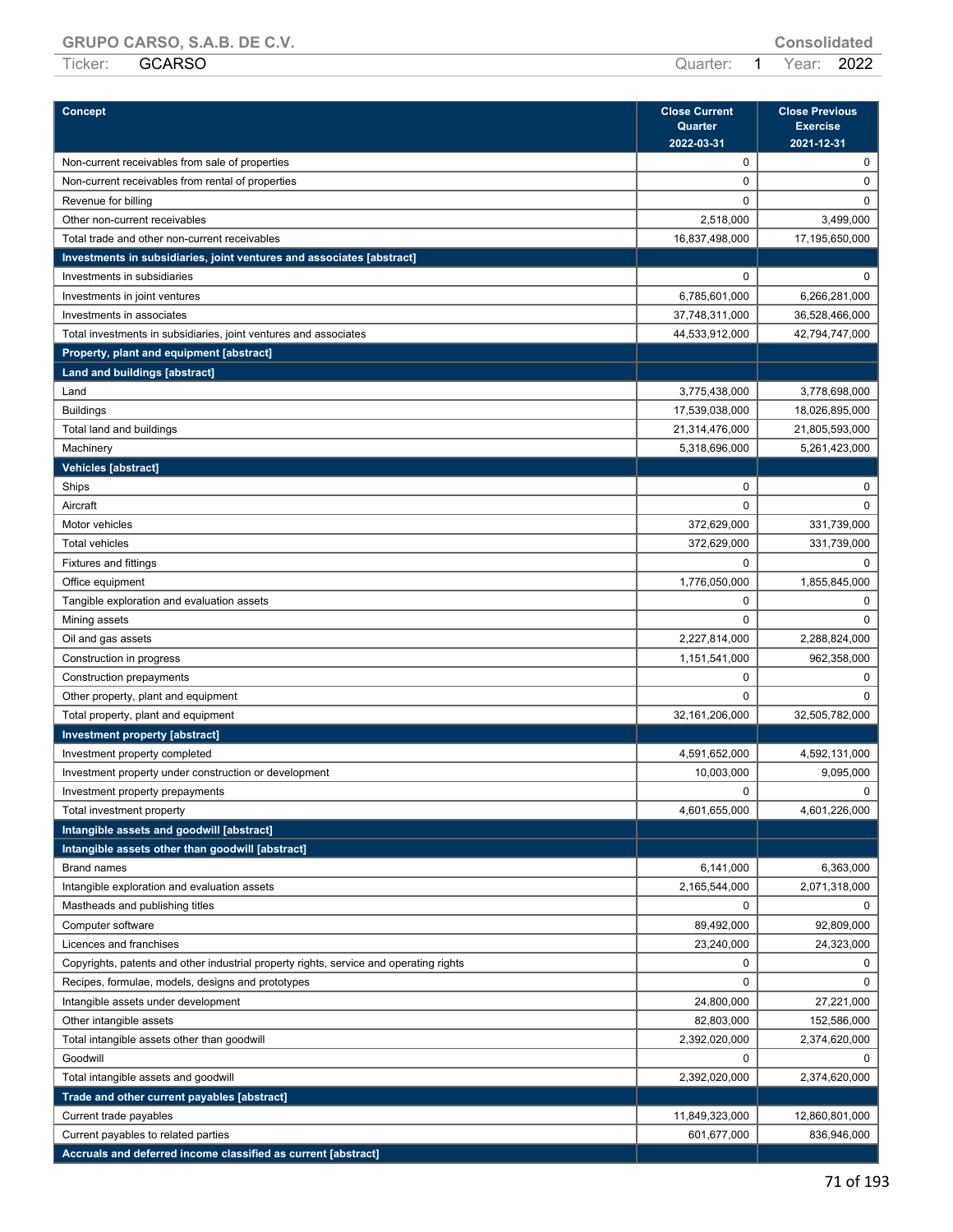|         | $U(1, U)$ $U(2, U)$ $U(3, U)$ $U(3, U)$ |                       | <b>VVIIVVIIVULVV</b> |  |
|---------|-----------------------------------------|-----------------------|----------------------|--|
| Ticker: | <b>GCARSO</b>                           | Quarter: 1 Year: 2022 |                      |  |

| Concept                                                                                         | <b>Close Current</b> | <b>Close Previous</b> |  |  |
|-------------------------------------------------------------------------------------------------|----------------------|-----------------------|--|--|
|                                                                                                 | Quarter              | <b>Exercise</b>       |  |  |
|                                                                                                 | 2022-03-31           | 2021-12-31            |  |  |
| Deferred income classified as current                                                           | 603,000              | 617,000               |  |  |
| Rent deferred income classified as current                                                      | 0                    | 0                     |  |  |
| Accruals classified as current                                                                  | 0                    | $\mathbf 0$           |  |  |
| Short-term employee benefits accruals                                                           | 0                    | $\mathbf 0$           |  |  |
| Total accruals and deferred income classified as current                                        | 603,000              | 617,000               |  |  |
| Current payables on social security and taxes other than income tax                             | 2,320,018,000        | 2,275,033,000         |  |  |
| Current value added tax payables                                                                | 2,048,353,000        | 1,863,403,000         |  |  |
| Current retention payables                                                                      | 42,657,000           | 76,803,000            |  |  |
| Other current payables                                                                          | 3,407,915,000        | 2,922,928,000         |  |  |
| Total trade and other current payables                                                          | 18,222,193,000       | 18,973,128,000        |  |  |
| Other current financial liabilities [abstract]                                                  |                      |                       |  |  |
| Bank loans current                                                                              | 6,687,452,000        | 5,436,570,000         |  |  |
| Stock market loans current                                                                      | 3,500,000,000        | 0                     |  |  |
| Other current iabilities at cost                                                                | 84,176,000           | 84,176,000            |  |  |
| Other current liabilities no cost                                                               | 0                    | $\mathbf 0$           |  |  |
| Other current financial liabilities                                                             | 3,827,000            | 2,127,000             |  |  |
| Total Other current financial liabilities                                                       | 10,275,455,000       | 5,522,873,000         |  |  |
| Trade and other non-current payables [abstract]                                                 |                      |                       |  |  |
| Non-current trade payables                                                                      | 0                    | 0                     |  |  |
| Non-current payables to related parties                                                         | 0                    | $\mathbf 0$           |  |  |
| Accruals and deferred income classified as non-current [abstract]                               |                      |                       |  |  |
| Deferred income classified as non-current                                                       | $\mathbf 0$          | 0                     |  |  |
| Rent deferred income classified as non-current                                                  | 0                    | $\mathsf 0$           |  |  |
| Accruals classified as non-current                                                              | 0                    | 0                     |  |  |
| Total accruals and deferred income classified as non-current                                    | 0                    | 0                     |  |  |
| Non-current payables on social security and taxes other than income tax                         | 0                    | $\mathsf 0$           |  |  |
| Non-current value added tax payables                                                            | 0                    | 0                     |  |  |
| Non-current retention payables                                                                  | 0                    | $\mathsf 0$           |  |  |
| Other non-current payables                                                                      | 0                    | 0                     |  |  |
| Total trade and other non-current payables                                                      | 0                    | $\mathbf 0$           |  |  |
| Other non-current financial liabilities [abstract]                                              |                      |                       |  |  |
| Bank loans non-current                                                                          | 14,299,534,000       | 15,130,729,000        |  |  |
| Stock market loans non-current                                                                  | 0                    | 3,500,000,000         |  |  |
| Other non-current liabilities at cost                                                           | 0                    | 0                     |  |  |
| Other non-current liabilities no cost                                                           | 0                    | $\mathbf 0$           |  |  |
| Other non-current financial liabilities                                                         | 224,609,000          | 872,232,000           |  |  |
| Total Other non-current financial liabilities                                                   | 14,524,143,000       | 19,502,961,000        |  |  |
| <b>Other provisions [abstract]</b>                                                              |                      |                       |  |  |
| Other non-current provisions                                                                    | 20,192,000           | 19,894,000            |  |  |
| Other current provisions                                                                        | 8,088,078,000        | 8,017,045,000         |  |  |
| Total other provisions                                                                          | 8,108,270,000        | 8,036,939,000         |  |  |
| Other reserves [abstract]                                                                       |                      |                       |  |  |
| <b>Revaluation surplus</b>                                                                      | 0                    | 0                     |  |  |
| Reserve of exchange differences on translation                                                  | (38, 532, 000)       | 112,409,000           |  |  |
| Reserve of cash flow hedges                                                                     | 0                    | 0                     |  |  |
| Reserve of gains and losses on hedging instruments that hedge investments in equity instruments | $\pmb{0}$            | $\mathbf 0$           |  |  |

Reserve of change in value of time value of options and the control of the control of the control of the control of the control of the control of the control of the control of the control of the control of the control of t Reserve of change in value of forward elements of forward contracts on the contracts of the contracts of the contracts of the contracts of the contracts of the contracts of the contracts of the contracts of the contracts o Reserve of change in value of foreign currency basis spreads 0 0 Reserve of gains and losses on financial assets measured at fair value through other comprehensive income 0 0 Reserve of gains and losses on remeasuring available-for-sale financial assets 0 0 Reserve of share-based payments 0 0 Reserve of remeasurements of defined benefit plans (977,324,000) (977,324,000) (963,869,000)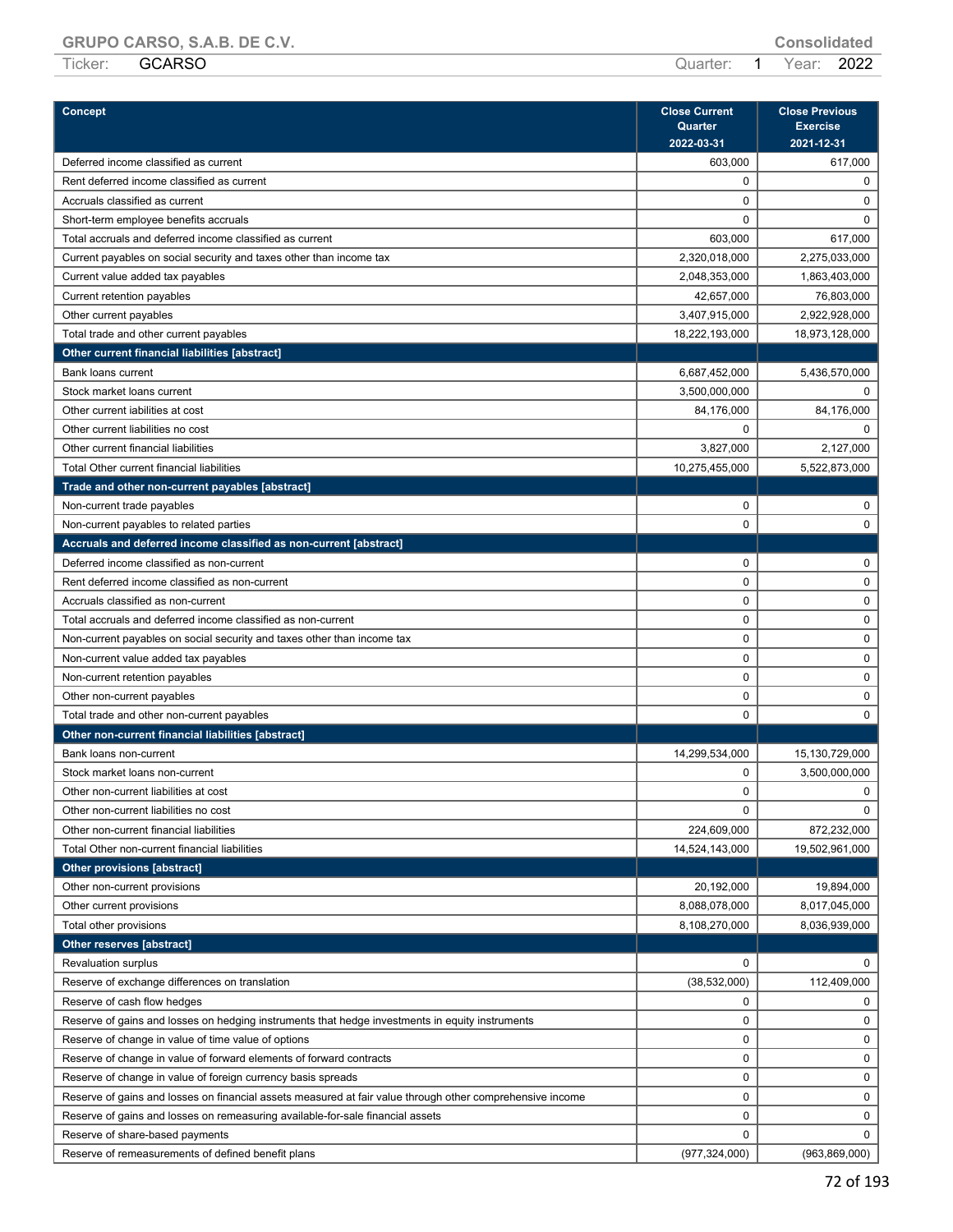| $- - -$<br>Ticker: | <b>GARSO</b><br>ا ⊏. | arter | $\bigcirc$ or :<br>ear | 2022<br>____ |
|--------------------|----------------------|-------|------------------------|--------------|
|                    |                      |       |                        |              |

| Concept                                                                                                                                      | <b>Close Current</b><br>Quarter<br>2022-03-31 | <b>Close Previous</b><br><b>Exercise</b><br>2021-12-31 |
|----------------------------------------------------------------------------------------------------------------------------------------------|-----------------------------------------------|--------------------------------------------------------|
| Amount recognised in other comprehensive income and accumulated in equity relating to non-current assets or<br>disposal groups held for sale | $\Omega$                                      | 0                                                      |
| Reserve of gains and losses from investments in equity instruments                                                                           | 11,069,386,000                                | 9,705,943,000                                          |
| Reserve of change in fair value of financial liability attributable to change in credit risk of liability                                    | (198, 517, 000)                               | (577, 015, 000)                                        |
| Reserve for catastrophe                                                                                                                      | 0                                             | 0                                                      |
| Reserve for equalisation                                                                                                                     | 0                                             | $\Omega$                                               |
| Reserve of discretionary participation features                                                                                              | 0                                             | 0                                                      |
| Reserve of equity component of convertible instruments                                                                                       | $\Omega$                                      | $\Omega$                                               |
| Capital redemption reserve                                                                                                                   | 0                                             | 0                                                      |
| Merger reserve                                                                                                                               | 0                                             | 0                                                      |
| Statutory reserve                                                                                                                            | $\Omega$                                      | $\Omega$                                               |
| Other comprehensive income                                                                                                                   | (208, 382, 000)                               | (351, 264, 000)                                        |
| Total other reserves                                                                                                                         | 9,646,631,000                                 | 7,926,204,000                                          |
| Net assets (liabilities) [abstract]                                                                                                          |                                               |                                                        |
| Assets                                                                                                                                       | 193,286,281,000                               | 185,773,253,000                                        |
| Liabilities                                                                                                                                  | 74,268,108,000                                | 71,698,606,000                                         |
| Net assets (liabilities)                                                                                                                     | 119,018,173,000                               | 114,074,647,000                                        |
| Net current assets (liabilities) [abstract]                                                                                                  |                                               |                                                        |
| <b>Current assets</b>                                                                                                                        | 78,465,704,000                                | 73,125,685,000                                         |
| <b>Current liabilities</b>                                                                                                                   | 46,381,057,000                                | 39,542,663,000                                         |
| Net current assets (liabilities)                                                                                                             | 32,084,647,000                                | 33,583,022,000                                         |